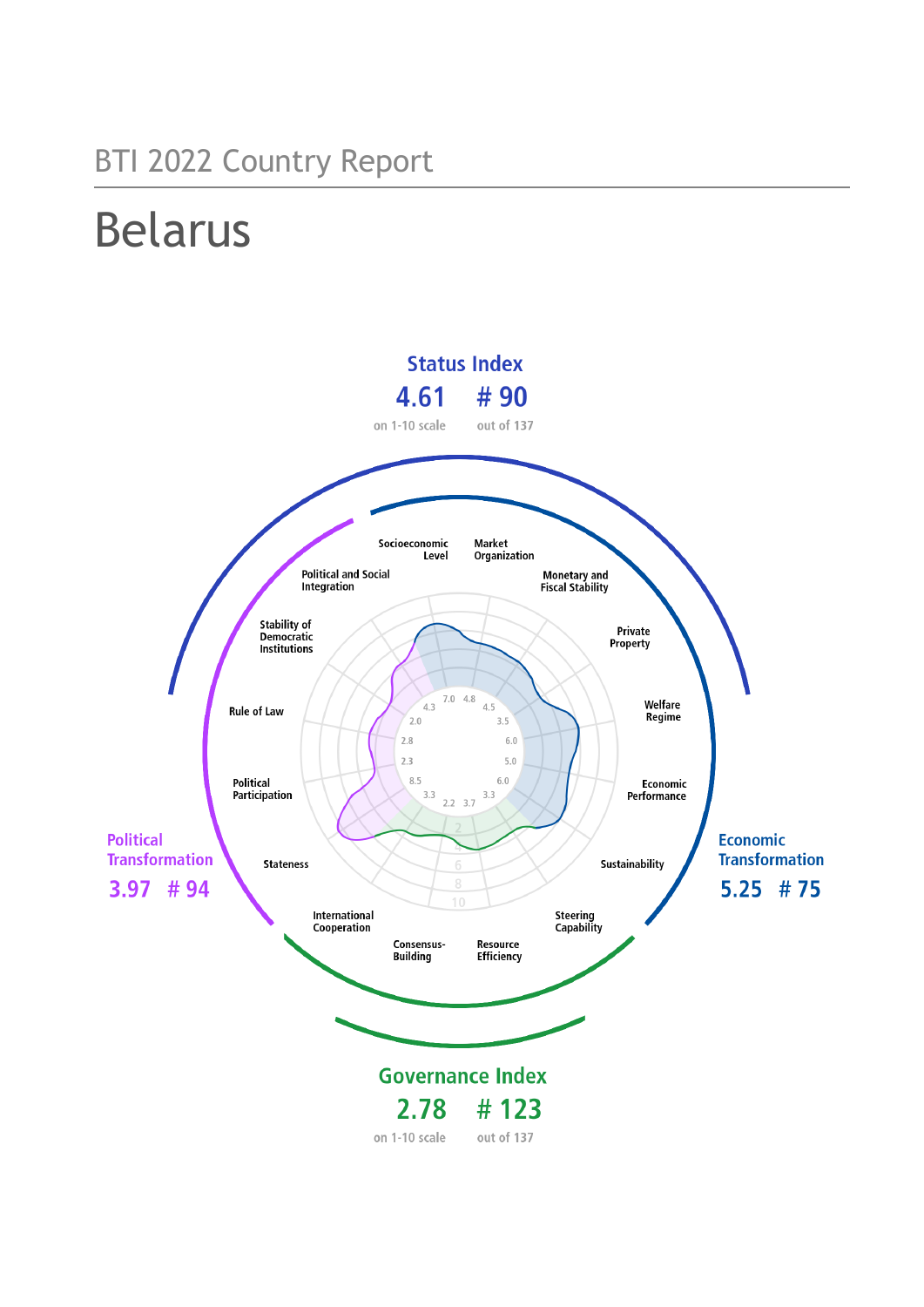This report is part of the **Bertelsmann Stiftung's Transformation Index (BTI) 2022**. It covers the period from February 1, 2019 to January 31, 2021. The BTI assesses the transformation toward democracy and a market economy as well as the quality of governance in 137 countries. More on the BTI at [https://www.bti-project.org.](https://www.bti-project.org/)

Please cite as follows: Bertelsmann Stiftung, BTI 2022 Country Report — Belarus. Gütersloh: Bertelsmann Stiftung, 2022.

This work is licensed under a **Creative Commons Attribution 4.0 International License**.

### **Contact**

Bertelsmann Stiftung Carl-Bertelsmann-Strasse 256 33111 Gütersloh Germany

**Sabine Donner** Phone +49 5241 81 81501 sabine.donner@bertelsmann-stiftung.de

**Hauke Hartmann** Phone +49 5241 81 81389 hauke.hartmann@bertelsmann-stiftung.de

**Claudia Härterich** Phone +49 5241 81 81263 claudia.haerterich@bertelsmann-stiftung.de

### **Sabine Steinkamp** Phone +49 5241 81 81507 sabine.steinkamp@bertelsmann-stiftung.de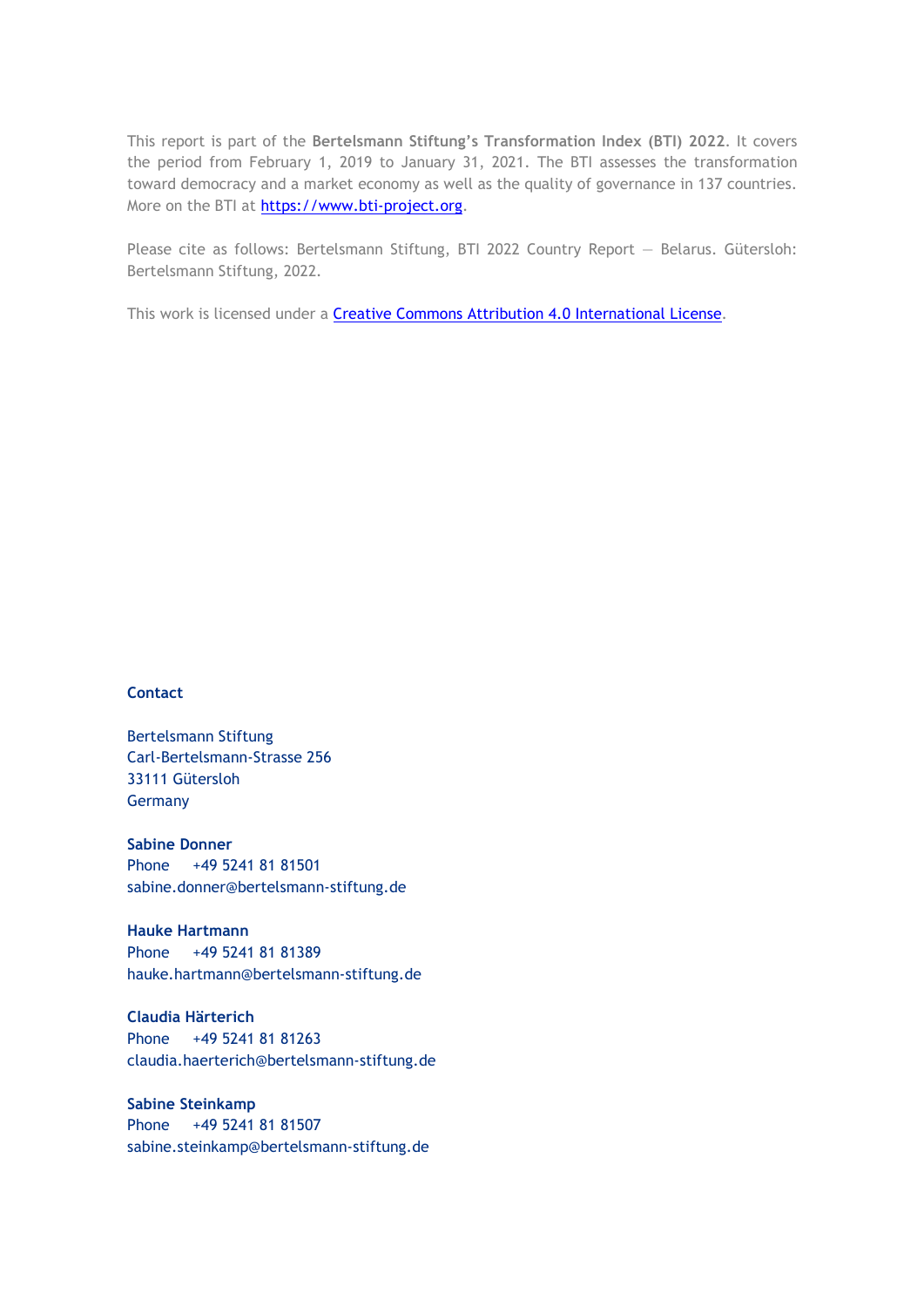#### **Key Indicators**

| Population               | M      | 9.4    | HDI                            | 0.823 | GDP p.c., PPP $\ S$       | 20200 |
|--------------------------|--------|--------|--------------------------------|-------|---------------------------|-------|
| Pop. growth <sup>1</sup> | % p.a. | $-0.2$ | HDI rank of 189                | 53    | Gini Index                | 25.3  |
| Life expectancy          | vears  | 74.2   | UN Education Index             | 0.838 | Poverty <sup>3</sup><br>% | 0.0   |
| Urban population %       |        | 79.5   | Gender inequality <sup>2</sup> | 0.118 | Aid per capita $\sqrt{2}$ | 22.7  |
|                          |        |        |                                |       |                           |       |

Sources (as of December 2021): The World Bank, World Development Indicators 2021 | UNDP, Human Development Report 2020. Footnotes: (1) Average annual growth rate. (2) Gender Inequality Index (GII). (3) Percentage of population living on less than \$3.20 a day at 2011 international prices.

### Executive Summary

In 2019, the main processes that defined the domestic agenda and set the trends for 2020 were the parliamentary elections campaign, weakening economic recovery and a gradual slide into recession, growing economic and political pressure from Russia, lack of significant results in relations with the West and China, and (insufficient) attempts by the authorities to adapt to the rapidly changing conditions.

In domestic politics, against the background of the November 2019 parliamentary elections and the August 2020 presidential campaign, economic and political reforms were blocked by the leadership and the security apparatus. The expulsion from parliament of independent deputies (Anna Kanopatskaya and Alena Anisim) following the results of the 2019 parliamentary elections signaled that the authorities were preparing to take tough action in the 2020 presidential campaign.

In foreign policy, Belarus continued to exploit the theme of regional security and aggressive regional actors in order to improve its international reputation, intensify cooperation with Western countries and deepen its strategic partnership with China amid increasing geopolitical pressure from Russia, which had been promoting deeper integration within the framework of the Union State of Russian and Belarus. By the end of 2019, it became clear that Belarus's balancing act between the West, China and Russia had exhausted its potential due to objective and subjective limits.

In 2020, the authorities faced the three most serious challenges of the last 20 years: the COVID-19 pandemic, the related deteriorating socioeconomic situation and the mass protests following the skewed presidential elections. The rigid vertical organization of state power, which has been built up in Belarus over the past 20 years, clearly demonstrated its ineffectiveness during the crises. In response, Lukashenko switched to a mobilization-military form of political regime.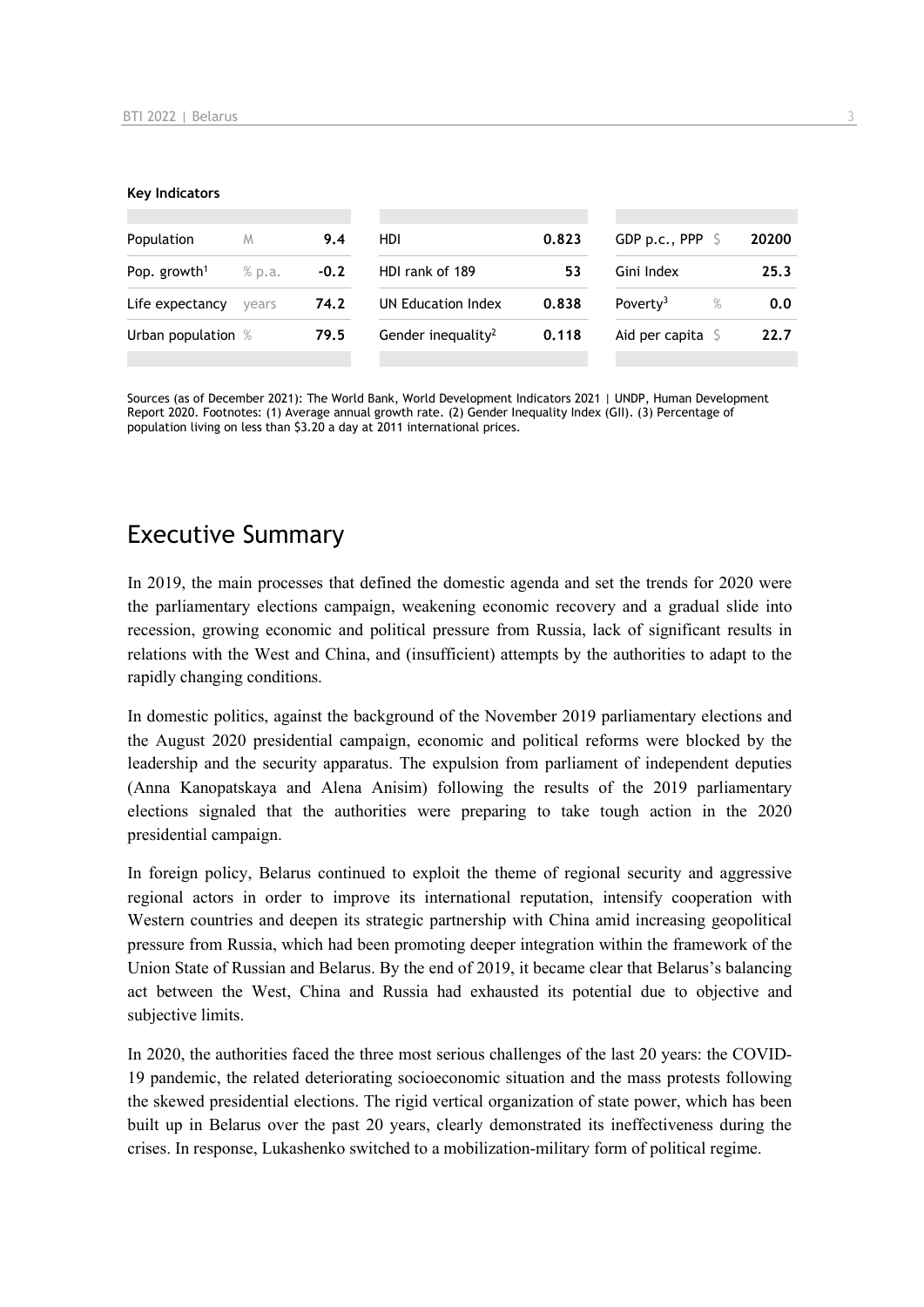As a result of strategic miscalculations related to the almost complete neglect of the COVID-19 pandemic and during the 2020 presidential elections campaign, which included the unprecedented use of state violence against peaceful protests, Belarus was confronted at the beginning of 2021 with the most dramatic political crisis in its history, an economic recession, a failing foreign policy and a human rights catastrophe, all of which have led to international isolation, repeated sanctions imposed by the West and the country's increased vulnerability to Russian interference in domestic affairs. The authorities responded to demands for political reform from significant parts of Belarusian society, the West and Russia by intensifying repression and a temporary simulation of a dialogue on the so-called constitutional reform.

### History and Characteristics of Transformation

In striking contrast to most other eastern and central European states, Belarus did not react to the 1991 collapse of the USSR by transforming itself into a market-based economy featuring welldeveloped, strong democratic institutions and a robust civil society. In 1994, President Alexander Lukashenko came to power in the context of very strong pro-Soviet sentiments within Belarusian society, as 83% of Belarusians voted in favor of preserving the USSR at the All-Union referendum in March 1991.

Lukashenko began his own nation-building experiment by focusing on the country's Soviet heritage and the concept of a unique Belarusian path that opposed the liberalization, democratization and de-Sovietization observed in other post-Soviet states, especially in Russia and Ukraine. He consolidated a hyper-presidential regime with the help of a constitutional referendum in 1996, while another referendum in 2004 permitted him to be re-elected to more than two terms in office. Since the beginning of his tenure, Lukashenko has increasingly monitored and restricted the activities of the opposition, independent media, civil society and the private business sector. He managed to preserve a Soviet-style model that remained statedominated and socially oriented. The government implicitly proposed a vertical social contract based on the formula "loyalty in exchange for high living standards," which was accepted by the majority. Thanks to redistributive policies and government regulation, the population benefited from economic growth in the 1990s and the 2000s. However, this was also the result of privileged relations with Russia, which provided Belarus cheap energy, access to the Russian market and finances which, however, were almost completely exhausted by 2020. Belarus also managed to maintain a sense of social justice despite the lack of democratic elections, in part by taking tax evasion and the fight against corruption seriously.

The opposition was not at all represented in the legislature between 2004 and 2016, when two independent candidates got into parliament, but failed to preserve their seats after the November 2019 parliamentary elections. Elections have consistently fallen short of OSCE standards. For a brief period between 2008 and 2010, and again between 2014 and 2019, the Belarusian state made some democratic concessions in order to facilitate economic and technical cooperation with the West.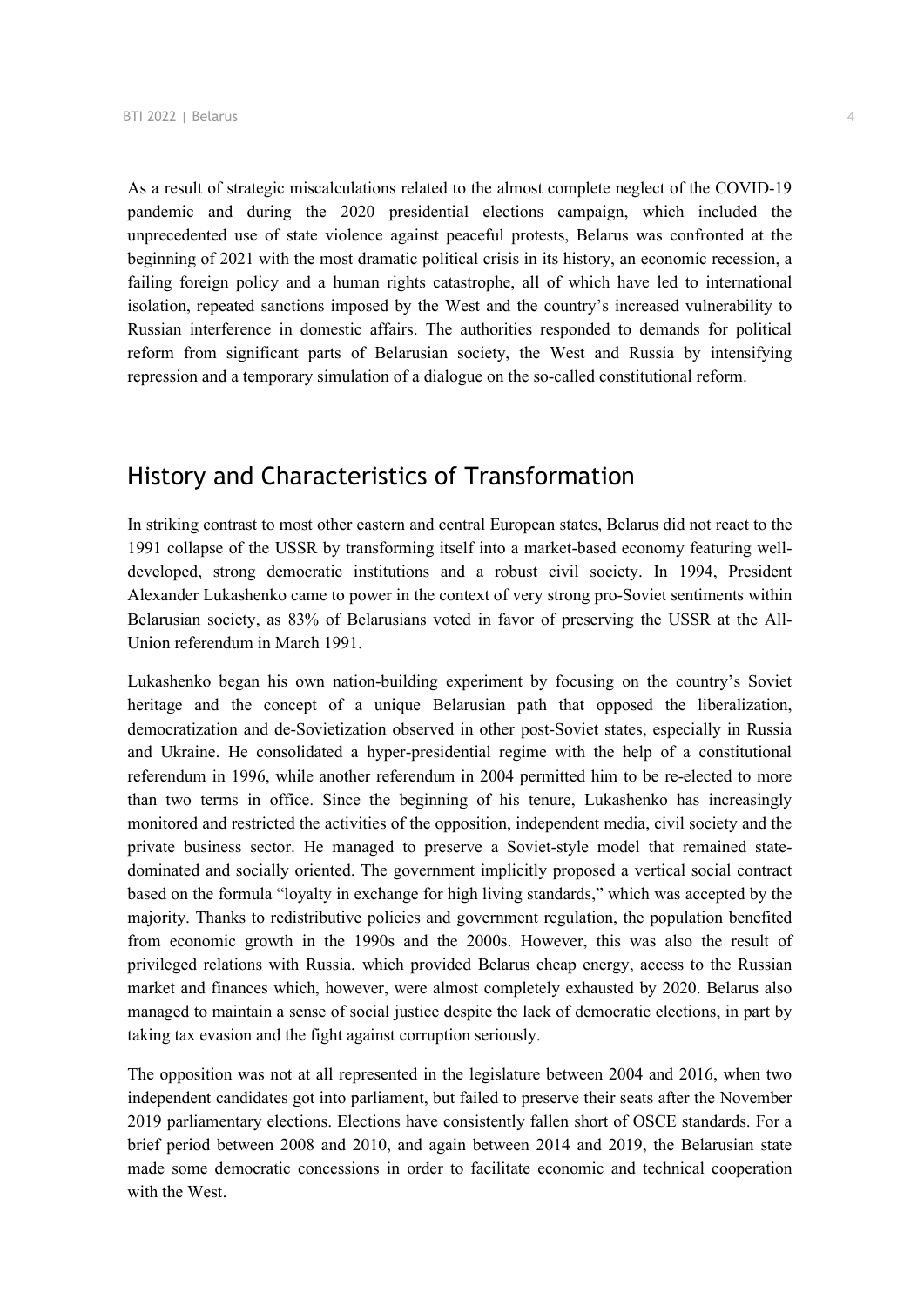Converging foreign policy considerations in the wake of Russia's war against Georgia in 2008 and its conflict with Ukraine in 2014 led Belarus to a tentative warming of relations with the European Union and the United States. This in turn prompted Europe to lift its sanctions, while the United States waved its economic restrictions. Belarus also strengthened its strategic partnership with China. The country's neutral position in the Russia-Ukraine conflict, along with its provision of a negotiating platform to solve the conflict in Donbass, strengthened Minsk's international standing.

Driven by the deep economic recession of 2014 to 2016 and a weak economic recovery between 2017 and 2020 and the growing pressure from Russia, the Belarusian authorities began more actively to diversify the country's foreign relations and economic ties, and gradually implemented market reforms with the assistance of international financial institutions. In response to the regional tensions, the authorities tried to replace the social contract with a security contract, guaranteeing peace and stability in light of the evident crisis of the so-called Belarusian socioeconomic model.

However, this has not proved very successful. In 2020, Belarus faced three crises – the epidemiological, an economic and the political – that seriously undermined its reputation as a stable and safe country. These crises also seriously called into question Lukashenko's domestic and international legitimacy, as well as his ability to maintain his political regime and socioeconomic model. Although the ruling elite has managed to buy time and delay any transformation with mass repression, this approach has only exacerbated the crisis and created the preconditions for its further aggravation.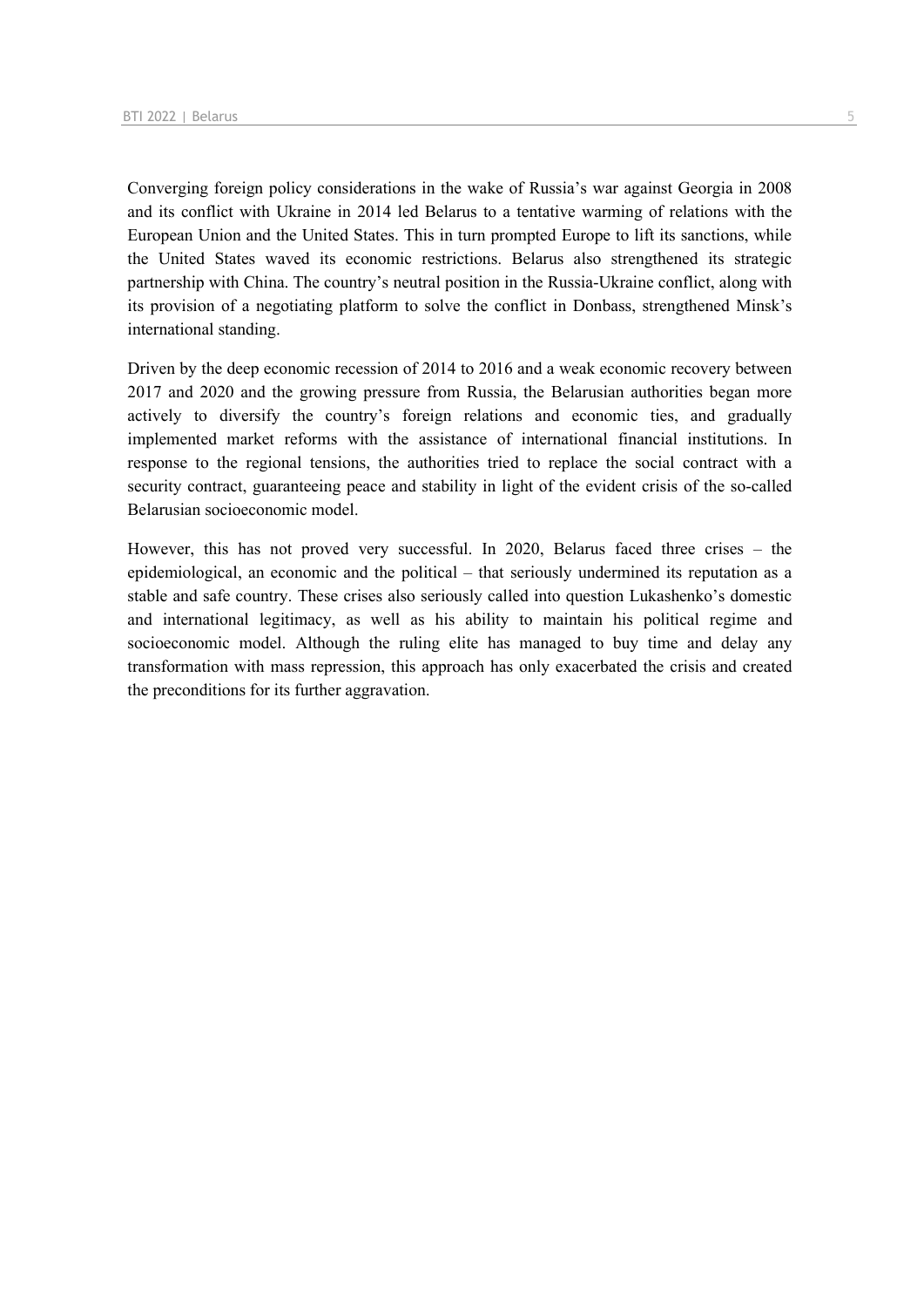The BTI combines text analysis and numerical assessments. The score for each question is provided below its respective title. The scale ranges from 1 (worst) to 10 (best).

### Transformation Status

### I. Political Transformation

#### **1 | Stateness**

Belarus is a unitary state where the central executive authorities exercise power throughout the entire country and rely on a strong security apparatus as well as rigid vertical power constructs. There is virtually no threat to the state's monopoly on the use of force either horizontally or vertically within the state power structures. National organized crime groups are few in number, while transnational criminal networks do not pose a threat to the state's monopoly on the use of force.

Belarus' independence and sovereignty are generally accepted, with the official discourse emphasizing the protection of both. These sentiments have been heightened in light of the current geopolitical confrontation between Russia and the West. Russia has increased its pressure on Belarus, resulting in the Kremlin's "integration ultimatum." Although Alexander Lukashenko rejected this ultimatum at the end of 2019, Russia is still promoting deeper integration within the Union State, an integration project that dates back to the 1990s.

The presidential election campaign in 2020 brought an unprecedented growth of civic awareness and stimulated nation-building. According to independent polls conducted in November 2020 by the Belarusian Analytical Workroom (BAW), 40% of the respondents were in favor of an alliance with Russia, whereas in September 2020 these were 51.6%. Instead, the pro-European orientation increased in November (33%) as compared with September 2020 (26.7%).

All individuals enjoy the right to acquire citizenship without discrimination, and the constitution formally grants equal rights to all citizens. However, Belarus has not adopted an anti-discrimination law yet. New legislation envisages perspectives of losing Belarusian citizenship due to participation in "terrorist" or "extremist" activities (including unauthorized protests) or causing serious harm to the national interests of Belarus. This norm will apply only to those who acquired citizenship

#### **Question** Score

### Monopoly on the use of force 10  $\frac{22}{2}$  10  $\frac{106}{\mathbf{0}}$

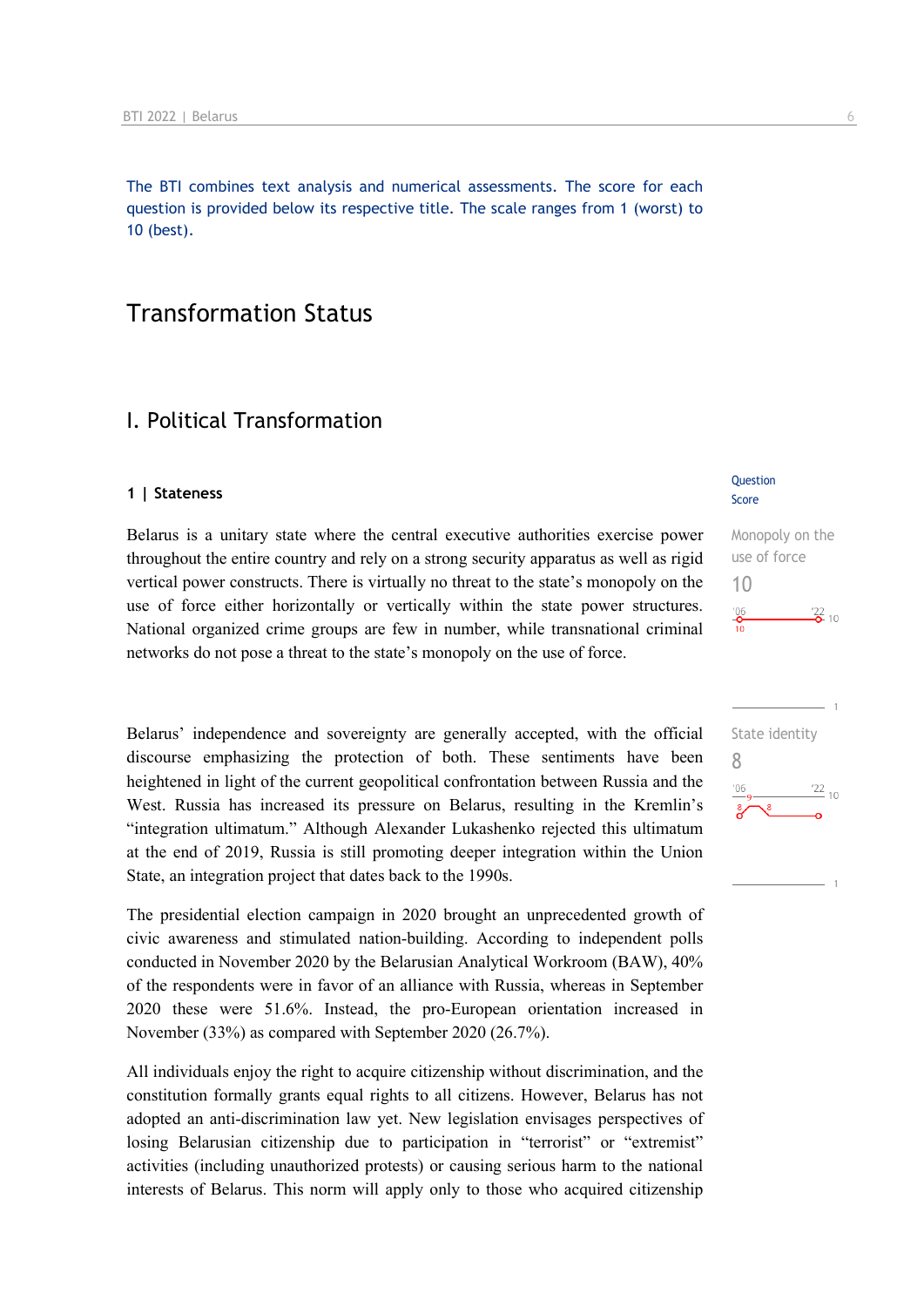not by birth. The refusal to let the head of the Catholic Church of Belarus Tadeusz Kondrusiewicz into the country in August-December of 2020 (allegedly in connection with questions regarding Belarusian citizenship) speaks to the arbitrary nature in which the state discriminates against citizens and public figures who voice criticism of state authorities.

The constitution grants freedom of religion and worship insofar as this is not otherwise prohibited by law. It stipulates that all faiths – Belarus is a multiconfessional society – are equal before the law. Relations between the state and religious organizations are regulated by law, taking into account these groups' role in the formation of the spiritual and cultural traditions of the Belarusian people. Legal regulations prohibit activities of religious organizations that undermine the sovereignty of Belarus, its constitutional order and civil consent; violate the rights and freedoms of citizens; prevent citizens from fulfilling their state, social, family duties; or harm citizens' health and morality.

Religious organizations have the right to participate in public life and can access the media like other civil society associations. But they are not entitled to participate in the activities of political parties or other civil society associations that pursue political goals or provide them with financial or other support. Places of worship are not allowed to use state symbols and hold events of a political nature. At the same time, the public positioning of church leaders against the idea of adopting the Law on Domestic Violence in 2018 was a clear example of policy participation.

Attempts by the Orthodox and Catholic churches to condemn violence by Belarusian security forces during the political crisis resulted in formal warnings and the threat that their legal activities could be suspended. Other confessions also faced pressure from law enforcement due to the active participation of their followers in the protests.

By law, all registered religious groups must seek permits to hold events outside of their premises, including proselytizing activities, and must obtain prior governmental approval to import and distribute religious literature. The law bans all religious activity by unregistered groups. As a result, legislation overregulates the freedom of conscience.

The state provides all basic services, and the administrative structure is differentiated. The administrative structure includes regional, district and local levels, with corresponding subnational governments (SNGs). There are six regions plus Minsk city, 118 districts plus 12 cities with district rights, and around 1,200 rural units (e.g., the village councils or selsovet).

Regional and district SNGs operate professionally. Rural units have fewer employees, and their basic management skills tend to be minimal. Budgets in Belarus are divided on a territorial basis. SNGs financing is generally conducted

No interference of religious dogmas 9  $\frac{22}{10}$  $^{\prime}06$ 

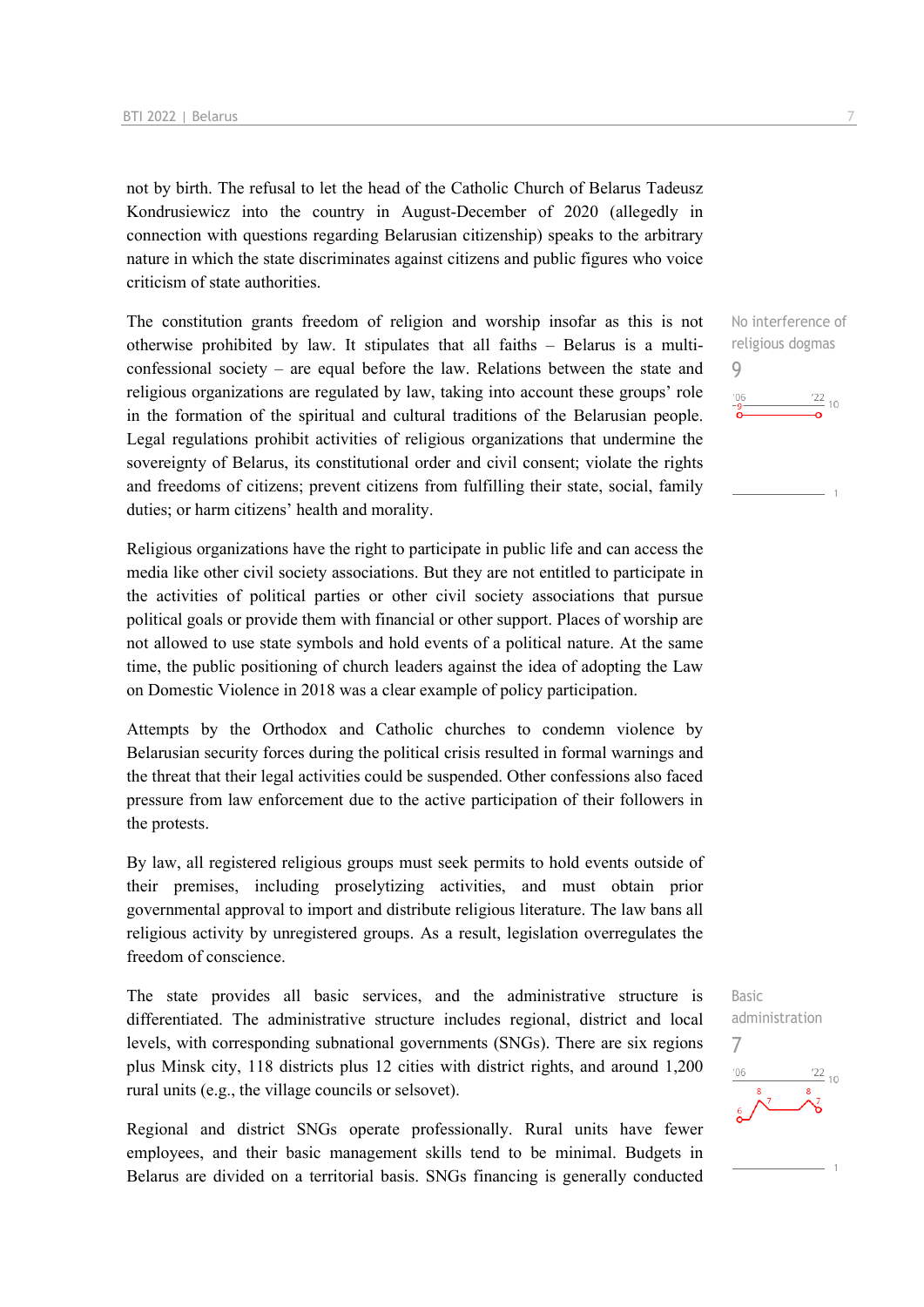through tax sharing and transfers from higher levels of government. Belarus' SNGs have no fiscal autonomy. Belarus has not yet signed the European Charter of Local Self-Government, which would limit the positive effect that any reform of the local administration system may have.

In 2019, the Ministry of Economy together with regional executive committees prepared a comprehensive development plan for 31 regions of Belarus that lag behind in socioeconomic development. But the COVID-19 pandemic and the political crisis after the August 2020 presidential elections doomed these plans to fail.

According to national statistics (2019), 96.1% and 94.8% of the population have access to water and sanitation, respectively. Access to health care services is universal and free of charge, according to the constitution. The Belarusian government allocated 4.2% of GDP to the national health care system in 2019. There are 599 hospitals and 2,288 outpatient clinics in the country, with 41.3 medical doctors, 134.4 nurses and 80.1 beds in hospital organizations per 10,000 people. Shortcomings include a lack of sufficient medical staff and significant copayments, predominantly with regard to dental and optical care costs, and pharmaceuticals. Patients are also informally expected to give health care workers some unofficial payment when receiving medical services.

The country's postal and telecommunication services are provided by Belpochta, which operates 2,814 post offices, 176 points of postal services and 171 mobile post offices. Belpochta performs important functions in that it also processes payment of pensions and offers some retail goods. This is especially important for small towns and rural areas. However, the population decline in these areas has led to the closure of many post offices.

Since the government has not introduced lockdowns during the COVID-19 pandemic, services have not been limited or disrupted. The Health Ministry decided not to entirely reorient all hospitals to the fight against the coronavirus, but to leave some of them to provide routine and specialized medical services. Of the 76,500 hospital beds, more than 20% (18,600) were reserved for coronavirus-infected patients at the beginning of pandemic in spring 2020. By the end of 2020, their number decreased to 13,375. However, by this time, all clinics in Minsk had suspended scheduled appointments for patients due to the aggravated pandemic situation.

Since the beginning of the post-election protests, the authorities have oriented public services away from their primary duties toward the imposition of restrictive measures, and the cleansing of public spaces of protest symbols and activities.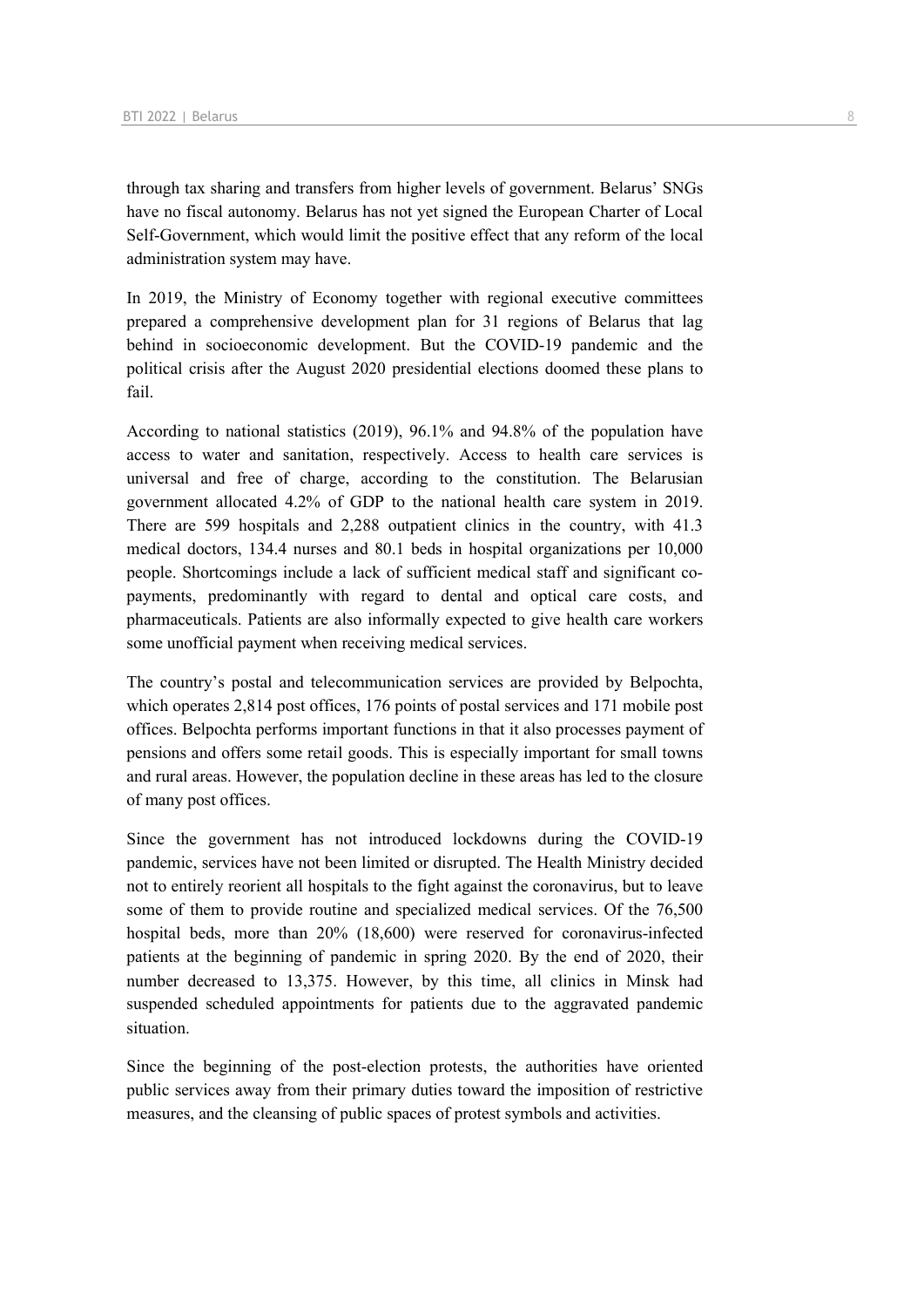### **2 | Political Participation**

Electoral campaigns are regularly held in Belarus. The president is elected for fiveyear terms without limitations (the October 2004 referendum lifted the restriction on the number of presidential terms). Parliamentary terms are four years. Elections for local-council deputies also take place every four years.

No election in Belarus since 2001 has been recognized as free and fair by the international community. Criticism by the OSCE's Office for Democratic Institutions and Human Rights (ODIHR) has pointed mainly to non-pluralistic election commissions, strict media regulations, a lack of sufficient transparency during early voting periods, and a lack of transparency during the counting of votes and the tabulation of election results.

In recent years, the Belarusian authorities have reopened dialogue with international organizations on electoral reform. Though general assessments of the electoral process have not changed, ODIHR noted some improvements during the October 2015 presidential elections and the September 2016 parliamentary elections. However, in the November 2019 parliamentary elections no opposition or independent candidates won any seats. These results marked the aggravation of the political atmosphere in the country. According to the OSCE, they showed an overall disregard for fundamental freedoms of assembly, association and expression, and were conducted with limited impartiality and independence.

The 2020 presidential campaign from the very beginning demonstrated that Lukashenko was not going to comply with international obligations and democratic standards, eliminating his main political opponents by disqualifying or imprisoning them before the day of the vote, which had not happened before. This concerned exbanker Viktor Babariko, ex-diplomat Valery Tsepkalo and popular blogger Sergei Tikhanovsky. The authorities arrested Babariko and Tikhanovsky, denying registration to all three at the first stage of the presidential election campaign. Only Svetlana Tikhanovskaya was granted registration. Via cooperation with the teams of other opposition candidates, she managed to unite and mobilize the entire protest vote.

Due to Lukashenko's position as a "coronavirus dissident," the authorities did not cancel or postpone the presidential election. But referring to the pandemic, unprecedented barriers to election observers were introduced, although voting took place without any pandemic-related restrictions. Hence, ODIHR did not send a monitoring mission because it was invited too late to observe the crucial process of registering candidates, as in previous elections.

According to national independent observers, Lukashenko's victory resulted from blatant manipulation and fraud, as well as threats and violence. For the first time, Free and fair elections

 $\frac{22}{10}$ 

2 $06'$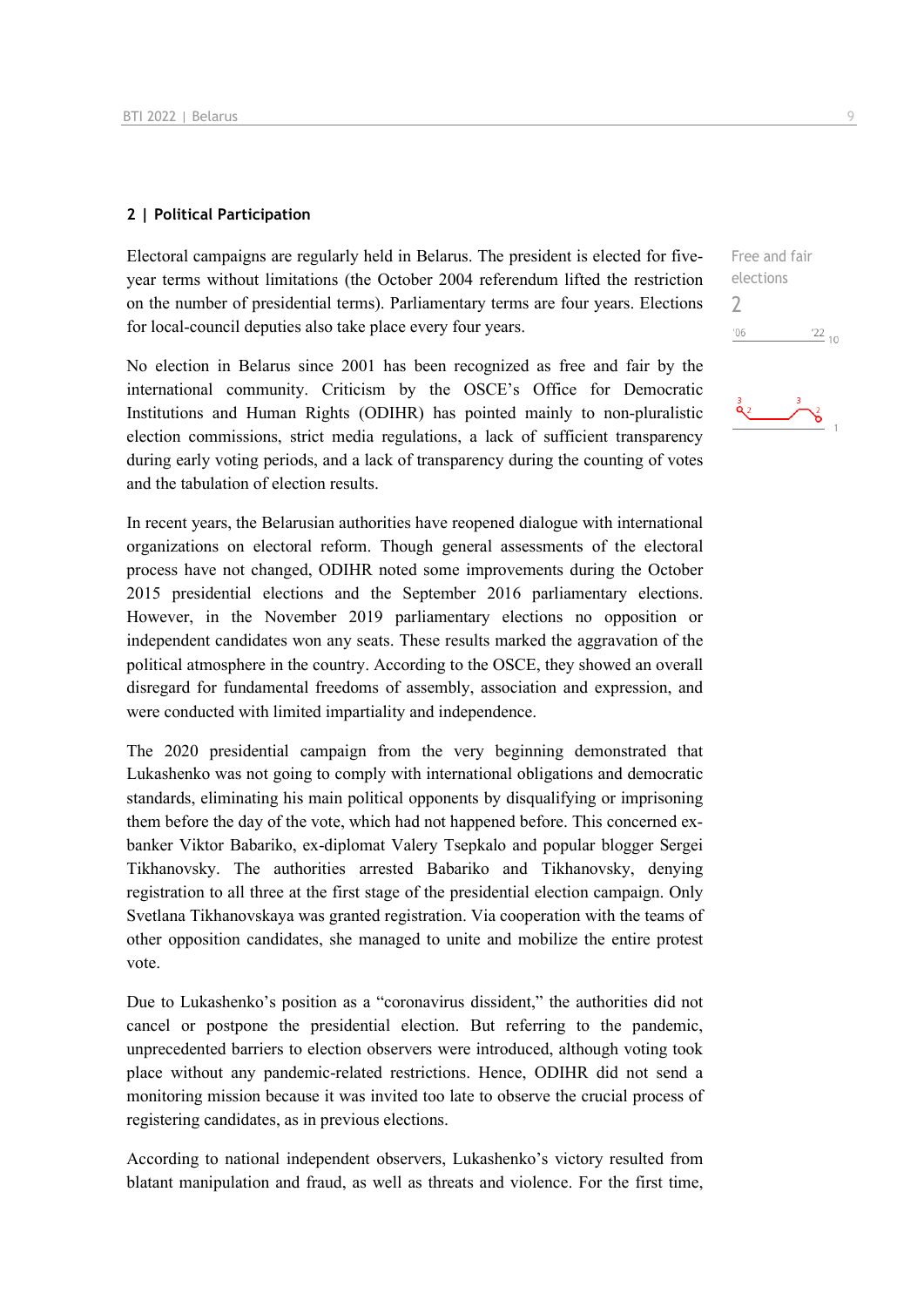voters went en masse to the polling stations on the evening of voting, demanding that election commissions publish the results of the voting. Several dozen commissions in different parts of the country complied and publicly presented protocols in which Tikhanovskaya won with a leading edge. This was confirmed by the independent platform Golos, developed by IT specialists and civil society activists, and in which over 1.2 million voters registered, recording her victory. Following the election, mass protests across Belarus erupted, which were marked by disproportionate police violence, mass arrests, torture and mobile internet shutdowns.

The president is the only political entity with effective power to govern. The government is appointed by the president, who has only to ask parliament for approval of the prime minister. Most political decisions are prepared by the presidential administration. The council of ministers acts as a technocratic government. The bicameral parliament, the National Assembly, plays a decorative role, implementing the will and instructions of Lukashenko and his administration.

In general, the political decision-making process is not transparent. Security agencies such as the Security Council and the KGB (State Security Committee) play an important decision-making role. These security agencies have effective veto power.

The trend toward mobilizing the security apparatus began at the end of 2019 at the latest, when Lukashenko started to form his cabinet from security officials. At that time, Igor Sergeenko, a KGB major general, became head of the presidential administration. In June 2020, two months before the August presidential elections, Roman Golovchenko, a career security official who worked in the Security Council, the General Prosecutor's Office, the presidential administration and the Military-Industrial Committee became new prime minister. With the onset of the political crisis following the presidential elections, security officials, especially officials from the KGB and the Ministry of the Interior, have become the main pillar for the survival of the regime.

In 2019, civil society activists registered some tactical successes, such as their protest against the construction of a battery plant in Brest. The center-right coalition (the United Civic Party, the Belarusian Christian Democracy and the For Freedom movement) and the Social Democrats mobilized new protests, which included members of Mothers 328, eco-activists from Brest and activists from the Youth Bloc.

Proponents of dialogue with the authorities from Tell the Truth continued their strategy of working within the current legislation. The Belarusian People's Front, national-cultural initiatives and parliamentary deputy Alena Anisim also sought to avoid street confrontations.

Effective power to govern 2  $\frac{22}{10}$  $'06$ 



Association / assembly rights 3 $06'$  $\frac{22}{10}$ 

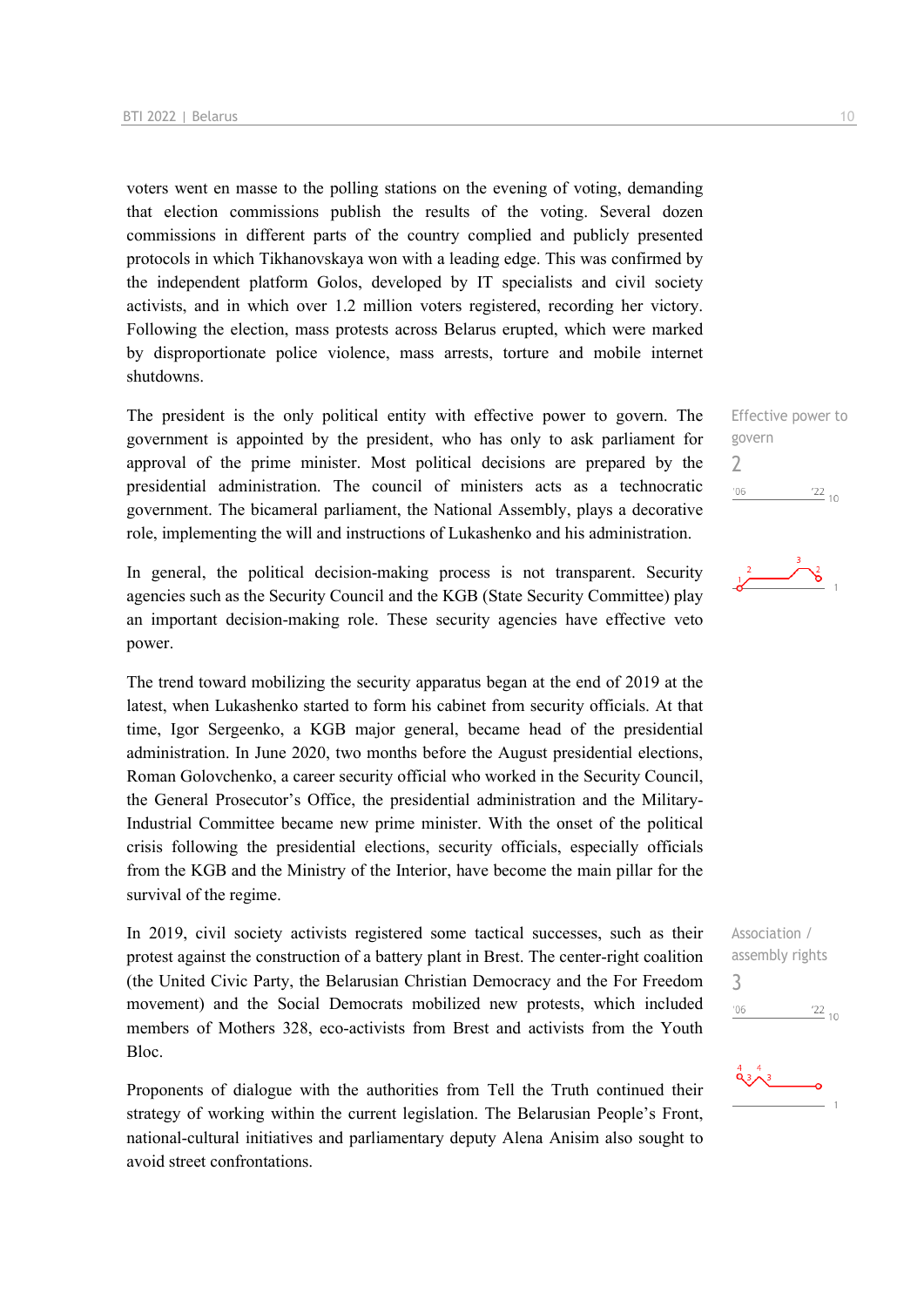The record number of nominations from democratic forces in the November 2019 parliamentary elections contributed to the politicization of society. The authorities responded by rejecting candidates, tightening campaign conditions, imposing prohibitive fees for city services during political actions, banning observers and arresting activists. These trends continued in 2020, escalating during the coronavirus pandemic and the political crisis following the August 2020 presidential elections.

Following the fraudulent August 9, 2020, presidential election, and the violence against protesters perpetrated by security forces between August 9 and 11, a sustained peaceful protest movement was launched, which involved at least 300,000–500,000 new activists across the country. By late 2020/early 2021, the protest transformed into community and cultural activism, self-assistance groups, and other forms of activity, but it did not stop. However, mass street actions decreased in numbers due to widespread repression by the security forces, exceeding the typical boundaries of similar authoritarian regimes. Riot police have been using harsh measures to clear public spaces of protests, including those that mimic legal forms – concerts, flash mobs, tea parties and sporting events.

On March 1, 2021, the new Code of Administrative Offenses came into force, toughening the punishment for unsanctioned rallies. For violating the procedures for holding meetings, rallies, street marches, demonstrations and pickets, and for public calls to organize such actions, fines were increased threefold (up to \$1,115), while the term for an administrative arrest was increased from 15 to 30 days. In addition, a provision on parental responsibility for children participating in unauthorized actions was added to the code.

In 2019, the country's media management authority faced a contradictory task. On the one hand, it wanted to create the image of an open and free country, primarily for Western observers and guests of Belarus during the second European Games. Hence, pressure on independent media was reduced. On the other hand, it felt compelled to strengthen its influence in the information space, because of increasing informational pressure from Russia during the intense negotiations over oil and gas prices, and the roadmap for deeper integration.

The latter encouraged the Belarusian authorities to adopt the new Information Security Concept (ISC) in March 2019. Its adoption clearly demonstrated not only Minsk's intentions to establish control over information flows in the country but also concerns over the growing influence of Russia on access to information. A cornerstone of the ISC is the "sovereignty through neutrality" formula. The ISC qualifies information sovereignty as the indispensable and exclusive right of the state to shape the rules of ownership, the use and administration of national information resources, and the conduct of an independent foreign and domestic information policy. This provision completely overshadows other considerations, such as citizens' rights or the country's international commitments.

Freedom of expression 2 $^{\prime}06$  $\frac{22}{10}$  $\frac{4}{9}$ ఠ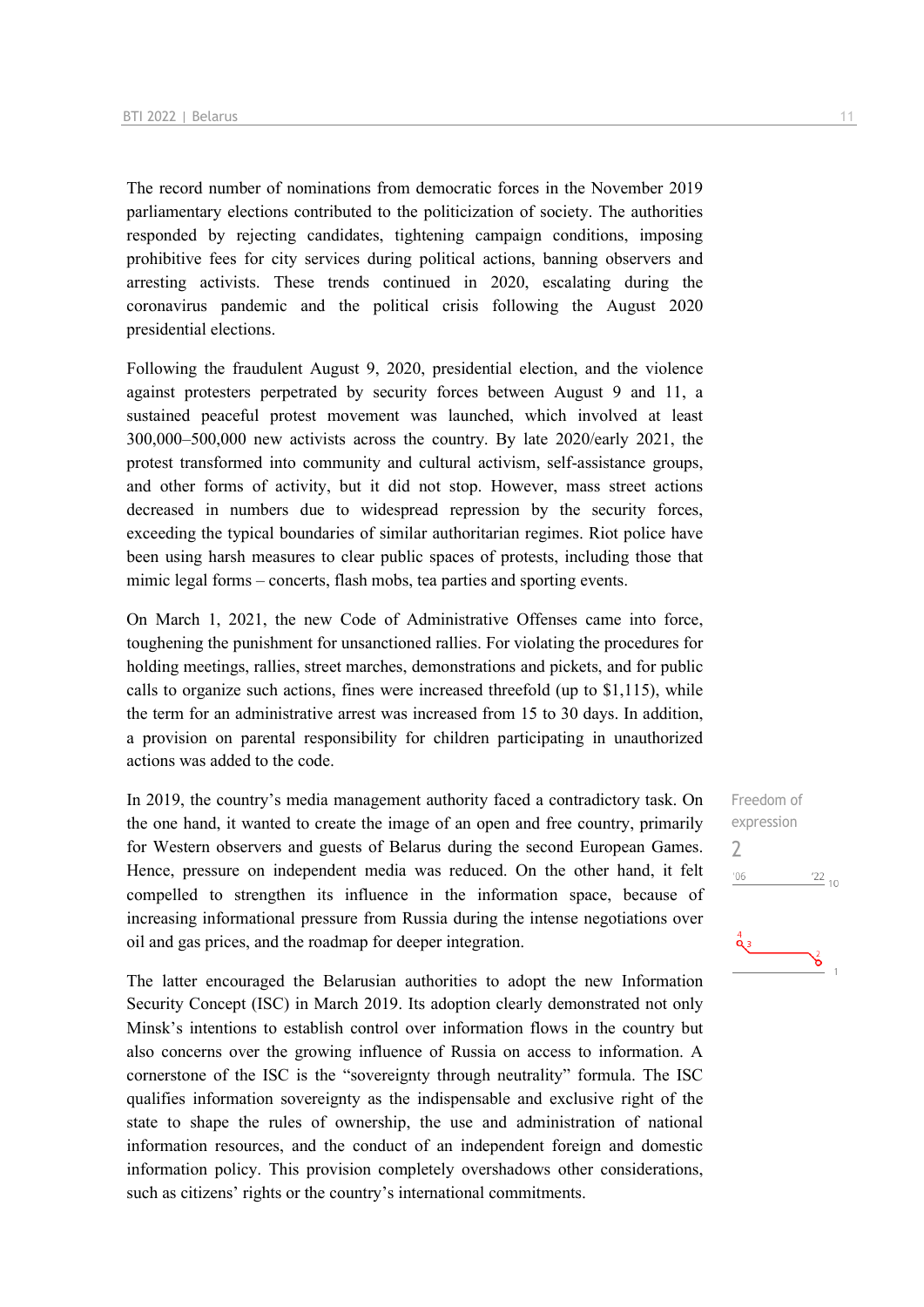At the beginning, the authorities did not provide any data about the COVID-19 pandemic to avoid panic. But they were forced to revise this information policy approach amidst the further spread of the coronavirus and its impact on society, and because of pressure from international organizations such as the WHO. Significant pressure was applied to the Belarusian medical staff who first sounded the alarm regarding the dramatic epidemiological situation. There has been a consensus within the Belarusian expert community regarding the falsification and manipulation of COVID-19-related official statistics. Belarusian authorities stopped publishing death rates during the first wave of the pandemic in spring 2020.

The repression of journalists reached an unprecedented level following the August 2020 presidential elections. By the end of 2020, according to the Belarusian Association of Journalists (BAJ), 10 independent media representatives faced criminal investigations and jail, 477 were detained, 97 journalists served administrative arrests, 15 were charged with criminal offenses, and at least 62 journalists experienced violence from security forces. In addition, four newspapers were suspended and access to 50 websites was limited, while fines imposed on journalists and media outlets amounted to  $E21,800$ .

### **3 | Rule of Law**

Amendments to the constitution, adopted in 1996 in a controversial referendum, established a strong presidential system with a formal but very limited separation of powers. The president has the right to issue decrees that have the force of law. The large majority of laws are prepared by the presidential administration.

The president appoints and dismisses members of the electoral commission, the cabinet including the prime minister and the heads of the Supreme Court, the Constitutional Court and the Supreme Economic Court. He also appoints six of the 12 judges of the Constitutional Court, as well as all other judges in the country. Only six judges in the Constitutional Court are elected by the Council of the Republic of the National Assembly (the upper house of parliament).

Legislative power is exercised by a bicameral parliament, the National Assembly of the Republic of Belarus. The lower chamber is the House of Representatives, which consists of 110 members who are elected within geographic constituencies. The Council of the Republic is the upper chamber, and consists of 56 members, eight from each region (oblast) and another eight from the city of Minsk, who are elected by a secret vote at sessions of local councils of deputies. Eight additional members are appointed by the president.

Executive power in the country is exercised by the government – the Council of Ministers – which is the central body of state administration. In its activity, the government is accountable to the president and responsible to the parliament.

Separation of powers 2 $'06$  $\frac{22}{10}$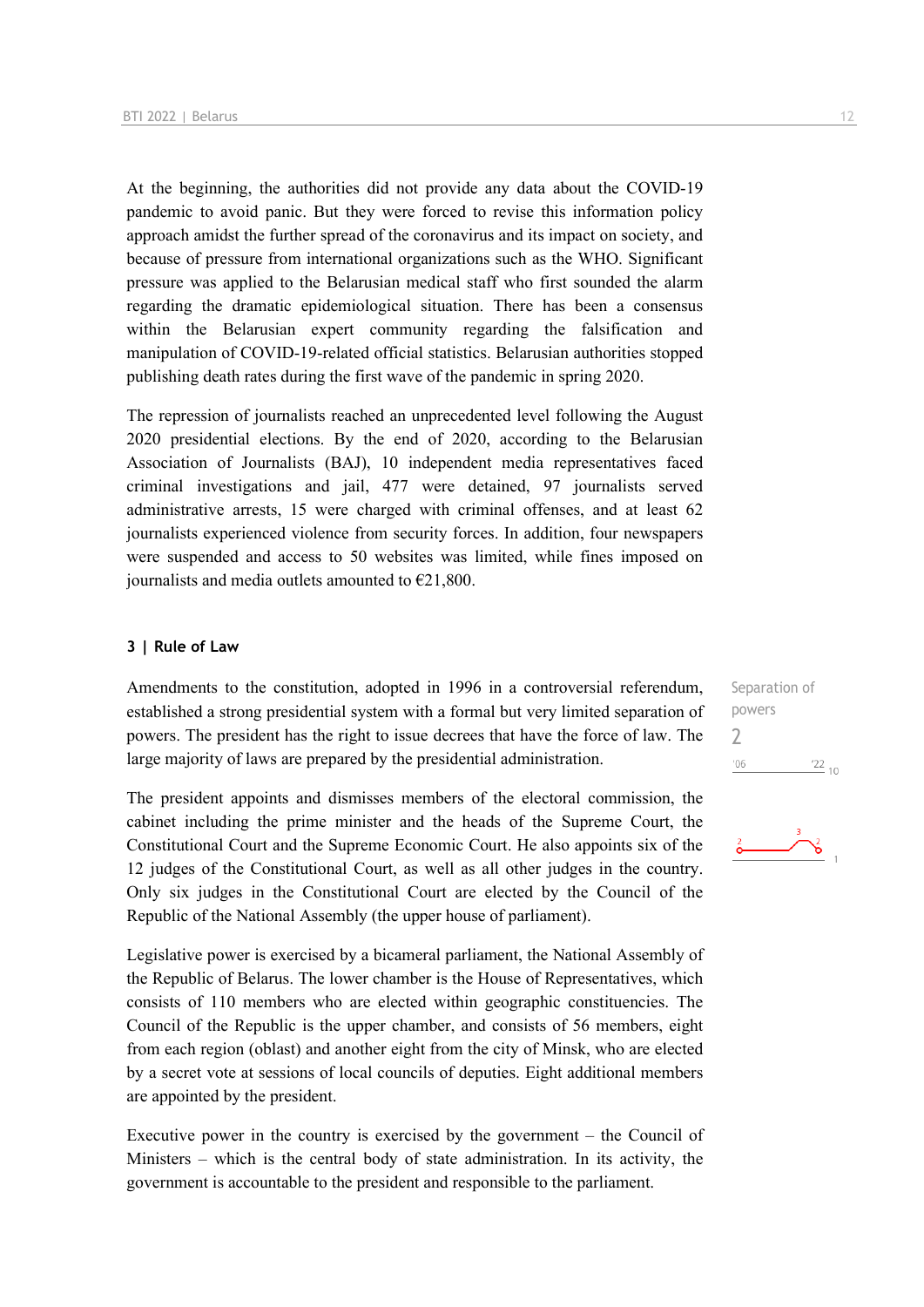Judicial power in Belarus is vested in the courts and is based on the principles of territorial delineation and specialization. All the judges are appointed and dismissed by the president. During the political crisis, the courts obediently carried out the will of the authorities and in virtually all cases convicted participants in street protests.

Hence, the separation of powers does not function in practice. Belarusian citizens have almost no influence on decision-making or elected bodies, local selfadministration functions primarily as a local arm of the central government, and presidential power is virtually unlimited and lacks any accountability.

The COVID-19 pandemic did not lead to the declaration of a state of emergency in Belarus, unlike the political crisis following the August 2020 presidential election. Although neither a state of emergency nor martial law were officially introduced, elements were nevertheless put into practice. These elements included raising the readiness of the armed forces and security agencies to the highest level of readiness, selectively closing borders (albeit under the pretext of the COVID-19 pandemic), preventing citizens of Belarus from entering or leaving the country, creating a paramilitary administration consisting of security officials in regional administrations in order to control the civil authorities in some regions, tightening administrative and criminal responsibility for participating in mass events, restricting freedom of expression and assembly, and carrying out purges in residential areas in large cities.

Belarus' judicial system consists of the Constitutional Court and a system of courts of general jurisdiction. The Supreme Court is the leading court of general jurisdiction. The judicial branch operates in a state of near-total dependency. The Constitutional Court can act only if addressed by the president, the houses of parliament, the Council of Ministers or the Supreme Court. Since 2008, the Constitutional Court has been obliged to conduct a preliminary review of the constitutionality of laws adopted by parliament before they are signed by the president. Citizens and civil society organizations do not have the right to address the Constitutional Court directly.

Courts are organized by the executive branch, and the president is directly responsible for appointing, dismissing and determining judges. Representatives of the executive at the regional and national levels intervene in trials and even influence verdicts when the cases are of economic or political importance to the authorities. However, in "non-political" cases it is possible to receive a fair trial in Belarus, at least if there is no state body involved in the suit.

In light of the political crisis after the presidential elections, the judiciary has become one of the main tools of legitimizing the repression of protesters and political opponents of the regime. The arrest and imprisonment of peaceful protesters has become widespread. From the start of the election campaign in May Independent judiciary 3 $^{\prime}06$  $\frac{22}{10}$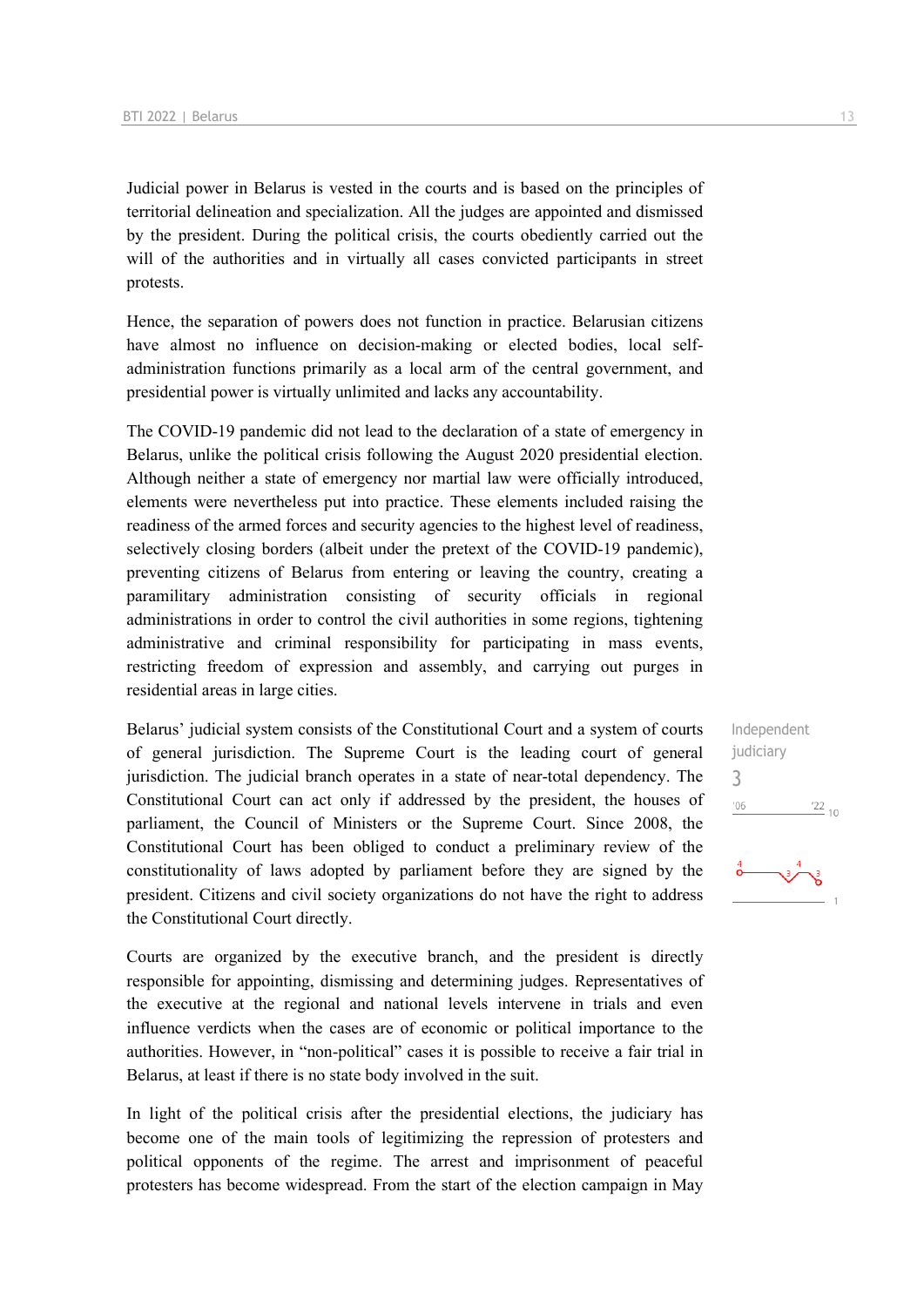2020 to the end of the year, more than 33,000 individuals were detained, most of whom were later sentenced by courts to terms of administrative detention and heavy fines. The authorities have been actively using criminal charges for politically motivated persecution. According to the Human Rights Center Viasna, there were 324 political prisoners in Belarus at the beginning of April 2021 and their number is expected to increase manifold. The total number of persons targeted exceeds 1,000.

According to various surveys, Belarus is often regarded as one of the least corrupt countries in the Commonwealth of Independent States (CIS), and even among some of the Eastern European states, but implementation of anti-corruption measures remains selective in practice and lacks transparency.

The authorities and the public display a high degree of intolerance for official corruption. Much of the economy is still controlled by the state which creates fertile ground for corruption. Bureaucrats enjoy vast discretionary powers, thus increasing the risk of encountering extortion when dealing with administrative requirements. Usually, anti-corruption campaigns have annual or bi-annual cycles. Anticorruption persecutions peak during crisis years when the resource potential of the Belarusian state is weakest. Double standards are practiced regarding high-level officials prosecuted for corruption. There have been numerous cases in which they have received relatively mild sentences or even early amnesties thanks to presidential intervention.

After large-scale anti-corruption campaigns in 2017 and 2018, Lukashenko abstained from fighting corruption in order to mobilize the state apparatus during the pre-election periods of 2019 and 2020. Law enforcement agencies received a carte blanche to brutally crackdown on any form of protest, with the authorities refusing to initiate criminal cases against law enforcement officials for using disproportionate violence against protesters, which included mass torture and several murders.

However, at the beginning of 2021, a new anti-corruption and state expropriation campaign gained momentum, marking the beginning of a new anti-corruption cycle.

Minsk has traditionally ignored criticism from international organizations regarding the human rights situation in the country and even insisted that there were no significant problems in this sphere. However, between 2015 and 2019, Belarusian authorities demonstrated readiness to discuss civil rights with the international community in order to preserve the pace of normalization with Western countries. For example, Belarus launched human rights dialogues with the European Union and United States.

According to the Belarusian Human Rights Center Viasna, in 2019, despite a slight decrease in the overall level of repression in the country, there were no significant positive changes in the area of civil and political rights, especially at the legislative

Prosecution of office abuse 4  $-06$  $\frac{22}{10}$ 

Civil rights

 $\overline{\phantom{0}}$ 



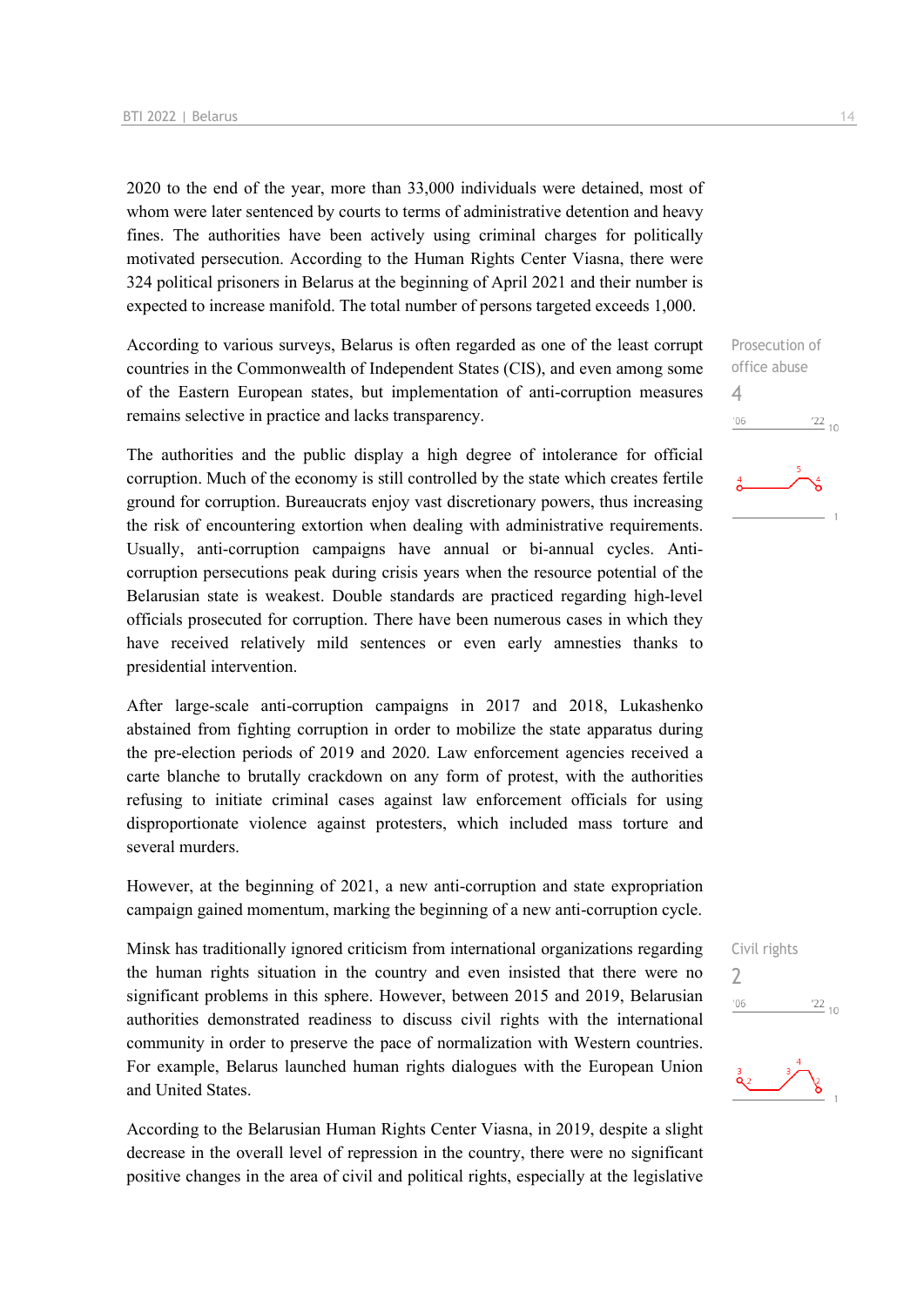level. The authorities did not abandon the practice of pursuing criminal prosecutions on political grounds. In spite of the ongoing dialogue with the European Union and the Parliamentary Assembly of the Council of Europe (PACE) on the issue of the death penalty and repeated calls for a moratorium on executions, Belarus continued to apply capital punishment in 2019 and 2020.

The August 2020 presidential elections made matters much worse. Despite the predominantly peaceful nature of the post-election protests, they were attacked by Interior Ministry forces, who used disproportionate physical violence to suppress the protests. Hundreds of people were injured, with several demonstrators killed and one detained protester dying due to a lack of medical care. As of year-end, Viasna had documented more than 1,000 testimonies of torture, and concluded that the use of torture was widespread, systemic and well organized.

On September 17, 2020, the Moscow mechanism of the human dimension of OSCE was invoked by 17 participating states with regard to credible reports of human rights violations before, during and after the presidential election. According to the OSCE Rapporteur's report, human rights abuses were found to be massive and systematic, and proven beyond doubt. Well-documented cases of torture and illtreatment perpetrated by security forces against political dissenters have not, as yet, resulted in anybody being held accountable.

#### **4 | Stability of Democratic Institutions**

According to the constitution, Belarus is a unitary, democratic, social state based on the rule of law. In practice, however, most democratic institutions do not function properly, and power is concentrated in the hands of President Lukashenko. He manages various elite groups through divide and rule, carefully balancing interests that range from hardliners to moderate economic technocrats.

Parliament, being far from a democratic institution due to manipulated elections, lacks the resources and capacity to fulfill its legislative and oversight responsibilities. The party system simulates competition. Since 2006, independent political parties have had virtually no chance of winning seats in parliament or local councils. These local councils are in charge of health care, education, social welfare, trade and transportation issues. But they are subject to central control and lack autonomy. Local council executives are formed and controlled by, and ultimately accountable to, the president and the central government.

Major media sources are under strong state control. The most popular media, such as TV channels, are owned and fully supervised by the government, and air regular smear campaigns against opposition parties, as well as civil society activists, NGOs, journalists and human rights defenders. Since the beginning of the post-election crisis, authorities have launched a large-scale censorship campaign, blocking the Performance of democratic institutions 2 $'06$  $\frac{22}{10}$ 

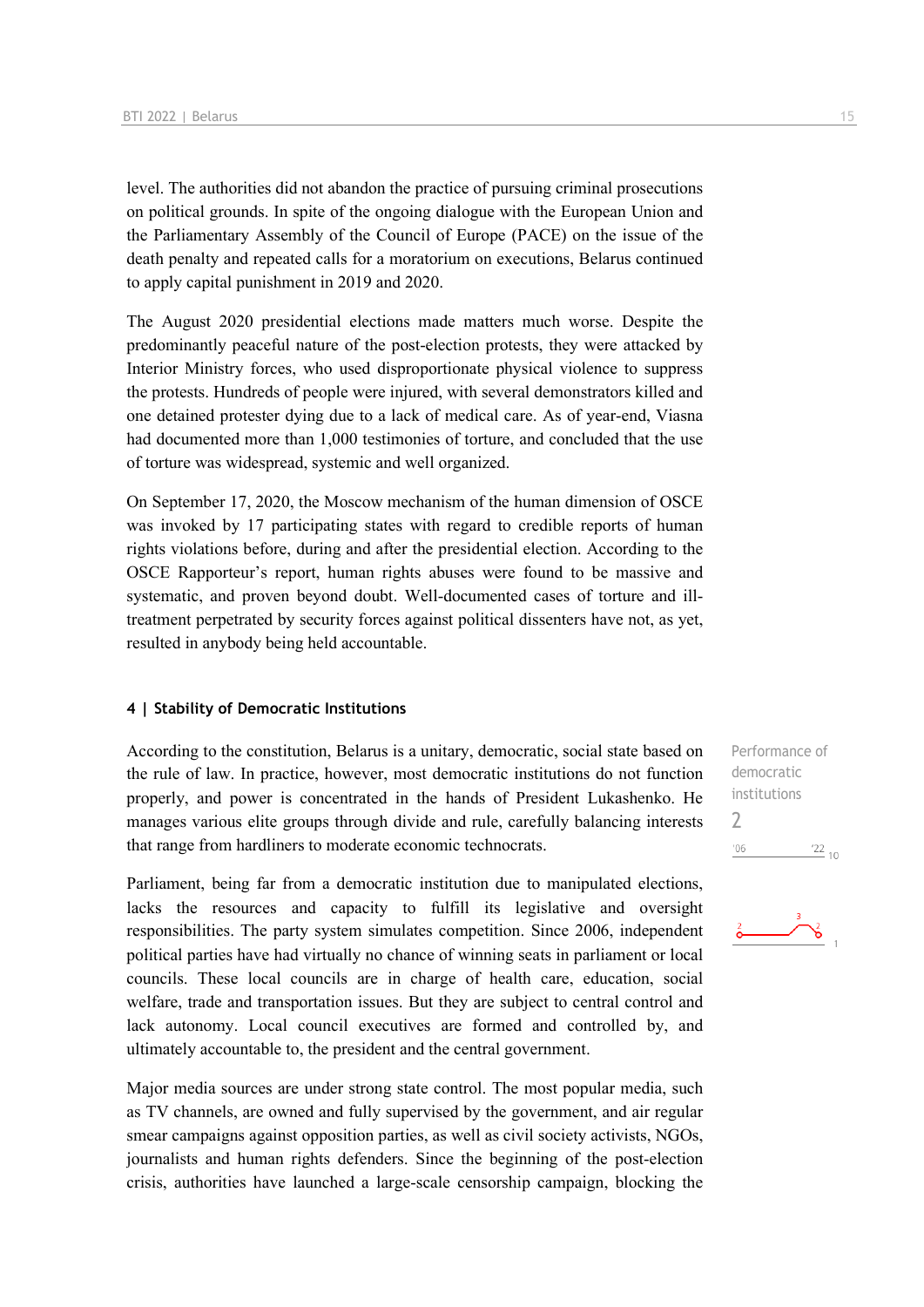webpages of independent media outlets and imposing restrictions on bloggers. The Ministry of Information deprived the status of mass media for the most popular independent online outlet Tut.by and blocked 70 webpages.

President Lukashenko regularly rotates personnel in order to prevent the formation of any influential groups. Influential actors include the so-called siloviki of the military, law-enforcement agencies and secret services, who are kept in check by Lukashenko through a policy of divide and rule. Others include the bureaucracy and the directorates of state-owned enterprises (SOEs). Both groups are represented in the government. The third group can be called technocrats (i.e., government officials who see a need for reforms, primarily in the economic sector).

Throughout 2019, the authorities discussed constitutional changes to partially liberalize and decentralize the political system, and strengthen the role of the government and parliament in economic decision-making. At the same time, the Belarusian authorities have become less open to alternative views, as shown by the results of the November 2019 parliamentary elections in which there were no representatives of the opposition and independent civil society.

The democratic opposition suffered from structural shortcomings and had no influence in decision-making. In 2019, civil society organizations (CSOs) and opposition groups were subject to large fines, and their members were subject to preventive detention and administrative arrest, even while the country hosted the second European Games.

In 2020, Lukashenko's "coronavirus dissidence" rhetoric and over-riding of the pandemic led to serious dysfunction in the Ministry of Education, the Ministry of Health and other agencies, as well as a growing protest sentiment within society. The first weeks of the post-election mass protests led to further cracks. Although Lukashenko has so far managed to retain control of the security apparatus and a vertical hold on power, loyalty has started to erode, which has led to the departure of civil service bureaucrats and security officials. On the other hand, the security apparatus has gained power and reformists in the government have lost substantial influence. After the dismissal of Prime Minister Sergei Rumas, a supporter of market reforms, and his replacement by Roman Golovchenko, a protégé of hardliners, only the National Bank has remained an agency under the control of technocrats, although the bank lacks any visible political clout.

Commitment to democratic institutions  $\overline{\phantom{0}}$  $'06$  $\frac{22}{10}$ 

-o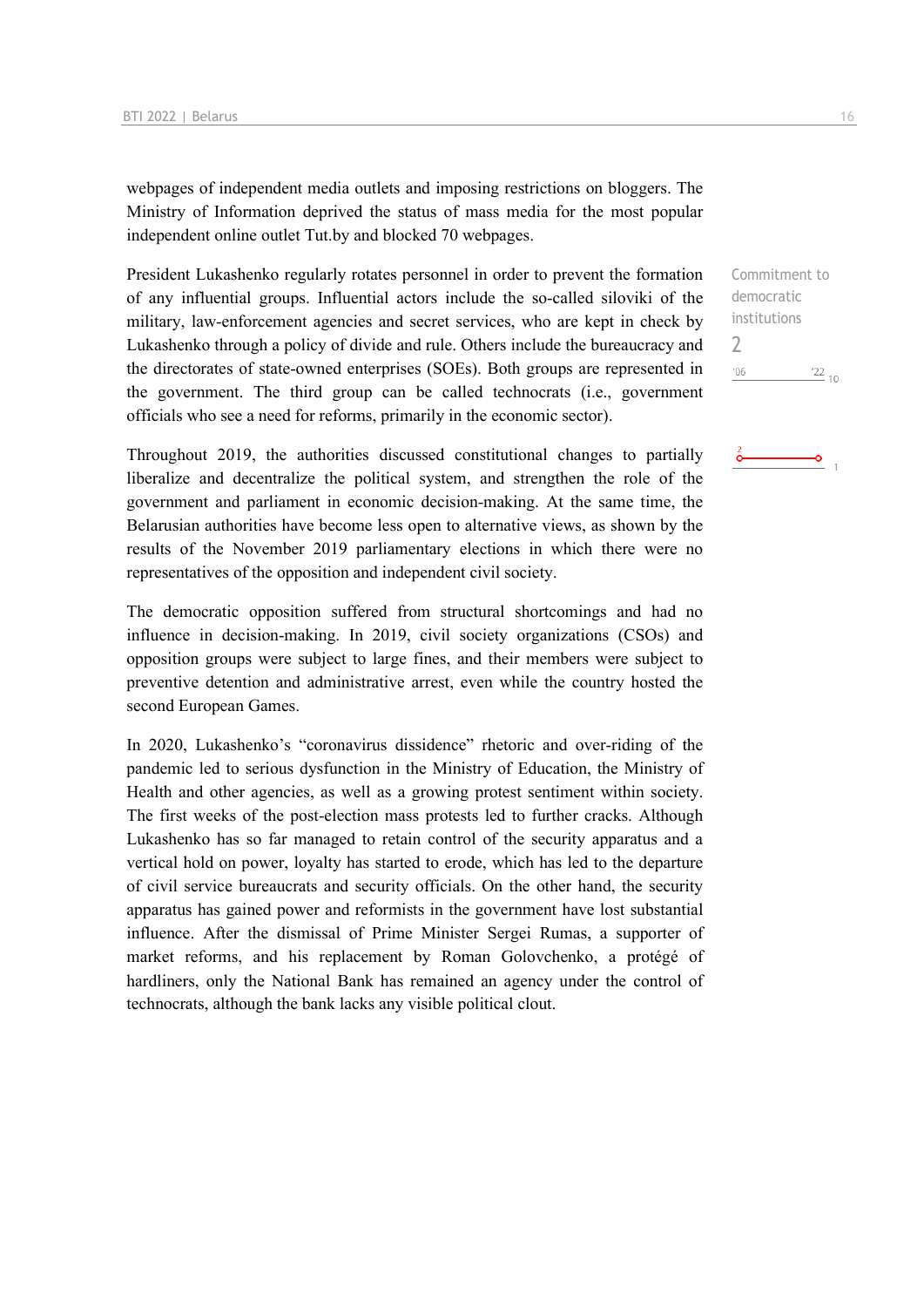### **5 | Political and Social Integration**

The party system in Belarus is highly fragmented and unstable. The number of parties (15) has expanded over time, but most remain small, often with little more than a leadership team in Minsk. Political parties are usually among the least trusted institutions in the eyes of society.

The November 2019 elections to the lower house of parliament showed a slight increase in party representation and political diversity in parliament, without, however, including representatives of the opposition or alternative views. As a result, the newly elected parliament consists of a politically unstructured majority: mostly 70 deputies from the pro-government organization Belaya Rus, which periodically announces its transformation into a political party. The rest are progovernment parties whose number increased from 15 to 21 (out of 110 deputies): the Communist Party of Belarus (11 deputies), the Republican Party of Labor and Justice (six), the Belarusian Patriotic Party (two), the Liberal Democratic Party (one), and the Belarusian Agrarian Party (one).

The failure of the state during the COVID-19 pandemic and the presidential election campaign expanded the possibilities for civil society and the political opposition in 2020. At the beginning of the year, political organizations of the old wave – the United Civil Party (UCP), Belarusian People's Front (BPF), Belarusian Christian Democracy (BCD), For Freedom movement and Belarusian Social Democratic Party (Narodnaya Gramada) – tried to mobilize their supporters for the presidential election campaign with the help of primaries. However, the primaries did not lead to the nomination of a single opposition candidate.

Nikolai Statkevich, leader of the Belarusian Social Democratic Party Narodnaya Gramada at the initial stage of the election campaign managed to nominate more than 30 candidates, including the popular blogger Sergei Tikhanovsky. However, Statkevich and Tikhanovsky were arrested early on. But Svetlana Tikhanovskaya, the wife of Sergei Tikhanovsky, was registered – with the help of activists from Statkevich's team. Around her, all opposition forces consolidated against the background of the refusal to register other popular candidates, such as ex-banker Viktor Babariko and former head of the High-Tech Park Valery Tsepkalo.

In 2019, civil society organizations (CSOs) and opposition parties continued to pursue their established approaches to mobilize supporters and promote changes – via dialogue (Tell the Truth movement, BPF and Just World), ultimatums and protests (the Belarusian National Committee), and a mixed approach (center-right coalition represented by the UCP, BCD, For Freedom movement and Social Democrats).

As part of the attempts to engage in a dialogue with the authorities CSOs and the expert community achieved some success in lobbying in the economic sphere (Kastrycnicki Economic Forum) and in foreign policy (Minsk Dialogue Forum). Interest groups  $\Delta$  $-06$  $\frac{22}{10}$ 

 $\frac{22}{10}$ 

Party system

3

 $'06$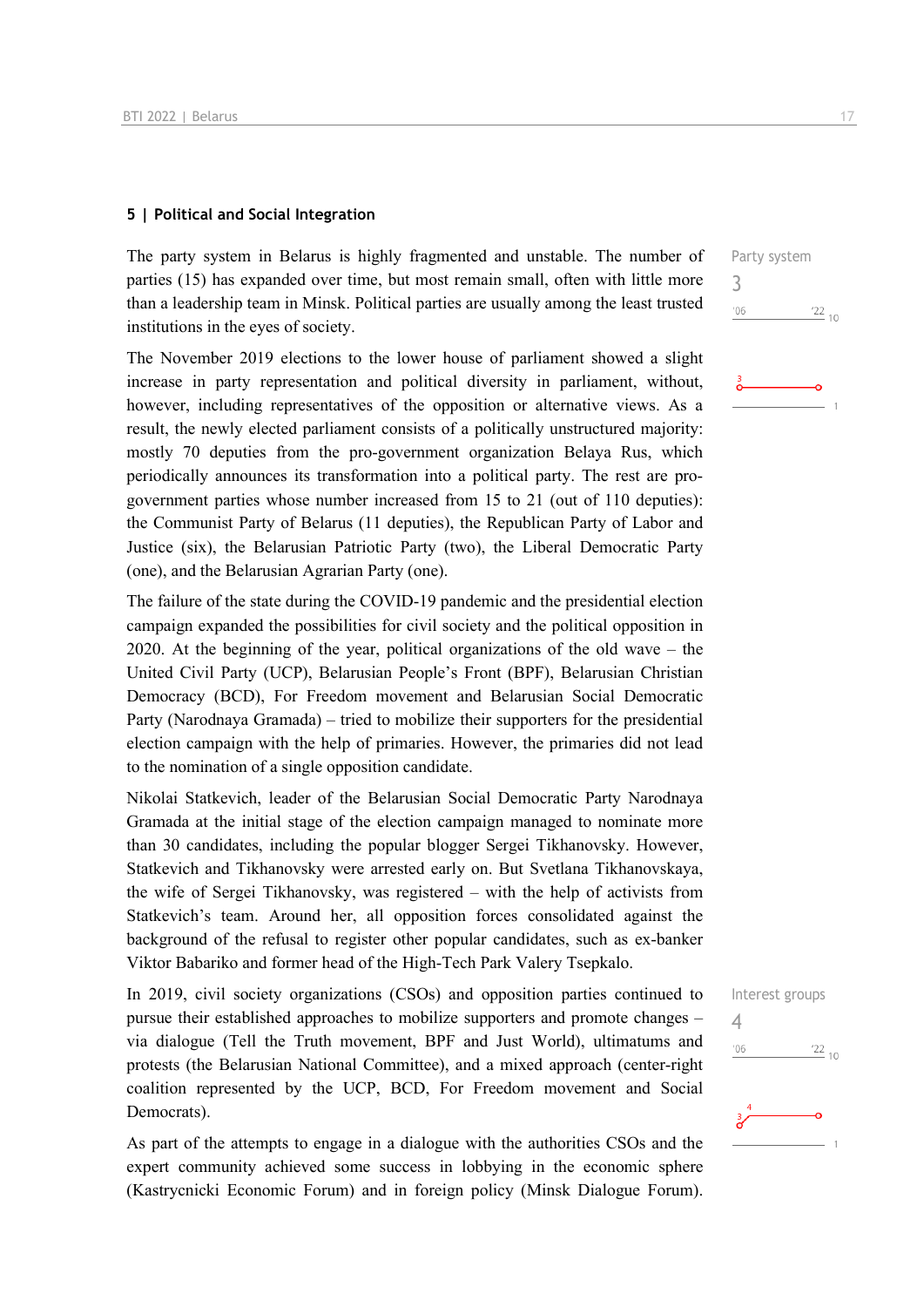Civil society also managed to prevent the inclusion of some restrictive norms in the Law on Parties and Public Associations.

In 2020, the СOVID-19 pandemic, the August presidential elections and the subsequent political crisis completely changed the political landscape. Because of the pandemic civil society essentially replaced state services in areas where the state was unwilling or unable to act. For instance, it organized the most successful national fundraising campaign in the history of modern Belarus – BYCOVID-19.

The fraudulent elections on August 9, 2020, and the bloody violence perpetrated against protesters by the security forces between August 9 and 11 marked the formation of a new protest movement that united civil society; the political opposition; education, health care and state-owned enterprise employees; and even some bureaucrats. Fundraising initiatives assisted victims of repression and supported various community initiatives.

Svetlana Tikhanovskaya, the unofficial winner of the elections, who was forced to emigrate to Lithuania on the night of August 9, initiated the Coordination Council (CC) to organize a dialogue with Lukashenko's regime. It included participants of the primaries, intellectuals and representatives of the labor movement, as well as former officials. The Belarusian authorities immediately launched criminal proceedings and gradually arrested or expelled its participants. Together with other emerging opposition centers in exile (the People's Anti-Crisis Management led by ex-diplomat Pavel Latushko, who is based in Warsaw), she has influenced Western policy on Belarus, notably the gradual increase in sanctions on the country's ruling class.

There is no reliable survey data on the population's approval of democracy. Independent sociological centers have to conduct surveys from abroad by telephone or internet, without licenses from the Belarusian authorities and in fear of being persecuted. Trust in the data of pro-government sociological centers is extremely low.

According to the International Survey on Coronavirus #covid19study, out of 58 countries surveyed, only in Turkey (91%) was the share of people who believed that the response of their country to the pandemic was insufficient higher than in Belarus (86%).

According to a poll conducted by the Institute of Sociology of the National Academy of Sciences of Belarus, which has never been fully published, in April 2020 during the first wave of the pandemic, the level of trust in Alexander Lukashenko was only 24% in Minsk and 33% nationwide.

In January 2021, Chatham House Sociological Research conducted interviews with a sample of 926 urban Belarusian residents to analyze public trust in institutions. The survey found that (for the combined answers of "completely trust" or "rather

Approval of democracy n/a $106$   $22_{10}$ 

 $\overline{n/a}$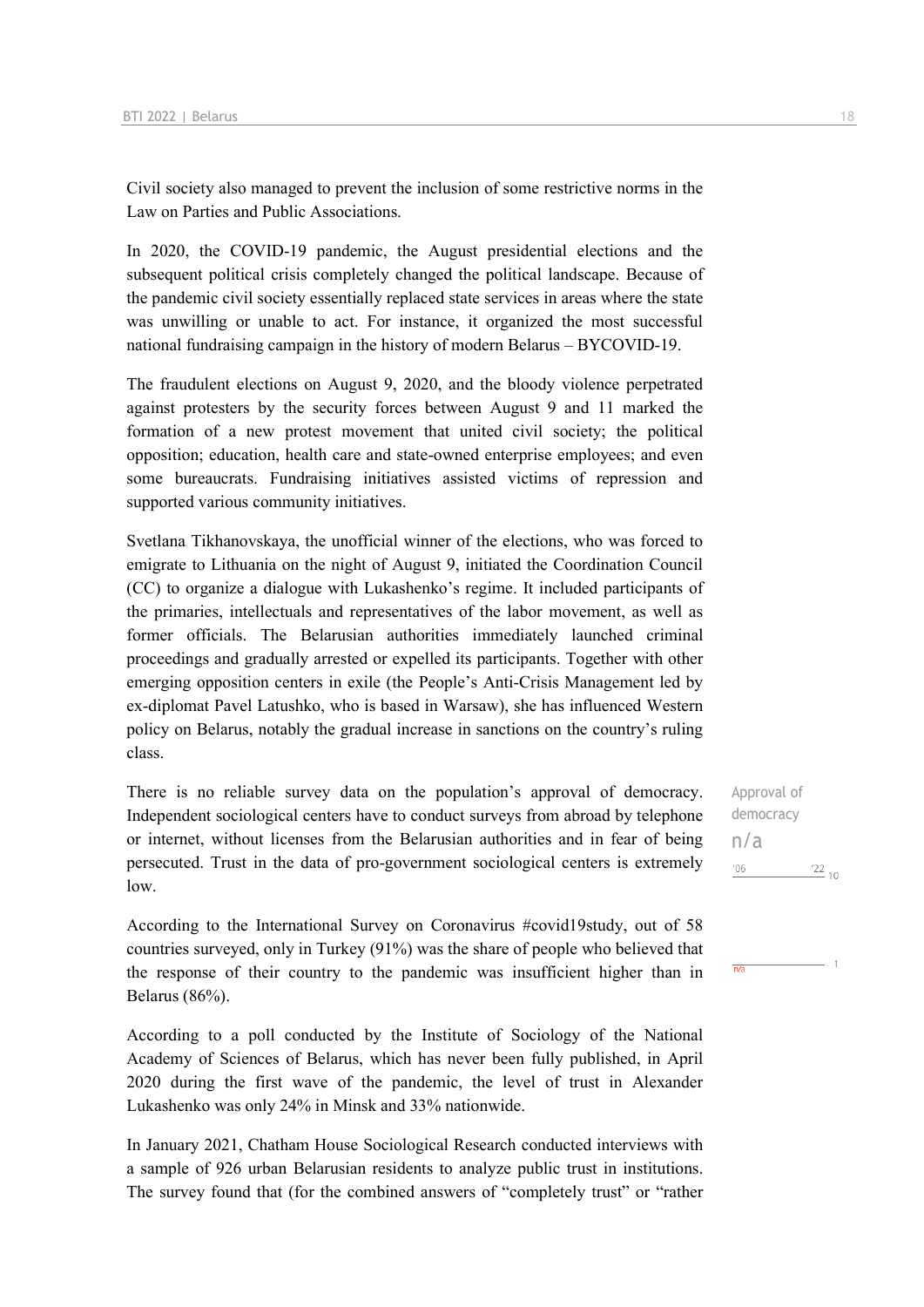trust") 50% of respondents trusted non-state media, which was the highest proportion, followed by the Orthodox Church (45%), Victor Babariko's team (43%) and Svetlana Tikhanovskaya's team (39%). Meanwhile, 39% of respondents trusted independent trade unions, 37% the army, 24% the president, 22% the government, 20% the judiciary, 20% official trade unions, and at the bottom 18% the parliament, 16% state media and 15% the Central Electoral Commission.

In 2019, the trend toward the partial liberalization of the CSO environment continued. An outstanding feature during that time were the changes made to financial support strategies. According to CSO Meter Belarus Reports, new approaches included crowdfunding internet platforms (Ulej, MolaMola and Petitions.by) and social enterprises (project Dbayu, a restaurant whose profits go to non-profit urban initiatives, and the NORM café-club, which creates jobs for female victims of domestic violence, and donates 50% of profits to shelters for women and children affected by domestic violence). CSOs also had some success in public interest advocacy, often through protest actions. For instance, the initiative Fair Sentence was formed to unite relatives of people convicted under economic articles and is similar to Mothers 328, and advocates for the liberalization of drug legislation. The Youth Bloc emerged from CSO activists, and vividly advocates for issues relating to education, military conscription and the relaxation of anti-drug laws.

In 2020, the main drivers of civil society actions were the impact of COVID-19 on public life and the economy, and the political crisis following the August 2020 presidential elections. This time was characterized by a significant growth in social trust and self-organization. A good example is the ProBono initiative that united professionals and people in need of support. Social fragmentation was to a large extent overcome and exists now largely along the cleavage between supporters and opponents of Lukashenko.

The internet played a key role in mobilizing civil society and facilitated the inclusion of CSOs in the response to COVID-19 (especially via the use of electronic communication platforms for the collection of donations). As soon as the Belarusian society realized the lack of protective equipment for hospital personnel, Minsk Hackerspace, NGO Imena, web design agency Global Travel and many Belarusian bloggers launched an impressive campaign (#ByCovid19), providing direct assistance to hospitals. NGO Imena and the Belarusian Red Cross established a telephone hotline for elderly people in self-isolation to access social and psychological support.

Later, the messenger application Telegram in particular became a means for protesters to coordinate their actions after the August 2020 presidential election. The effectiveness of this form of self-organization led to repression from the authorities not only against channel administrators, but also against participants of chat rooms. Simultaneously, CSOs previously engaged in combating the COVID-19

Social capital

 $\frac{22}{10}$ 

6 $106$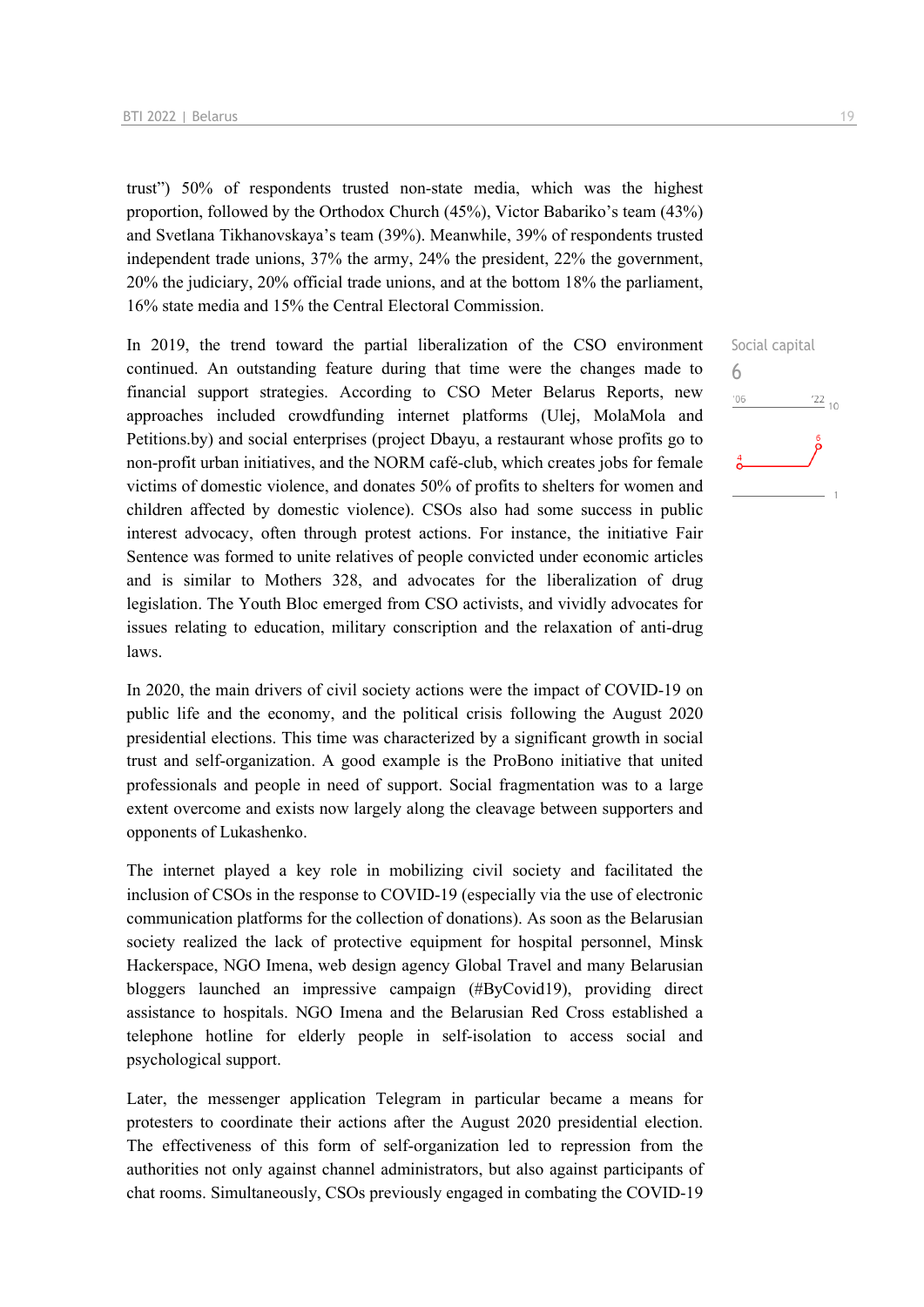pandemic, merged with a new initiative #BYSOL (Belarus Solidarity Fund) to support Belarusians who were repressed, prosecuted or lost their jobs due to participating in strikes or protests.

### II. Economic Transformation

#### **6 | Level of Socioeconomic Development**

Belarus ranked 53rd according to the 2020 UNDP Human Development Report, scoring 0.823, down three ranks but still among the 66 very high human development countries. The main reason for the drop was the country's low gross national income (GNI) per capita. Although the level is higher than that of some countries in Europe and Central Asia (\$17,939), it is significantly lower than in other very high human development countries. Belarus noticeably lags behind most of its neighbors: Russia (\$26,157), Lithuania (\$35,799) and Poland (\$31,623).

According to the World Bank, Belarus has the lowest poverty rate in the CIS and one of the lowest Gini coefficients in the world (0.272). Redistributive policies and government regulations, such as guaranteed employment, as well as state subsidies for manufacturing and agricultural sectors, made this possible. Less than 1% of the population lives in extreme poverty (i.e., with an income of less than \$2 per day). Yet, a significant number of citizens fall into a low-income category, although the share of people below the poverty line fell from 41.9% in 2000 to 5% in 2019, according to official statistics. Belstat surveys showed that in the third quarter of 2020, 42.1% of the population had less than BYN 500 (\$200) a month at their disposal and only 11.1% had over BYN 1,000 (\$500).

The gap between the regions has increased in recent years, encouraging people to migrate to the capital Minsk or abroad. In 2019, Minsk (27.4%) and the Minsk region (15.5%) accounted for 43.9% of the country's GDP, while the share of other regions was several times smaller: Gomel (9.9%), Brest (9.4%), Grodno (8.1%), Vitebsk (7.4%) and Mogilev (6.6%).

### Question Score

## Socioeconomic barriers 7 $^{\prime}06$  $\frac{22}{10}$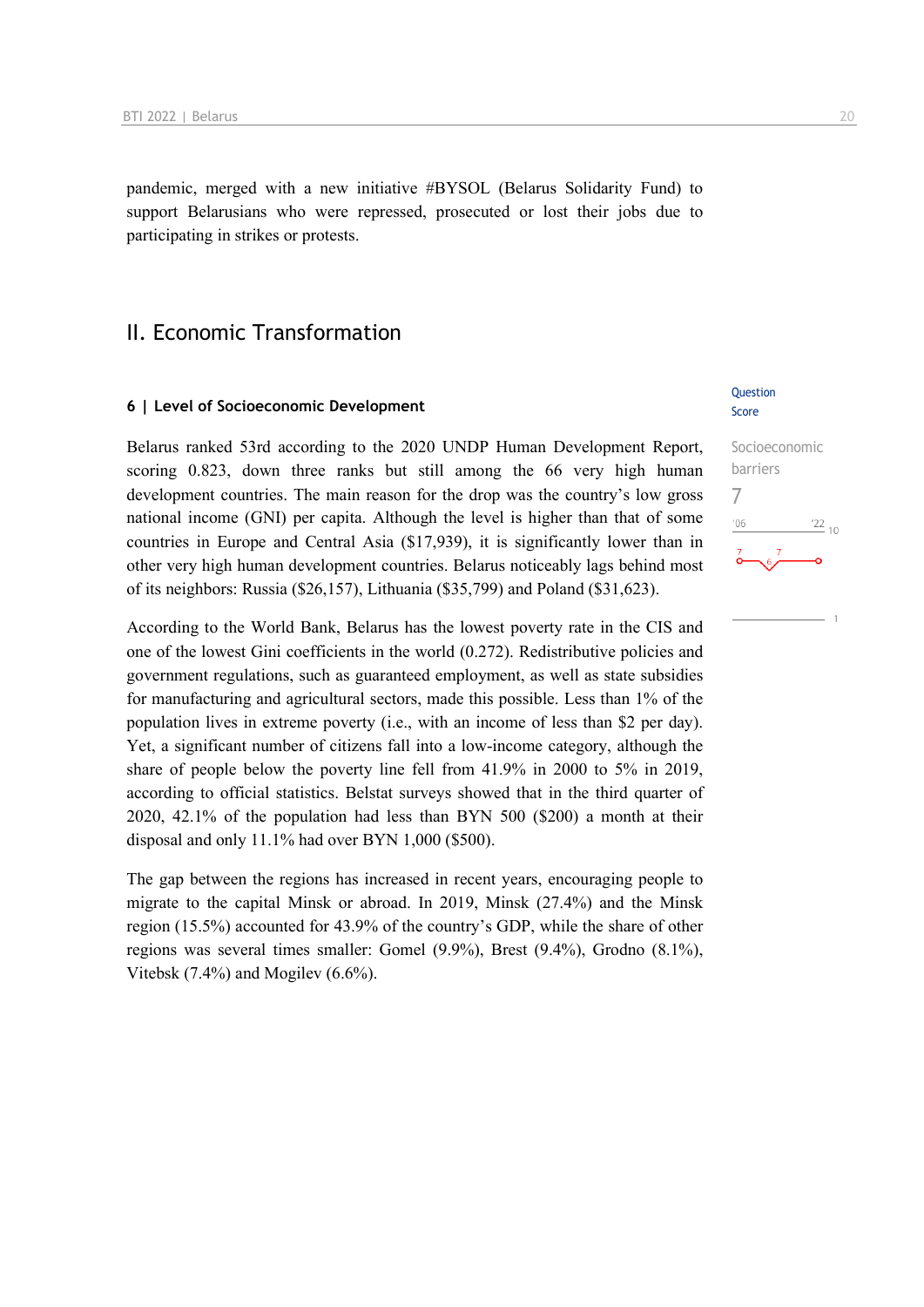| <b>Economic indicators</b> |          | 2017     | 2018    | 2019      | 2020     |
|----------------------------|----------|----------|---------|-----------|----------|
| GDP                        | S M      | 54726.6  | 60031.3 | 64409.6   | 60258.2  |
| GDP growth                 | $\%$     | 2.5      | 3.1     | 1.4       | $-0.9$   |
| Inflation (CPI)            | $\%$     | 6.0      | 4.9     | 5.6       | 5.5      |
| Unemployment               | $\%$     | 5.7      | 4.8     | 4.7       | 5.3      |
| Foreign direct investment  | % of GDP | 2.3      | 2.4     | 2.0       |          |
| Export growth              | $\%$     | 7.5      | 3.8     | 1.0       | $-3.1$   |
| Import growth              | $\%$     | 11.1     | 7.3     | 5.1       | $-7.2$   |
| Current account balance    | S M      | $-952.4$ | 22.9    | $-1245.8$ | $-240.8$ |
| Public debt                | % of GDP | 53.2     | 47.5    | 41.0      | 48.0     |
| External debt              | \$ M     | 39584.2  | 38767.6 | 40734.1   | 42491.2  |
| Total debt service         | S M      | 4408.7   | 5787.2  | 4509.3    | 4269.1   |
| Net lending/borrowing      | % of GDP | 2.3      | 4.1     | 2.4       |          |
| Tax revenue                | % of GDP | 13.0     | 14.7    | 13.3      |          |
| Government consumption     | % of GDP | 15.7     | 15.7    | 16.8      | 16.9     |
| Public education spending  | % of GDP | 4.8      | 5.4     | 5.0       | 5.0      |
| Public health spending     | % of GDP | 4.0      | 4.0     |           |          |
| R&D expenditure            | % of GDP | 0.6      | 0.6     |           |          |
| Military expenditure       | % of GDP | 1.1      | 1.2     | 1.2       | 1.3      |

Sources (as of December 2021): The World Bank, World Development Indicators | International Monetary Fund (IMF), World Economic Outlook | Stockholm International Peace Research Institute (SIPRI), Military Expenditure Database.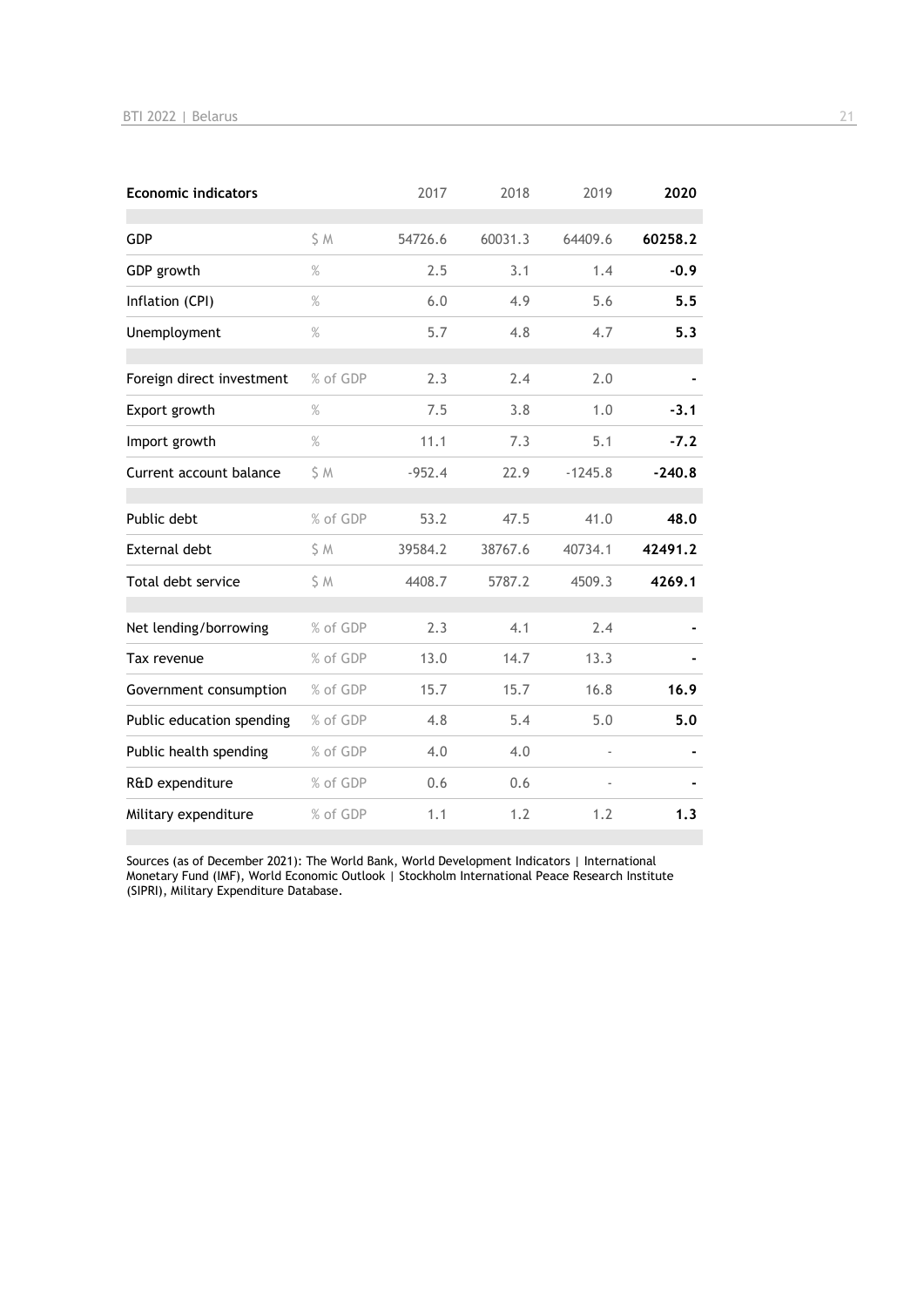### **7 | Organization of the Market and Competition**

Market competition operates within a weak institutional framework. However, due to the evident structural crisis of the Belarusian socioeconomic model, as well as unfavorable external conditions, the government in 2019 intended to continue its business reforms.

According to the World Bank's 2020 Doing Business ranking, Belarus ranked 49 out of 190 economies. The country scored 74.3 points out of 100 for the ease of doing business (30th for starting a business, 14th for registering property, 104th for accessing credit, 79th for protecting minority investors, 99th for paying taxes, 24th for trade across borders, 40th for enforcing contracts and 74th for resolving insolvency).

According to the 2020 Heritage Foundation Index of Economic Freedom, Belarus scored 61.7 (rank: 88th). Its overall score increased by 3.8 points, driven by higher scores for fiscal health and financial freedom.

However, the progress made over recent years has been completely undermined by the post-election crisis, with the state repressing private businesses that were most active during the first wave of the pandemic, the election campaign and the postelection mass protests. In order to punish them and limit their political activism, the State Control Committee of Belarus proposed to raise taxes on individual entrepreneurs at the end of January 2021. Yet, the top leadership confirmed an informal pact with large loyal businesses without political ambitions.

There is no reliable data on informal employment. According to expert assessments, the informal sector accounts for around 35–40% of GDP and employs up to 20% of the workforce. At the end of 2020, the authorities revitalized the idea of updating the "social parasites" database, which included 500,000 Belarusians that were not formally involved in economic activities in 2018. But this idea was again frozen due to the widespread negative reaction.

The legal basis for regulating competition is the Law on Counteracting Monopolistic Activity and Developing Competition. The law aims at ensuring the necessary conditions for functioning commodity markets, fair competition and the protection of consumers' rights.

In 2016, a new single antitrust authority was put in place, in the form of the Ministry of Antimonopoly Regulation and Trade (MART) due to requirements by the Eurasian Economic Union.

The Belarusian economy is characterized by a high monopolization of commodity markets. The Ministry of Economy regulates natural monopolies by gradually reducing the number of commodity markets in which natural monopolies persist.



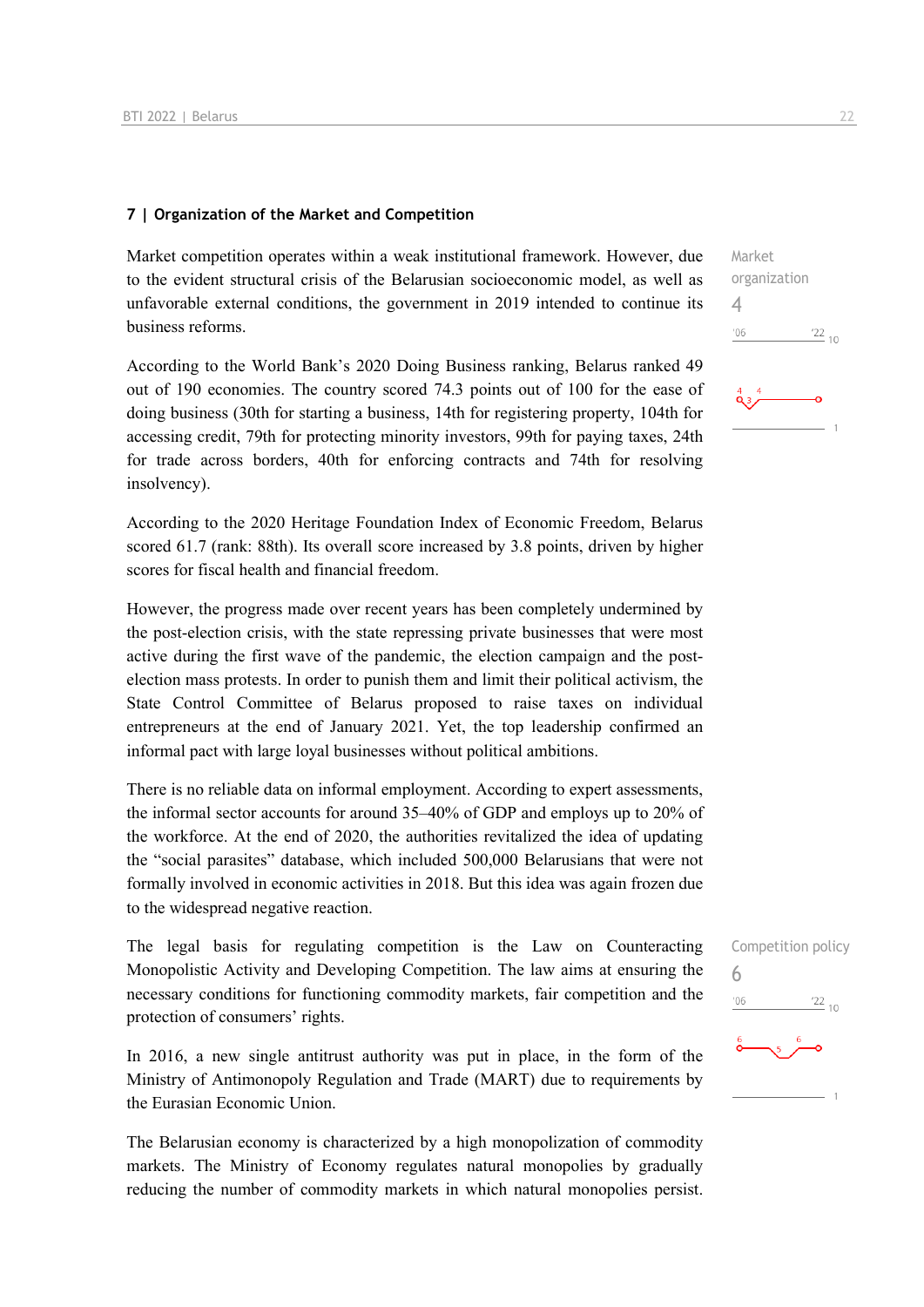Another relevant problem, recognized by the government, is the high level of concentration in the field of financial-industrial groups and holding companies.

According to MART, as part of state control over economic concentration, out of 291 applications considered, 200 were approved and nine were denied in 2020. In 2020, 135 economic entities were included in the State Register of Economic Entities and hold a dominant position in commodity markets in Belarus, while seven more entities were included in the State Register of Natural Monopolies.

In 2020, MART recorded a decrease in the number of appeals and antitrust cases reviewed, this indicated the effectiveness of the "soft response" tools (warnings, cautions to restore competition) introduced since August 2018.

Economic ties with Russia remain strong, including through membership in the Eurasian Economic Union (EAEU). The EAEU Treaty provides for joint tariffs and harmonized non-tariff trade regulations. However, as of early 2021, there were 58 administrative barriers to market access in trade even between EAEU member states.

Since 2015, Belarus has faced a number of trade conflicts (oil, gas, oil, milk) with Russia, which intensified in 2019 against the background of the Kremlin's integration ultimatum. The decision by Russia to impose an import ban as a countersanction on certain Western goods in the food sector resulted in a temporary ban on Belarusian re-exports of meat and other foodstuffs, and the reimposition of custom controls between the two states. Relations with Russia are particularly vital in the sphere of energy, with Belarus almost completely dependent on Russia.

The vast majority of Belarusian exports to the European Union are in the form of oil products refined in Belarus using cheap Russian imports. In 2020, trade turnover with EU member states decreased by 12.2% (19.4% of the total trade turnover) compared to 2019 (Russia's share of exports was 45.2% and of imports 50.2% in 2020).

According to the IMF, Russia's new hydrocarbon tax system will have significant implications for Belarus at least through 2025. Under the terms of the current bilateral agreement, Belarus annually imports 18 million tons of crude oil from Russia free of export duty. This is refined, and much of the resulting oil products are re-exported. The country also receives the equivalent of the export duty on six million tons of crude oil as a budget transfer. However, these inflows will be affected by Russia's introduction of a mineral-extraction tax that will replace the export duty on oil and oil products over a five-year period. In addition, under the terms of its bilateral agreement with Russia, Belarus will be required to reduce its own oil export duty rate. Absent a new agreement, at current oil prices, the annual direct impact on Belarus' current account and fiscal balance once the transition in Russia is complete by 2024 is respectively estimated by the IMF at some 3.9% and 1.3% of GDP.

Liberalization of foreign trade 6 $\frac{22}{10}$  $^{\prime}06$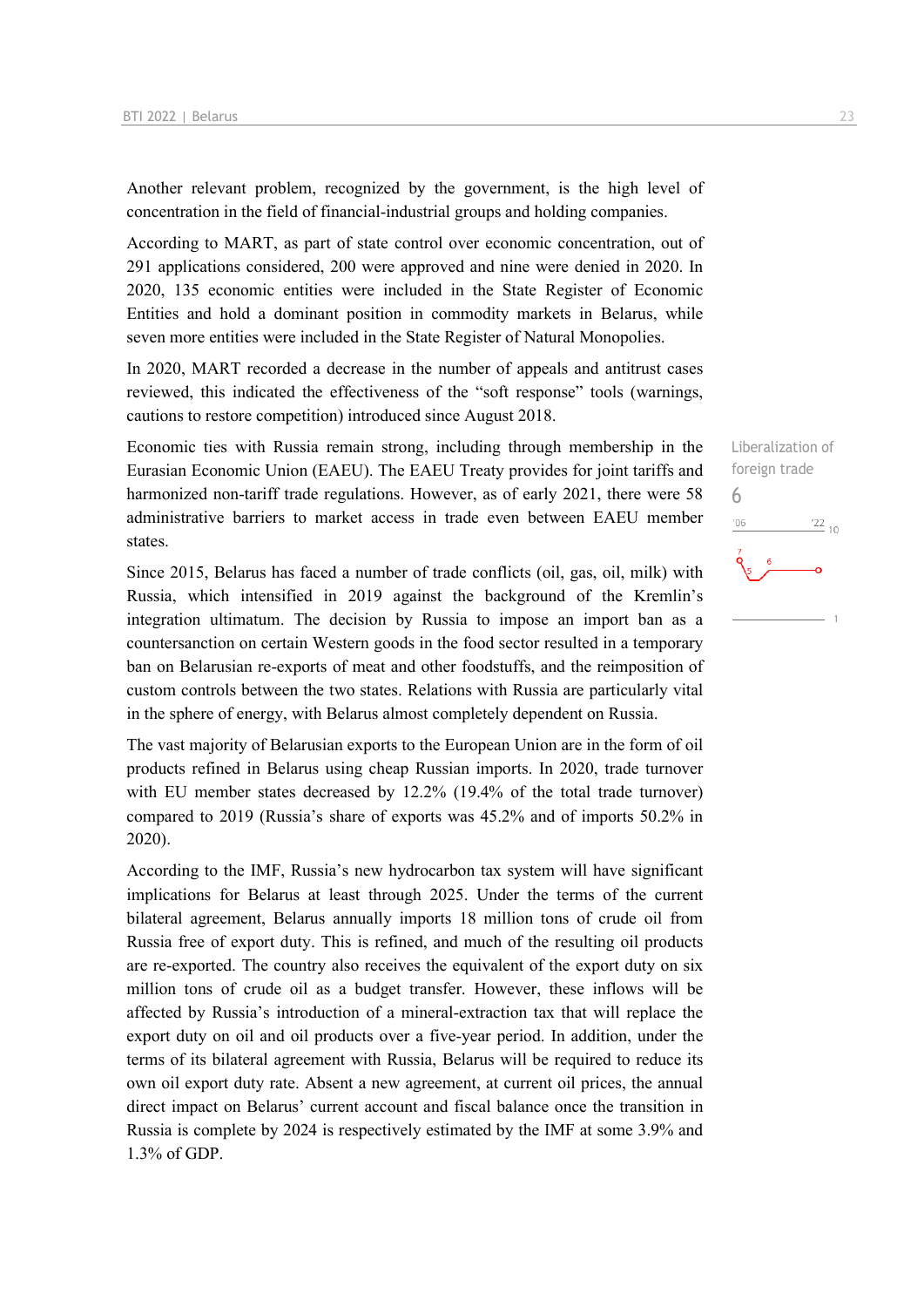The new reality of relations with Russia pushed Belarus to diversify its external economic relations, in particular to conclude an agreement with the European Union and access the WTO by 2020. However, Belarusian authorities failed to complete these tasks due to a lack of qualified officials and the post-election crisis. The EAEU obliges Belarus to reduce tariffs consistent with Russia's and Kazakhstan's commitments to the WTO. Currently, the simple average of most-favored nation tariffs is 6.8% (in 2018).

Belarus and China have developed close economic ties since 2015. Until recently, Belarus has been considered a key element of China's Belt and Road Initiative, and a gateway between Chinese and European markets. In order to promote cooperation further, the Chinese-Belarusian Great Stone Industrial Park was given the status of a special economic zone. However, due to the political crisis that has led to the Belarus's isolation from the West and an aggravation of the business environment, the Great Stone Industrial Park project has been called into question.

Reflecting these new conditions, Belarusian authorities have revised the strategy for diversifying foreign trade, from the current "1/3–1/3–1/3" principle between the EAEU, EU member states and distant countries (e.g., China) to a "50– 25–25" formula.

The National Bank is Belarus' banking supervisory authority. As of January 1, 2020, banking activities in the Republic of Belarus were carried out by 24 banks, three non-bank financial institutions and the JSC Development Bank of the Republic of Belarus. Being the core channel of financial intermediation, the banking system was characterized by a high level of concentration, with large stateowned banks dominating. As of January 1, 2020, large state-owned banks accounted for 63% of total assets, 33.7% of foreign capital and 3.3% of private capital.

As of January 2020, the share of non-performing bank assets in the processing industry totaled 11.13%, while for legal persons as a whole this indicator was 6.82%. This reflects the unsatisfactory conditions of a number of industrial enterprises. In 2019, the amount of the banking sector's risk-weighted assets increased by BYN 2.4 billion or by 4.0%. In contrast, in 2018, the increase amounted to BYN 7.0 billion or 13%.

In 2020, the sustainability of banking sector operations was ensured and the main requirements were met. As of January 1, 2021, regulatory capital adequacy in the banking sector amounted to 17.2%, significantly exceeding the minimum requirement.

In light of the negative economic consequences of COVID-19 and following official requests, banks and the JSC Development Bank of the Republic of Belarus

Banking system 3 $'06$  $\frac{22}{10}$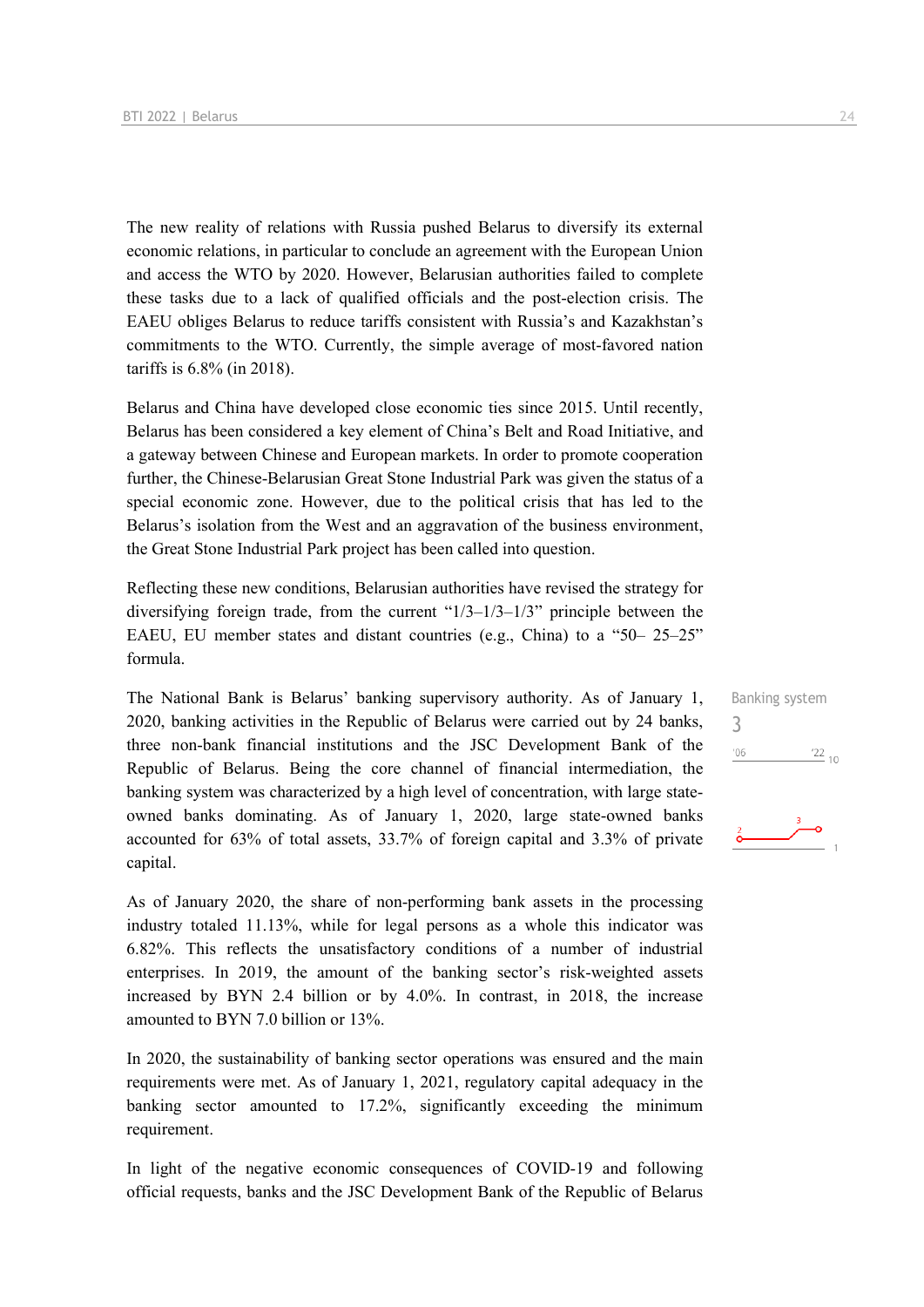concluded about 13,800 additional agreements on debt restructuring, including 8,900 agreements on credits granted to natural persons. It was decided that the accrual of interest on loans would be suspended and penalties on borrowers who found themselves in a difficult economic situation would not be imposed.

### **8 | Monetary and fiscal stability**

The main objective of the National Bank's monetary policy in 2019 and 2020 was to reduce inflationary pressure (CPI) to no more than 5%. Although this task was successfully achieved in 2019 (4.7%), in December 2020, the annualized increase exceeded the target and amounted to 7.4% due to the weakening of the Belarusian ruble, the deterioration of the economic climate and supply shocks for certain food products.

The benchmark interest rate was steadily cut from 10% in 2019 to 7.75% by July 2020. In 2019, the Belarusian ruble's real effective exchange rate calculated using the Consumer Price Index (REER) in Q4 2019 declined by 1.5% compared with the previous quarter. However, the Belarusian ruble finished the year 2020 22% down against the U.S. dollar and 34% down against the euro. According to the German Economic Team in Belarus, the COVID-19 pandemic and political developments clearly demonstrated the weaknesses of the heavily dollarized economy (65% of deposits and 50% of loans are in foreign exchange).

In recent years, the authorities have been tackling various market distortions in a manner consistent with the transition toward inflation targeting. The foreign exchange market was liberalized, as witnessed by the elimination of the foreign exchange surrender requirement for exporters and the elimination of the requirement that buyers explain their reasons for foreign currency purchases.

As part of the monitoring and handling of systemic risks, the Financial Stability Council was set up to coordinate financial sector issues between the government and the central bank.

However, the political crisis also led to increased political pressure on the National Bank to support growth. Recent statements by government officials suggesting tolerance for higher inflation created uncertainty regarding policy direction and risks for macroeconomic stability.

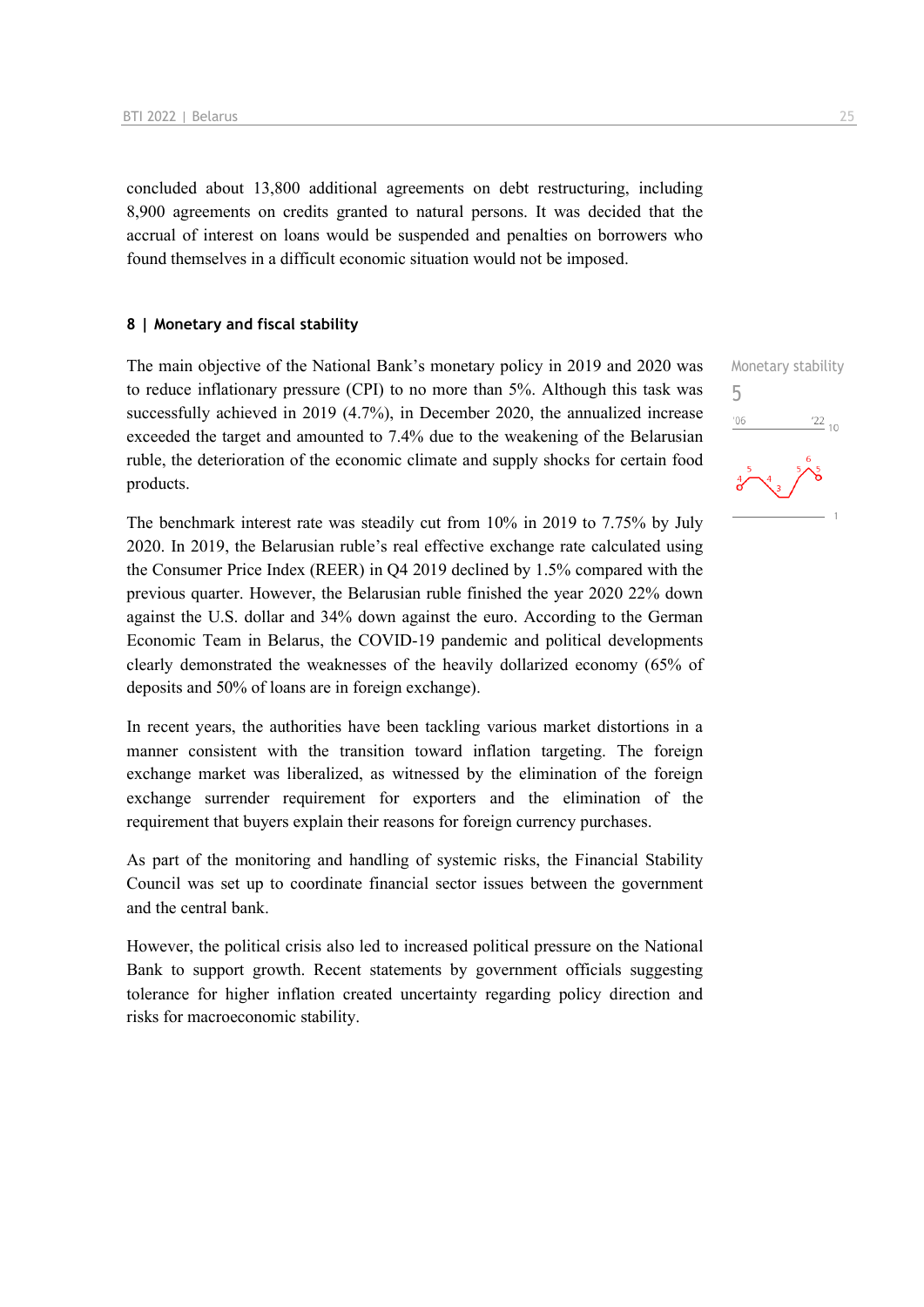During 2020, Belarus's fiscal situation deteriorated significantly. The Russian tax maneuver, COVID-19 and higher wage expenditures throughout 2020 were the main drivers behind the increase in the budget deficit to -4.7% of GDP (after a surplus of 1.6% in 2019). Two things happened at once in  $2020 - a$  BYN 2 billion drop in government revenue and a BYN 3.6 billion increase in government expenditure.

Accordingly, public debt increased from 46.8% in 2019 to 50.9% of GDP in 2020. The high share of foreign exchange debt (currently 98%) remained a significant risk factor, especially against the backdrop of lower foreign exchange revenues and foreign exchange reserves. In addition, the tense political situation has significantly limited refinancing options. This also hit foreign exchange reserves, which fell significantly due to exchange rate interventions and debt repayments from \$9.4 billion to \$7.5 billion between the end of 2019 and 2020. As of January 1, 2021, import cover amounted to only 2.7 months.

Financing in 2020 included a \$1.25 billion euro bond in June 2020, domestic debt issuance, the repayment of government loans by state-owned enterprises, and a \$500 million loan disbursement from the Eurasian Fund for Stabilization and Development (EFSD). Meanwhile, additional local issuance and a \$500 million loan from Russia helped pre-finance part of 2021. Russia also agreed to provide an additional \$500 million in 2021.

### **9 | Private Property**

Property rights are guaranteed by the Civil Code. Mortgages are available, and the property registry system is reliable. Investors and duly established commercial entities with the participation of foreign capital have the right to rent plots of land for up to 99 years. The Belarusian Land Code denies land ownership to foreign legal persons and individuals.

After having been among the top-five reformers worldwide with respect to property registration, according to the 2019 World Bank's Doing Business report, Belarus ranked 14th in the 2020 report. It is necessary to complete only two procedures and spend three days to register a property. The country has created a one-stop shop for property registration, introduced a broad administrative simplification program with strict time limits for the registration process, and computerized its records.

Despite this improvement, private property is not fully protected by the legal system in reality. Occasionally, companies and organizations have found that even if they have signed leases on land and property, their properties can still be seized by state bodies for their own use.

Expropriation of private property sometimes occurs in the form of de-privatization. Hence, the government sometimes seeks to secure a majority share in joint stock companies under various pretexts (e.g., securing the interests of workers or

Fiscal stability  $\frac{22}{10}$  $106$ 

4



Property rights 3 $-06$ 



 $\frac{22}{10}$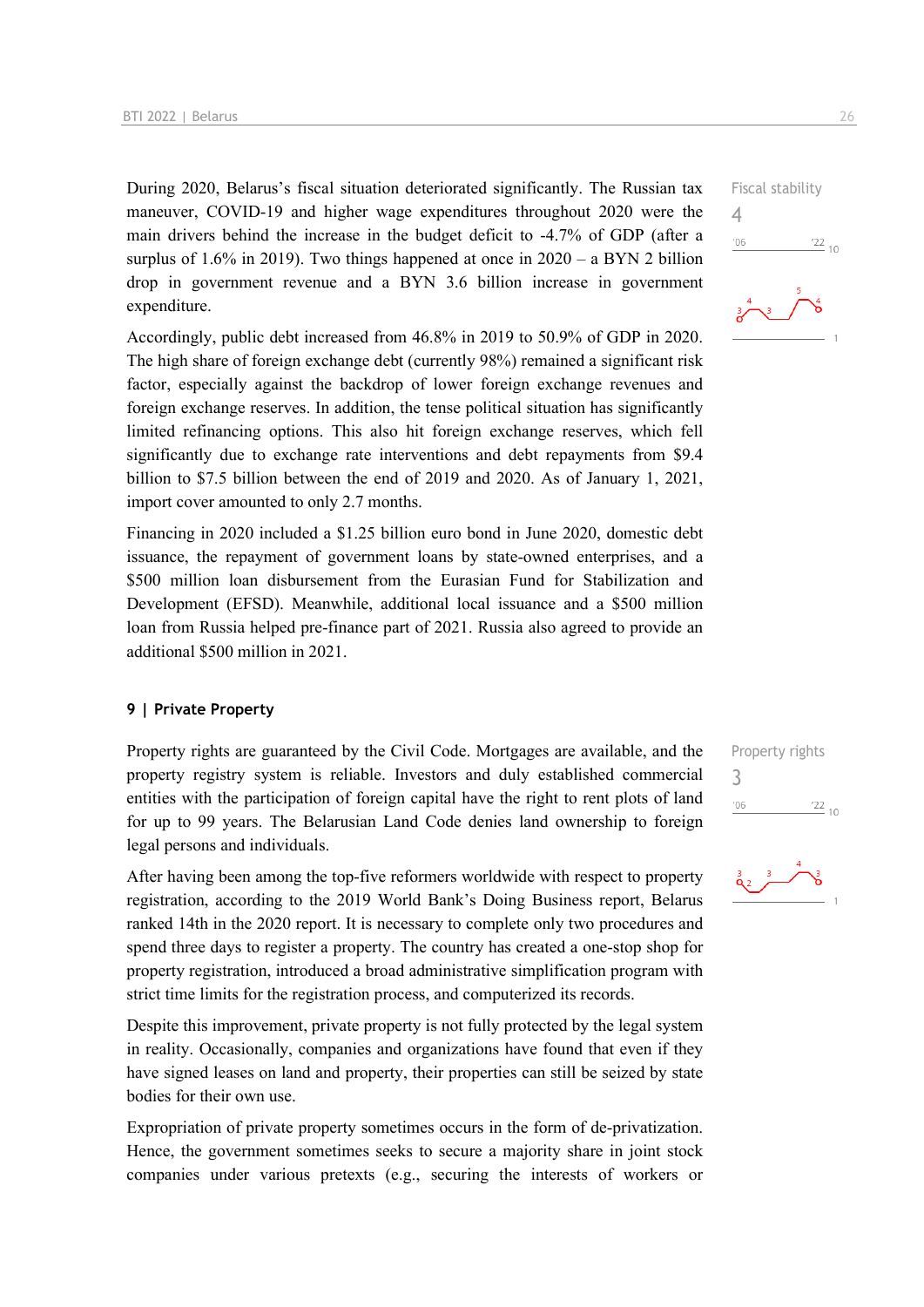addressing a long loss-making record). In the recent past, there have also been instances in which business property has been confiscated as a penalty for violations of the law, especially in cases of tax evasion.

During the political crisis, the authorities attacked private businesses to weaken their position, accusing them of political disloyalty, thus facilitating expropriations (e.g., the RAPA group of companies). Nearly one-third of IT startups have made plans to relocate their companies to a different country due to the political climate, as of October 2020. An approximately equal share of startups was unwilling to relocate, while almost 10% of companies had already moved their operations abroad.

In 2019, there were no significant changes in the operating environment of the private sector. Surveys of private small and medium-sized enterprises (SME) indicated that in 2019 the vast majority (about 80%) of companies assessed their situation as satisfactory or good.

The IT sector, mainly the High-Tech Park (HTP), experienced quite a rapid development. The volume of IT service exports grew by about 30%, to \$2.4 billion, and the share of the information and communication sector reached about 6.2% of GDP. The IT sector's rapid growth was still largely due to the 2017 Decree on the Development of the Digital Economy.

Although private businesses make a significant contribution to the Belarusian economy, the country does not utilize its full potential by world standards. Belarus has one of the lowest shares of the private sector among European countries, and the share of small and medium-sized enterprises in gross value added is below 30%. However, according to the 2016–2020 Socioeconomic Development Program, the share of SMEs was supposed to increase to 40% by 2020, but this did not happen. Rather, at the end of January 2021, the State Control Committee submitted proposals to the Ministry of Finance for an increase in the tax burden on private businesses, including 270,000 entrepreneurs.

### **10 | Welfare Regime**

Belarus has pursued a policy focused on centralized decision-making, full employment and real wage growth with the aim of maintaining living standards and stability.

According to the World Bank, while the range of social-assistance programs in Belarus is extensive, the rate of income replacement from social assistance is low when compared to other countries in Europe. Cash and in-kind benefits make up 4% of disposable income for the bottom 10% of households, and only 1% for the second income decile. These low rates suggest that the current social assistance provides little in the way of direct poverty relief or protection from adverse economic shocks.

Private enterprise 4  $^{\prime}06$  $\frac{22}{10}$ 



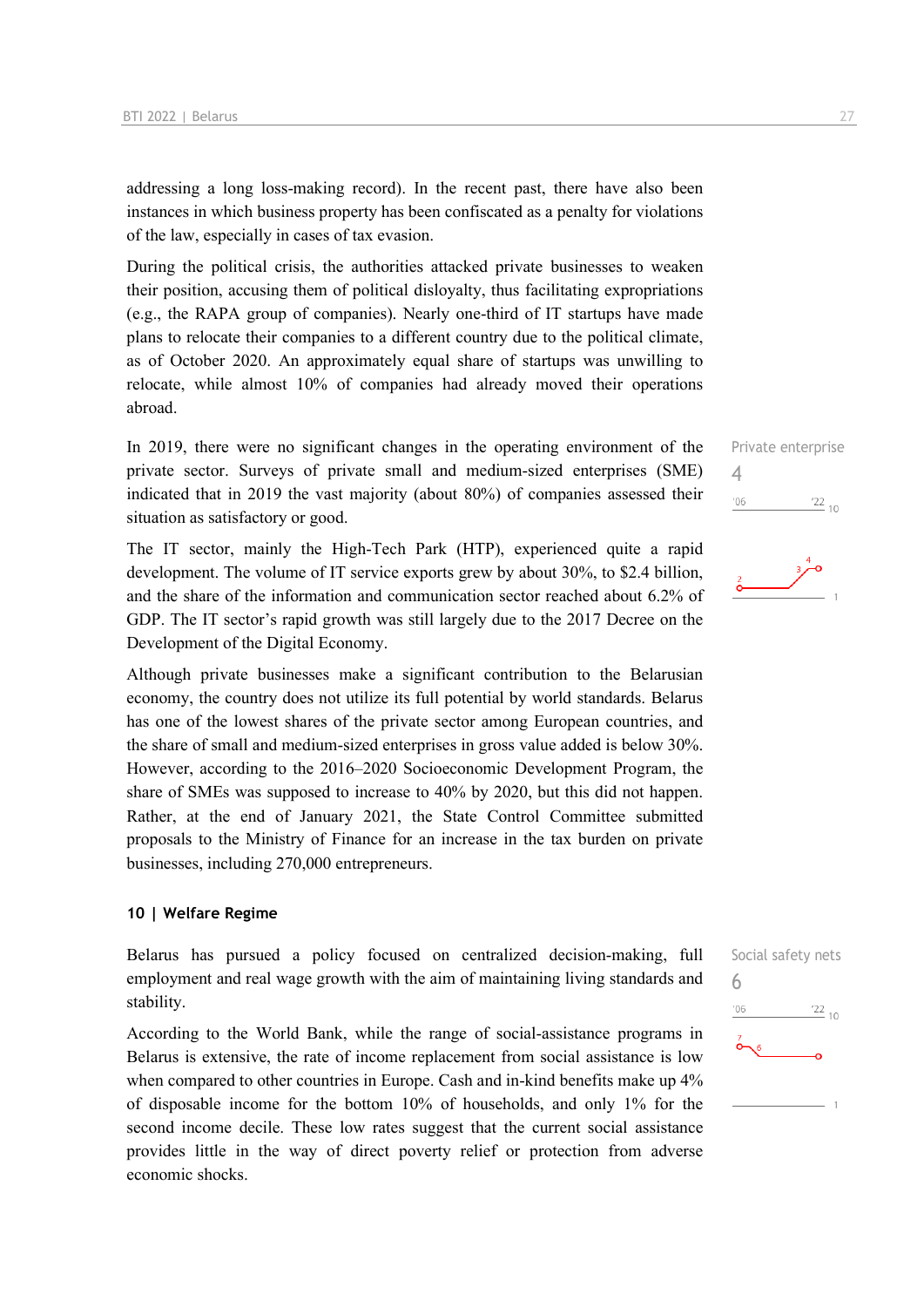The population has fallen from 10.2 million in 1990 to 9.4 million in 2019. The proportion of the population under the age of 14 is expected to decline from 18.3% in 2000 to 14.1% in 2025, while the proportion of those over 60 years will increase from 19.2% to 25%. The aging population has placed strains on the pension and health care systems. In 2020, life expectancy at birth increased to 74.5 years. It is 10.1 years higher for women (79.4 years) than for men (69.3 years), mainly as a result of the growing incidence of noncommunicable diseases. The authorities have recognized this problem and have initiated a pension reform to ensure the sustainability of the Social Protection Fund (SPF). As a result, by 2022, the retirement age will be 63 for men and 58 for women (up from the current ages of 62 and 57, as of December 2020, respectively). In January 2021, the average monthly pension level was BYN 482.6 (\$187.8).

Health care services are equitable and affordable but underperform in terms of efficiency and outcomes. In 2020, public sector spending on health care amounted to more than 4% of GDP. The share of spending in the consolidated budget was 16%. There are still shortcomings such as unequal access to and quality of medical services in rural and urban areas, and restrictions on free prescriptions for some medications (especially when they are produced abroad).

In order to minimize the negative economic consequences from the COVID-19 pandemic, in spring 2020, the government increased financial assistance for people with low incomes who were receiving social assistance (first of all, to families with children). The allowance for each family member was increased to bring their income to the level of the minimum subsistence budget (BYN 275.5 or \$113 per month). The government also planned to support the employees of enterprises that were forced to halt production and employees that had been transferred to part-time employment during the crisis. These workers were to receive additional pay up to the level of the minimum wage, which was BYN 375 or \$154 per month.

In the Gender Inequality Index in 2019, Belarus scored 0.118 and ranked 31 out of 162 countries. Women hold 34.9% of parliamentary seats and 87.2% of women have at least a secondary education. The literacy rate is 99.6%. However, there is still a gap in gross income per capita between men (\$22,721) and women (\$14,911). The gender wage gap increased from 19.0% in 2001 to 27.3% in 2019 and is explained by two factors. First, women are mostly employed in sectors where the pay is lower, as in public sector jobs in education, health care and social security; trade and public catering; and culture and art. Second, women are under-represented in higher-paid positions in other sectors. There is also a typical difference between the life expectancy of women (79.6 years) and men (69.7 years).

In addition, some groups still face economic and social barriers. Roma, people with disabilities, persons from the LGBTQ+ community, migrants and some religious groups face discrimination in accessing employment or social services.

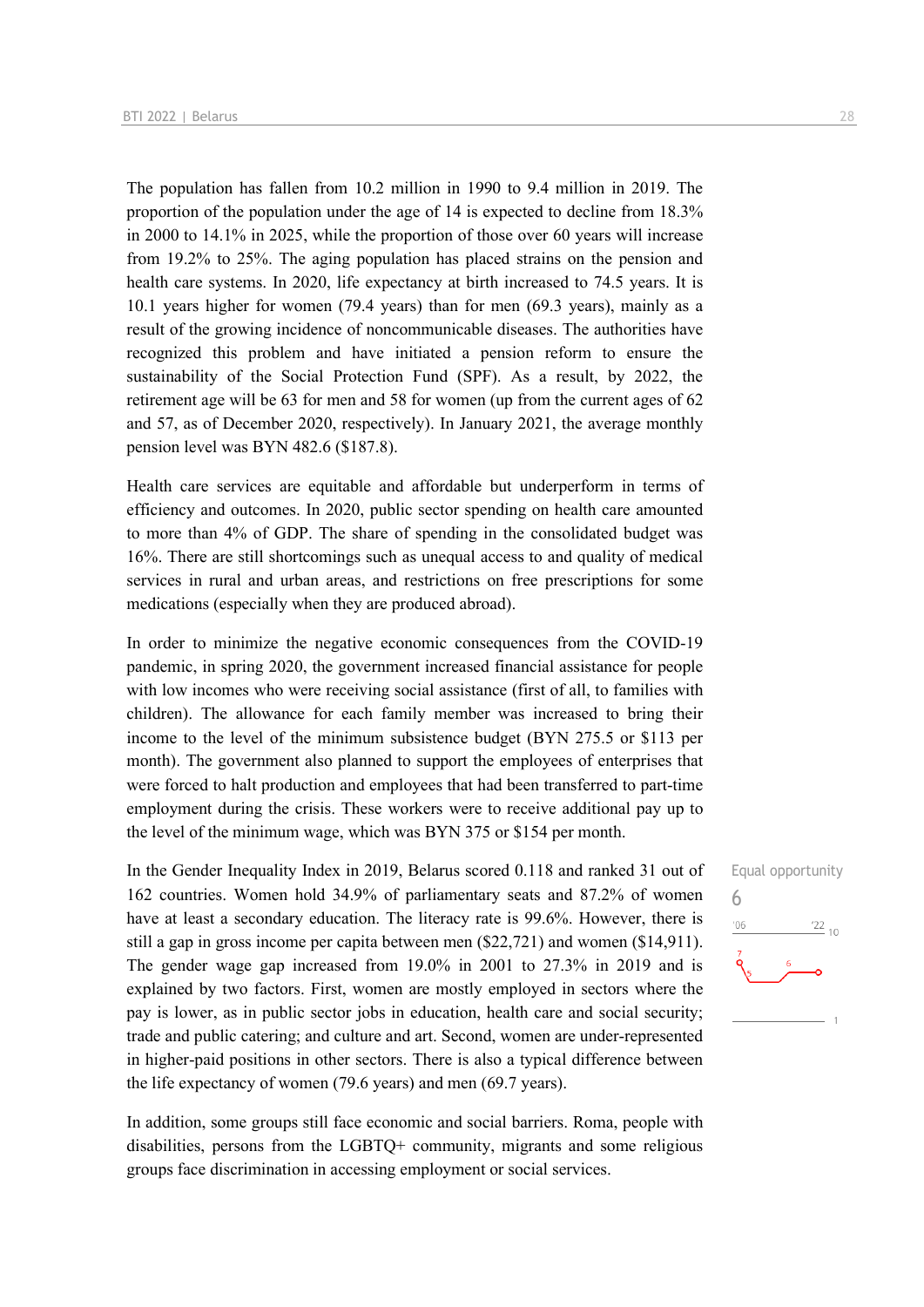During both the election campaign and post-election protests, female activists were subjected to gender-specific silencing measures and intimidation tactics, through threats of sexual violence and the denial of basic sanitary needs for those who were detained. Hundreds of peaceful protesters, many of whom were women, were arrested for 15 days (administrative detainment).

### **11 | Economic Performance**

In 2019, economic growth slowed down (+1.2%) after solid growth in 2018 (+3.1%) due to negative trends in external trade (especially petroleum and potash products), marking the end of the country's economic recovery. GDP was around BYN 132 billion or \$61 billion, while GDP per capita (PPP) was \$21,348.

By the end of 2020, the GDP of Belarus fell by 0.9% to BYN 147 billion in current prices (\$57.7 billion) due to a decline in industrial production, wholesale and retail trade, and transportation.

The volume of agricultural production increased by 4.9% to reach BYN 22.9 billion. Only a few branches registered growth, among them pharmaceuticals  $(+10.1\%)$  and agriculture  $(+4.9\%).$ 

Fixed capital investment fell by 6.8%, down to BYN 28.7 billion. Foreign direct investment was below the target of \$1.7 billion, reaching \$1.415 billion in 2020.

Foreign trade declined in 2020 due to weak global demand, the energy disputes with Russia and low energy prices. As a result, both exports (-11.9%) and imports (- 17.4%) were very weak in 2020.

Real wages continued to rise at a rate of 8.2%, despite the pandemic and the political crisis, outpacing productivity growth and fueling household consumption. But average nominal monthly wages, due to the depreciation of the ruble against the U.S. dollar, declined from \$576.60 in December 2020 to \$502.60 in January 2021.

Inflation accelerated to 7.4% above the target rate (5%) due to the currency depreciation. 2020 also saw a marked increase in the budget deficit (-4.7% of GDP), raising public debt to 50.9% of GDP. The current account deficit amounted to - 3.3% of GDP in 2020.

In 2020, the government and the National Bank repaid \$3.9 billion of external and internal liabilities in foreign currency, which was partly externally financed. In 2020, the country sold gold and foreign exchange reserves equivalent to \$1.9 billion to support the exchange rate of the national currency. By January 2021, these reserves had decreased by \$265 million (3.5%) to \$7.203 billion.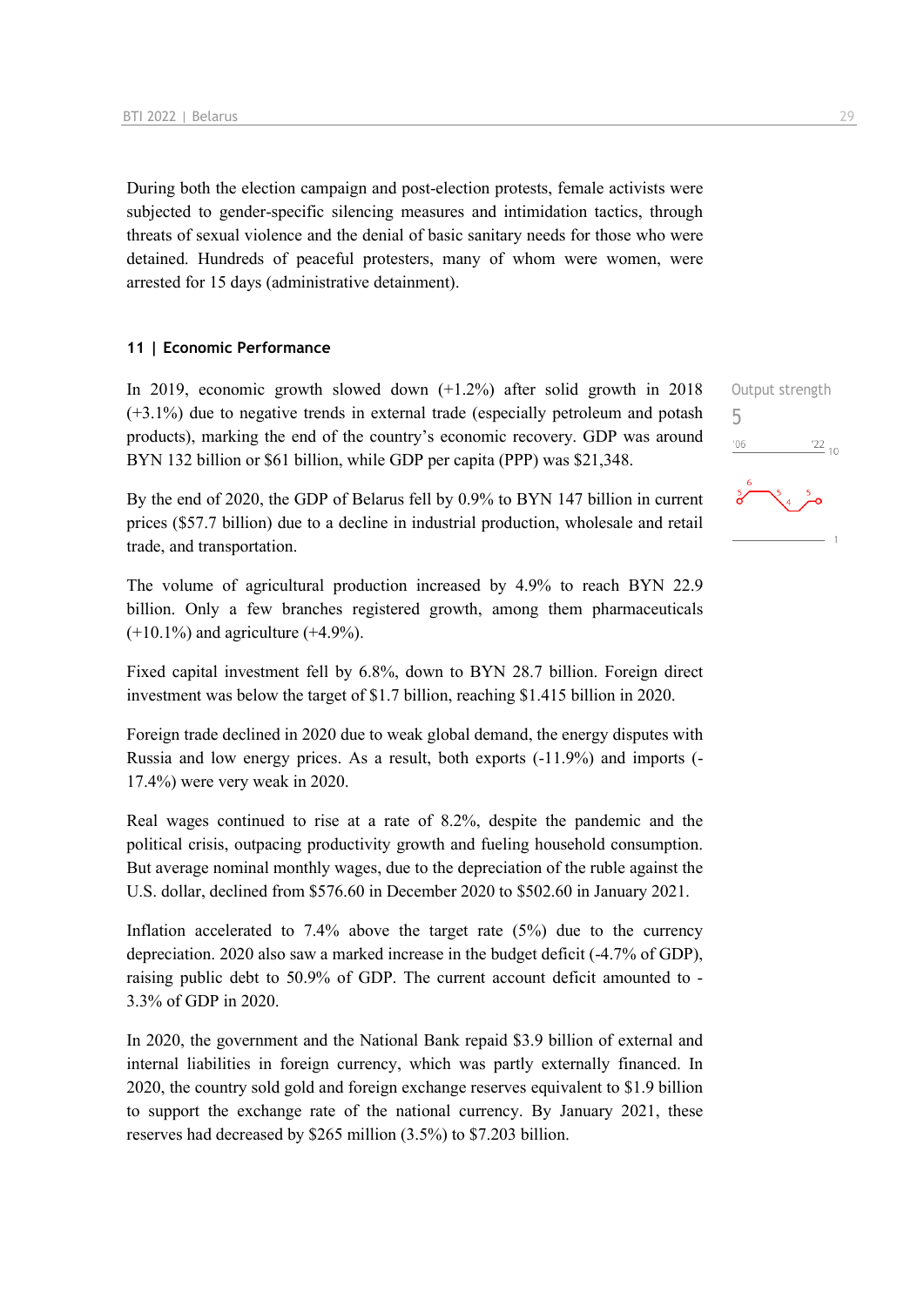### **12 | Sustainability**

In 2020, Belarus improved its standing in the global Sustainable Development Goals Index (SDG Index). The country moved from 23 to 18 out of 166 countries, an above-average rating for Eastern Europe. Belarus is committed to implementing the 2030 SDG Agenda and has already taken relevant steps, including establishing the post of National SDG coordinator and the Council for Sustainable Development.

According to the 2020 UNDP Human Development Report's new experimental indicators of carbon emissions and the material footprint (the amount of natural resources used to produce goods and services), each Belarusian accounts for 0.4 tons of the state's total natural resources and 6.9 tons of CO2 emissions.

The Astravets nuclear power plant in Belarus, built by Russia's Rosatom, officially began operating in November 2020 but nonetheless remains the subject of environmental concerns. Belarus voluntarily agreed to conduct EU nuclear safety stress tests and got the results peer-reviewed by the EU nuclear safety body, the ENSREG. Concerns over Astravets prompted EU member states, in particular Lithuania, to ask the European Commission in December 2020 to assess ways to prevent commercial power imports from nuclear plants that do not meet EU safety standards. At the beginning of 2021, Belarusian authorities also invited experts from the ENSREG to inspect the plant.

According to the 2020 Human Development Report, Belarus maintains high positions in education. Although the years of schooling slightly declined from 15.6 in 2018 to 15.4 in 2019, the country was on par with Japan  $(15.2)$  and France  $(15.6)$ , the best result in the CIS.

Belarus is also on par with the world's most advanced countries in terms of primary and secondary school enrollment ratios. Gross enrollment ratios were respectively 101%, 102% and 87% for the primary, secondary and tertiary levels, according to 2020 Human Development Report. According to the World Bank, the educational system has a strong reputation in the areas of literacy, numeracy, technology and engineering. However, input-based management approaches and a lack of diversity with regard to education methods are jeopardizing the delivery of market-relevant skills.

Public expenditure on education totaled 5.1% of GDP in 2019 but decreased to 4.3% in 2020. Government expenditures on R&D amounted 0.6% of GDP in 2019 and 2020 and were significantly below the international average and the lowest such level in Europe.

In 2019, Belarus climbed 14 positions to the 72nd place in the Global Innovation Ranking. Belarus was ranked high for the development of mobile apps, and the 6

 $06'$ 

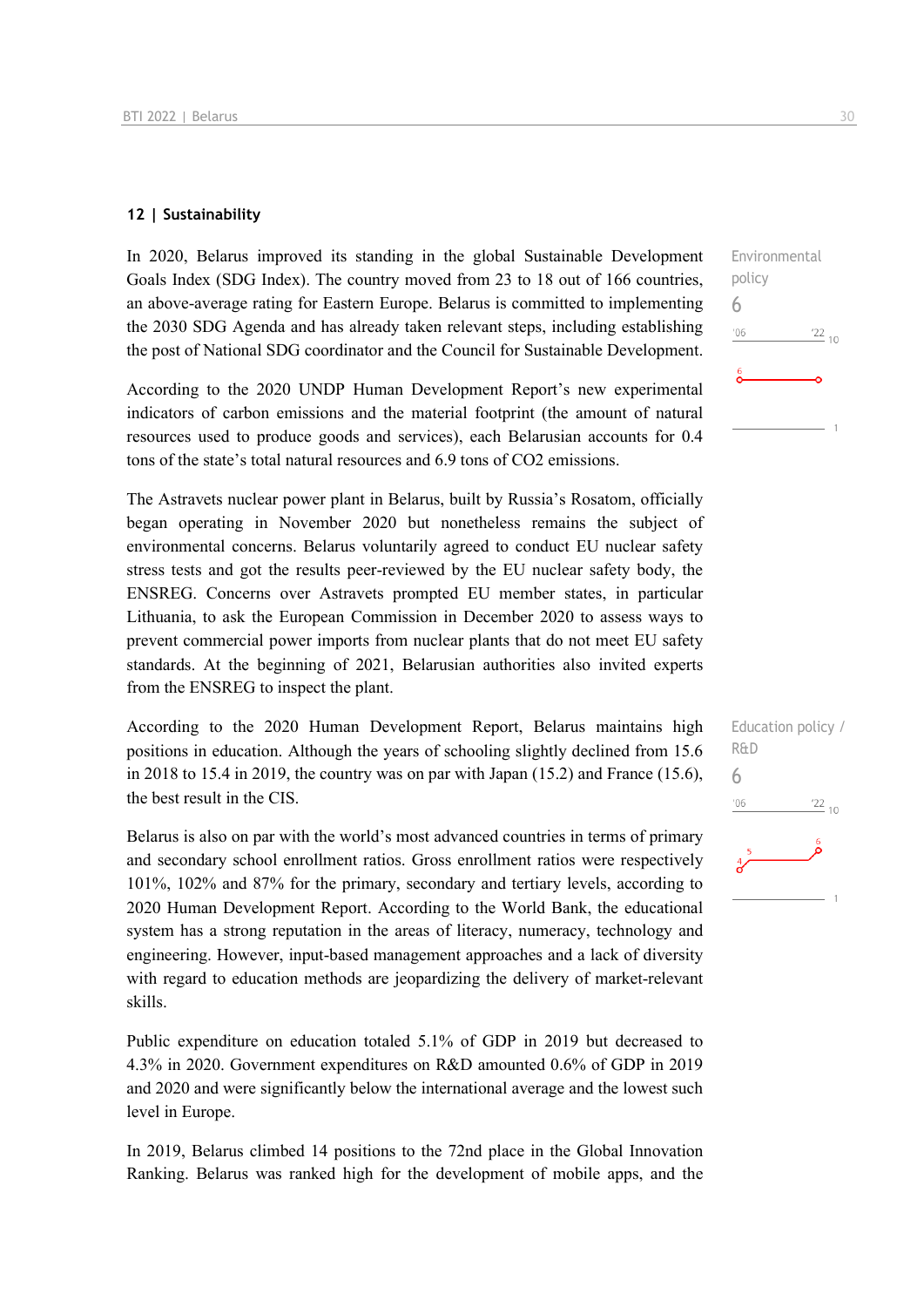training of specialists in science and technology (sixth), public financing of general education (eighth), higher education (ninth), the export of information and communication technologies (19th). Besides, in 2019, the export of scienceintensive and high-tech products accounted for 35.6% of the total exports.

In 2015, Belarus joined the Bologna Process and was provided with a three-year roadmap for implementation. But little progress has been made since. The political crisis pushed the authorities to increase administrative control over universities, and repress both students and lecturers, since students were one of the driving forces behind the mass protests following the presidential elections.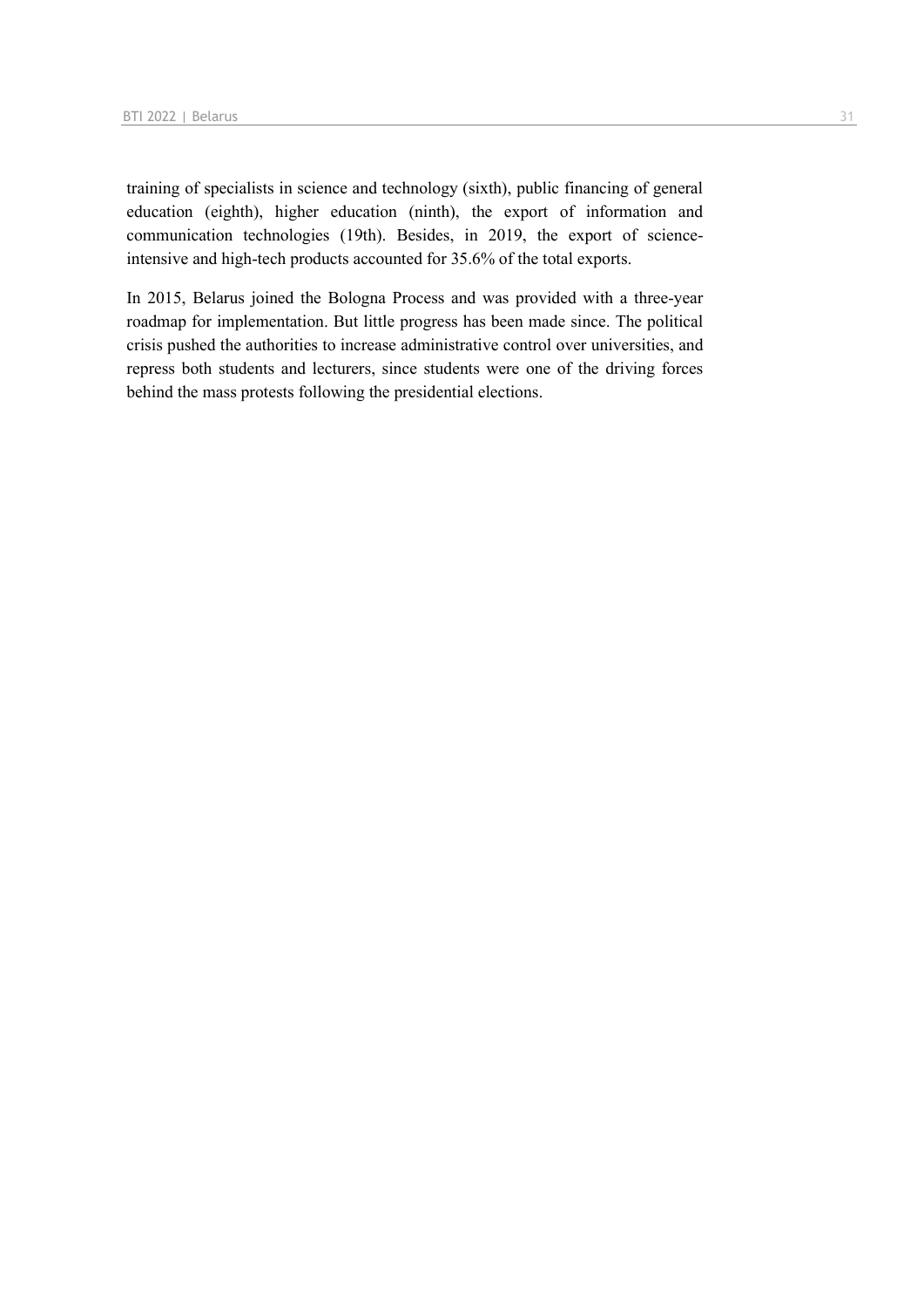### Governance

### I. Level of Difficulty

Belarus is one of Europe's few landlocked states. Its geographical location on the crossroads of two pan-European multimodal corridors (II and IX) favors the deployment of logistics centers along the routes used to transport cargo between Europe and Asia. The country is also landlocked in terms of geopolitics, at the juncture of Europe and Russia, and is, therefore, a subject of geopolitical tensions. The Belarusian authorities have tried to capitalize on their geopolitical position by playing the role of regional security provider and offering a neutral venue for negotiations regarding the Russia-Ukraine conflict.

Belarus has a high degree of ethnic and religious homogeneity. The country's labor force is comparatively well-educated, but this is an ambiguous legacy of the Soviet system. The main problem is the decreasing quality of education, which has been sacrificed for higher enrollment numbers.

Russia's intention to cut so-called integration subsidies in the oil sector as well as the chronic inefficiency of Belarusian state-own enterprises have exacerbated existing and latent problems with and imbalances in the socioeconomic model.

The failure of the Belarusian authorities to recognize the presence and consequences of the COVID-19 pandemic has led to a deterioration in management standards in the state system, with responsibility for the consequences of the pandemic shifted onto the shoulders of ordinary citizens. This, in turn, increased uneasiness within society toward the state. The post-election crisis in 2020 has reversed all progress made over recent years related to international positioning, economic reforms and political liberalization.

As of January 1, 2020, there were 2,995 public associations registered in Belarus, including 227 international, 785 nationwide and 1,983 local ones, as well as 43,545 organizational structures of public associations. There are also 25 trade unions, 40 public associations and 217 foundations. The figures are low for the region and demonstrate the state's lack of recognition for civil society.

The largest associations are represented by pro-government CSOs (GONGOs), which usually lack initiative and play a decorative role. The Federation of Trade Unions of Belarus is a nationwide association with about four million members. The Belaya Rus public association has more than 190,000 members, over 8,000

**Structural** constraints 6  $106$  $^{22}$  10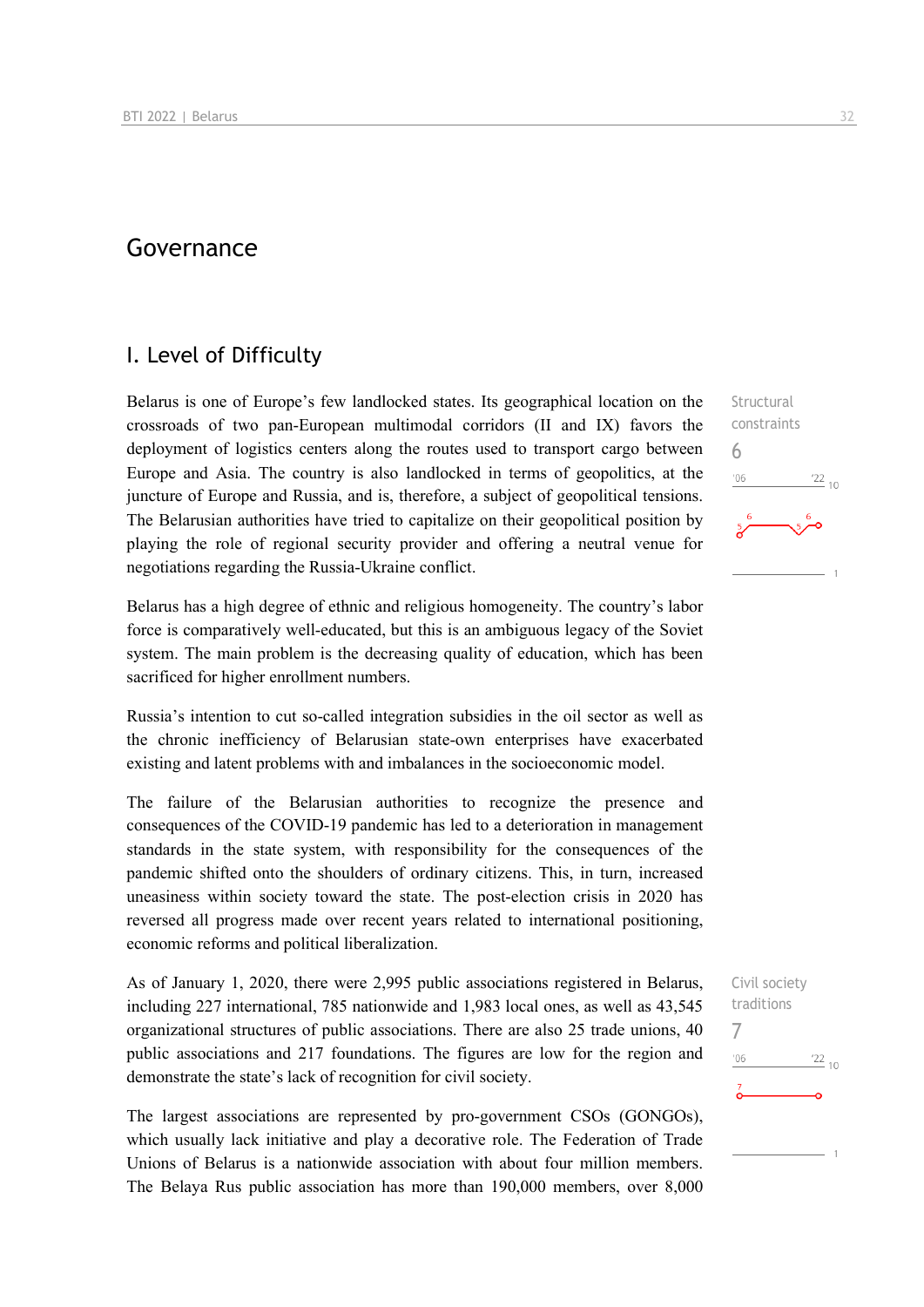grassroot organizations and offices in all administrative districts. The largest youth organizations are the BRSM Youth Union and the Belarusian National Pioneer Organization with over 400,000 young people and 660,000 children, respectively. There are about 400 charity organizations in Belarus.

Independent civil society groups include both officially registered CSOs as well as a large number of non-registered informal initiatives. According to the latest Civil Society of Belarus study (2018) by the Belarusian EaP CSF National Platform, the largest organizations and initiatives are CSOs that deal with culture and social services, followed by youth CSOs, faith-based organizations, CSOs involved in education and business associations. Meanwhile, the smallest organizations include independent trade unions, CSOs involved in civil society development, and CSOs working in "new" spheres such as media and urbanism.

The August 2020 presidential elections and the subsequent mass protests have fueled civil society activism, solidarity and self-organization all over Belarus. Students, women, retired citizens, athletes and celebrities, health care workers, people with disabilities, IT specialists, and private businesses all participated in various forms of activism, including street marches and solidarity chains, public appeals, quitting government services, strikes, sit-ins, street murals, protest songs, cyber activism, non-payment of utilities, blacklisting companies that support the regime, blocking railways, de-anonymization of the police, and establishing people's embassies abroad.

A particularly impressive example of civil society self-organization at the grassroots level was the Yard Revolution. In response to the aggressive actions of the authorities, people started to get to know their neighbors in order to solve local problems themselves and support each other actively, using communication services such as Telegram and Viber to coordinate their activities.

However, as the 2020 Belarus CSO Meter Report emphasizes, as a result of mass repression and the climate of fear, a significant number of CSOs lost the ability to conduct activities. Some CSOs had to cease their activities either fully or partially, withdrew from cooperation with the state, or moved parts of their activity to other jurisdictions due to threats to the personal safety of CSO leaders and employees.

The Belarusian authorities have responded to the mass protests after the August 2020 presidential elections with an unprecedented level of repression, including arrests and the imprisonment of peaceful protesters. From the start of the presidential election campaign in May 2020 to the end of the year, more than 33,000 individuals were detained, most of whom were later sentenced by courts to terms of administrative detention and heavy fines.

The brutal crackdown on civil society and political opponents has been accompanied by hate speech and intimidation campaigns in official propaganda.

Conflict intensity 6 $\frac{22}{10}$  $'06$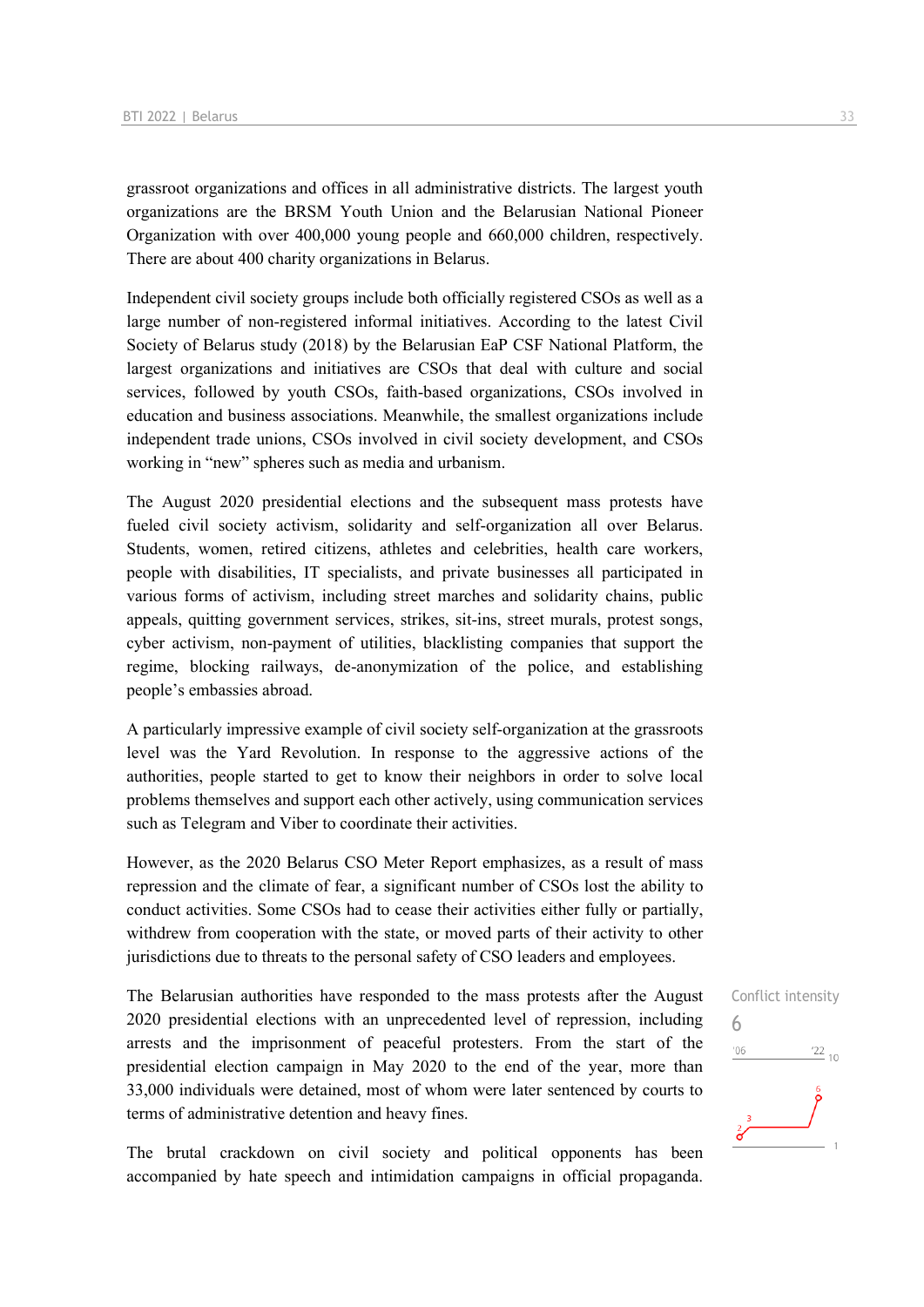The authorities portrayed the mass protests in terms of a civil war or hybrid conflict to be suppressed by any means. This has provoked an extreme rejection from ordinary people. Hence, the main tension is concentrated around the authoritarian political model, which is forcibly imposed by the incumbent regime.

### II. Governance Performance

#### **14 | Steering Capability**

The political leadership claims that it pursues long-term goals usually determined by the five-year national socioeconomic development programs, but these are regularly supplanted by short-term interests. Reforms and greater international engagement, especially with the West, tend to be compelled by circumstances and usually coincide with a crisis in relations with Russia. Conversely, conflicts with the West usually push Belarus closer to Russia in search of political, economic and even military support.

There are no strategic planning bodies and independent expertise is not used in policymaking, although authorities established the Belarusian Institute for Strategic Research in 2019. Three institutions effectively manage all spheres of life of Belarusian society and the state – the presidential administration (political matters), the government (economic matters) and the security apparatus (security-related matters).

Hardliners, particularly those in law enforcement agencies and the security services, tend to support closer ties with Russia, while seeking to block any market reforms or liberalization. By contrast, some technocrats support limited modernization and the strengthening of economic ties with the West.

The reform agenda set in 2018 was only partially implemented during 2019, with the assistance of the World Bank and the IMF. This program included measures aimed at strengthening SOE oversight and financial discipline; lowering state support for the public sector; reducing cross-subsidies for housing, utilities and electricity tariffs; improving corporate governance; enhancing the business climate and attracting FDI; initiating a structural transformation of the economy toward the service sector and IT industries; and diversifying the country's trade flows. On the one hand, the government headed by the technocrat Sergei Rumas attempted to reform the management of the public sector, separate the functions of the state as regulator and owner, and develop a systematic approach to regional policy with a focus on economic development and private business, but Rumas faced resistance from the security apparatus.

#### **Ouestion** Score

### Prioritization 3 $06'$  $\frac{22}{10}$

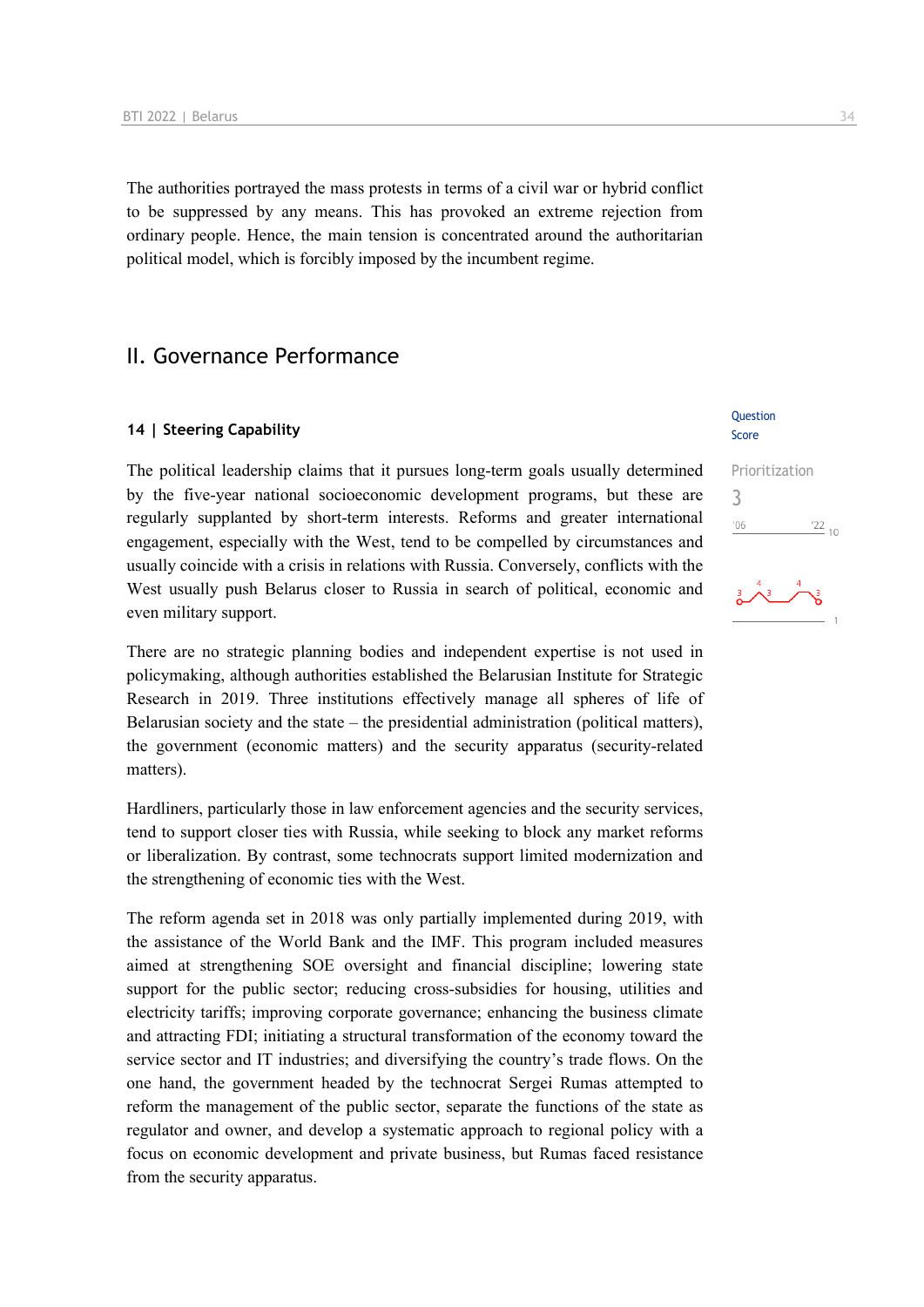After the 2020 presidential elections the weight of the security apparatus peaked, and the technocrats lost control over the government. The public sector has succeeded in lobbying for the return of budgetary injections, including for inefficient SOEs, in order to preserve jobs and ensure political control over the labor movement.

The government set ambitious tasks in the 2016–2020 socioeconomic development program but failed to comply with its main parameters and goals. This is reflected in the World Bank's 2020 Doing Business report in which Belarus ranked 49 out of 190 economies, below its rank of 44th in 2016 – and this was before the current political crisis.

Belarus has only managed to retain its industrial potential and major globally recognizable brands. In the Industrial Competitiveness Index, Belarus ranked 47 out of 152 countries, accounting for 80% of the total output of tractors in the EAEU and providing about one-third of the world market of heavy-duty dump trucks (Belaz). Passenger car production was achieved for the first time during the period under review (Geely). Belarus has become one of the three largest exporters of potash fertilizer, providing one-seventh of global production. The country is fully selfsufficient with regard to foodstuffs.

According to the government, due only to unfavorable external factors, the growth of GDP, exports and investment were lower than planned. At the same time, however, because of the decision made by President Lukashenko not to impose lockdowns, the government managed to mitigate the consequences of the COVID-19 pandemic for enterprises and the economy as a whole. Its decline was less than that of Belarus's main partners.

The main causes of the current crisis – which threatens not only the Lukashenko regime but the very existence of the Belarusian state – include inconsistencies in domestic policy in 2019–2020; imbalances in both the economy and politics; a series of gross mistakes immediately before the 2020 presidential elections, especially the inadequate response to the COVID-19 pandemic; and the unprecedentedly harsh repression of popular protests.

Thus, the political crisis of 2020 is an example of the failure of authoritarian borrowing (borrowing the best practices of imitative democracy and learning from its own mistakes to strengthen the regime) and pre-emptive authoritarianism (the ability to anticipate future changes and take pre-emptive steps to strengthen the regime). The disregard for risks that the Belarusian leadership demonstrated in 2019–2020, contrary to its traditional modus operandi between 2014 and 2018 (strengthening the international position, reform and openness policy, partial political liberalization), indicates that the regime has stopped learning.

The government aims to facilitate the relaunch of a new investment cycle, according to the 2021–2025 national socioeconomic development program. But without political reform, this task is unlikely to be accomplished. Lukashenko has Implementation  $\Delta$  $^{\prime}06$  $\frac{22}{10}$ 



Policy learning



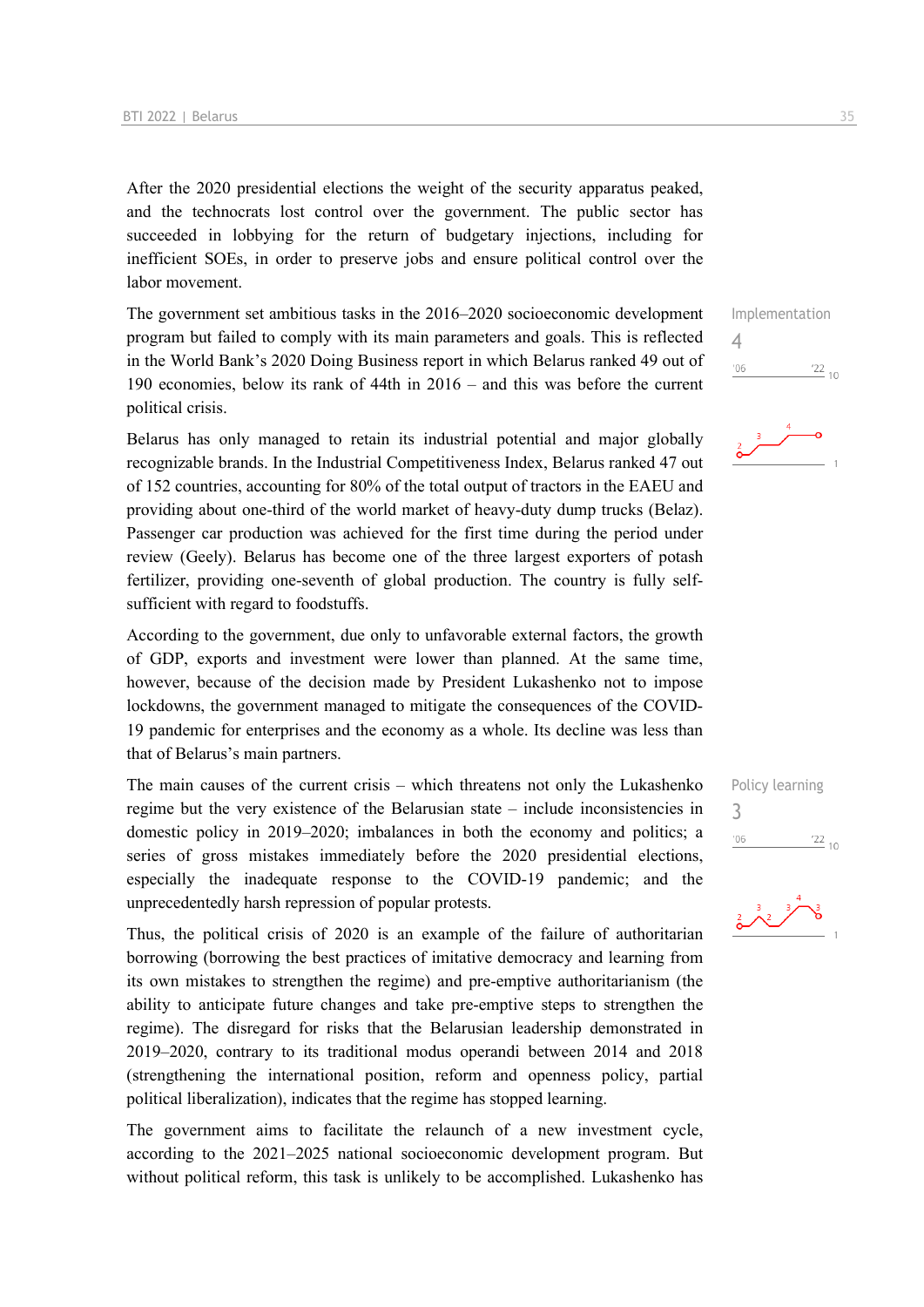conceded the need for political reform through constitutional changes, including the redistribution of powers between the president, government and parliament, as well as his own resignation by 2025, but he has not provided any specific details. However, even these terms may be further delayed, depending on domestic and external circumstances.

### **15 | Resource Efficiency**

Already by 2019, staffing problems had become chronic, as evidenced by the large number of vacant official executive positions. Despite the availability of a reserve of 209 people, 47 vacancies in regional and district executive committees remained unoccupied. Another indirect indicator of imbalances in personnel policy has been the high turnover in presidential staff. For example, during 2019, approximately 40 new chairmen of district executive committees, city executive committees and heads of city administrations were appointed.

The political crisis of 2020 has intensified this problem. In the first weeks after the August 2020 presidential election, the monolithic nature of the ruling elite was disrupted. Erosion of loyalty started with officials and law enforcement officers leaving the state service. The top leadership has lost the support of most social groups but retained the monolithic nature of the ruling elites.

2020 was the first in a number of years in which government expenditures exceeded revenues. By the end of 2020, the consolidated budget deficit amounted to BYN 2.689 billion. By comparison, the 2019 budget surplus was BYN 5.225 billion. At the end of January 2021, officials revised the budget with a hole of BYN 5.610 billion for 2021.

In 2020, the authorities intended to spend BYN 5–6 billion (\$2–2.5 billion) to minimize the fallout from the COVID-19 pandemic on the economy and social sphere. The increase in financing for the health care sector alone amounted to about BYN 850 million (\$350 million). To this end, the government planned to attract foreign loans totaling \$2–2.5 billion but failed due to the political crisis following the August 2020 presidential elections and subsequent sanctions imposed by the West. Thus, the economic crisis and the response strategy chosen by the authorities increased the burden on the private sector. The authorities' strategy allowed them to save strategically important SOEs but dramatically increased expenditures, threatening to destabilize the financial system.

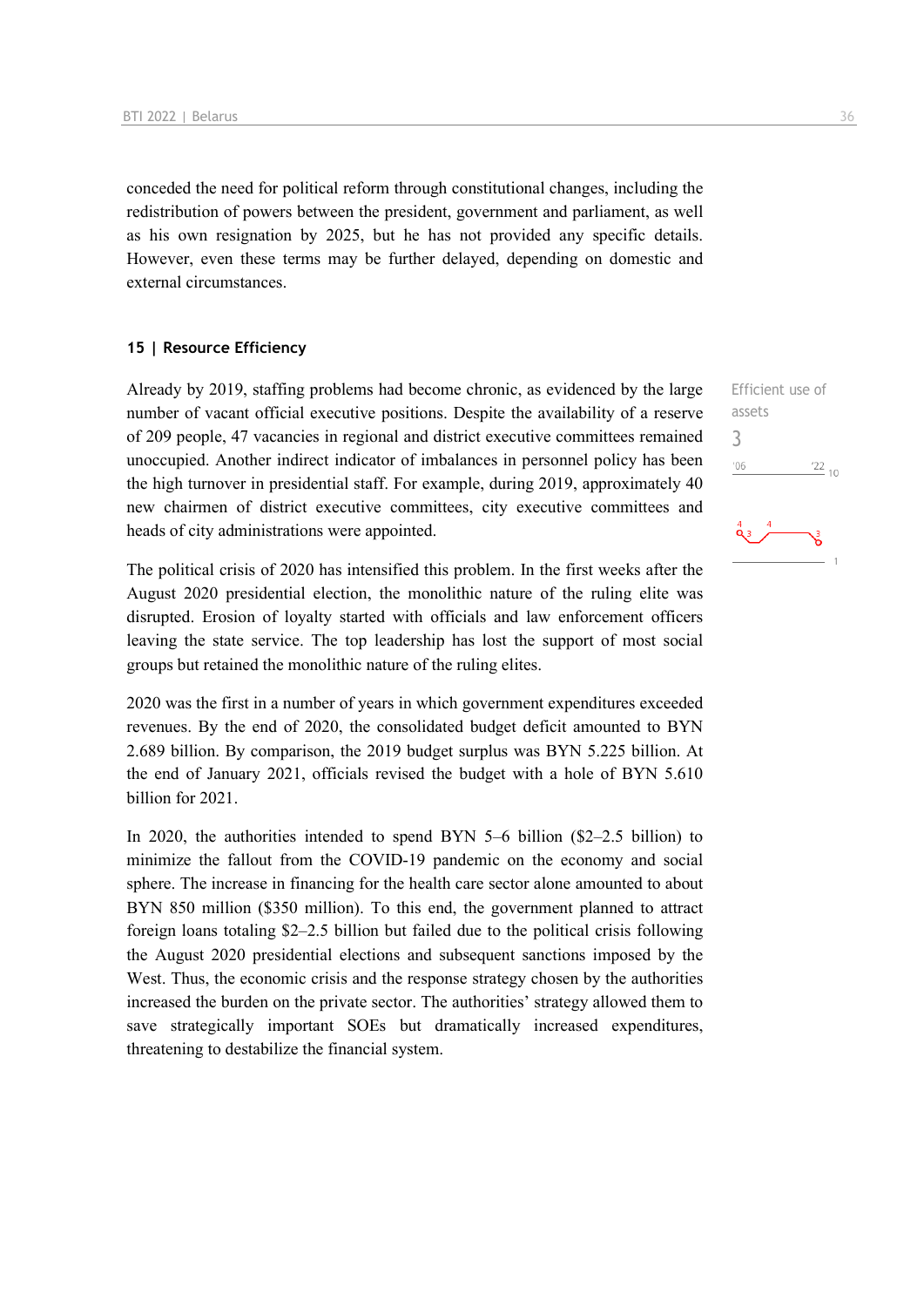The Belarusian political system is highly centralized, with President Lukashenko acting as strategic referee between state institutions and informal elite groups. The presidential administration sits at the apex of the power vertical. Subordinate structures are expected to implement commands and there is no horizontal oversight between different branches of government. This has led to a situation in which there is a lack of accountability, and even high-ranking authorities try to avoid responsibility where possible.

In light of the political crisis, the authorities launched a policy of asset consolidation, which included the creation of holdings and state corporations. These measures have enabled SOEs to restructure debt and lay-off staff. In addition to an increase in the tax burden on the private sector, government plans involve squeezing private companies out of profitable sectors of the economy (including wholesale and retail trade), with financial flows intercepted by entrepreneurs close to the authorities or by state companies (e.g., the Presidential Property Management Department). The resources mobilized this way are supposed to be invested either in SOEs or projects run by entrepreneurs connected to the authorities.

As a result, a fundamentally different incentive system and principles of governance have been created. Any activities not sanctioned by the authorities can be repressed and decisions sanctioned by the authorities do not guarantee security, even when agreed with all government agencies including the security agencies.

Belarus has well-developed anti-corruption legislation, which includes provisions of the Criminal Code and Administrative Code, as well as the Law on Public Service and the Law on Combating Corruption. The country's regulations require that any potential conflict of interest in government procurement be addressed. This is an important area, since public procurement is considered one of the most corrupt sectors in the country.

However, anti-corruption regulations are vague and require improvement. They have also been poorly enforced, and officials continue to engage in corruption. Moreover, President Lukashenko frequently instrumentalizes the fight against corruption to increase his popularity and discipline members of the elite. By contrast, petty corruption is relatively limited.

In an unprecedented move on March 19, 2019, the Group of States against Corruption (GRECO) publicly declared that Belarus does not comply with the anticorruption standards of the Council of Europe. Of the 24 recommendations that GRECO addressed to Belarus in 2012, 20 have not been followed and the rest were only followed to a "generally unsatisfactory" level. The majority of the recommendations concerned basic anti-corruption requirements, such as strengthening the independence of the judiciary and limiting immunity protection.

Belarus has never authorized the publication of any evaluation or compliance reports by GRECO. CSOs and independent media outlets struggle to participate in anti-corruption efforts or hold the government to account, since they are unable to access to data on corruption and journalists are often jailed for reporting corruption.

Policy coordination  $^{\prime}06$  $\frac{22}{10}$ 

4

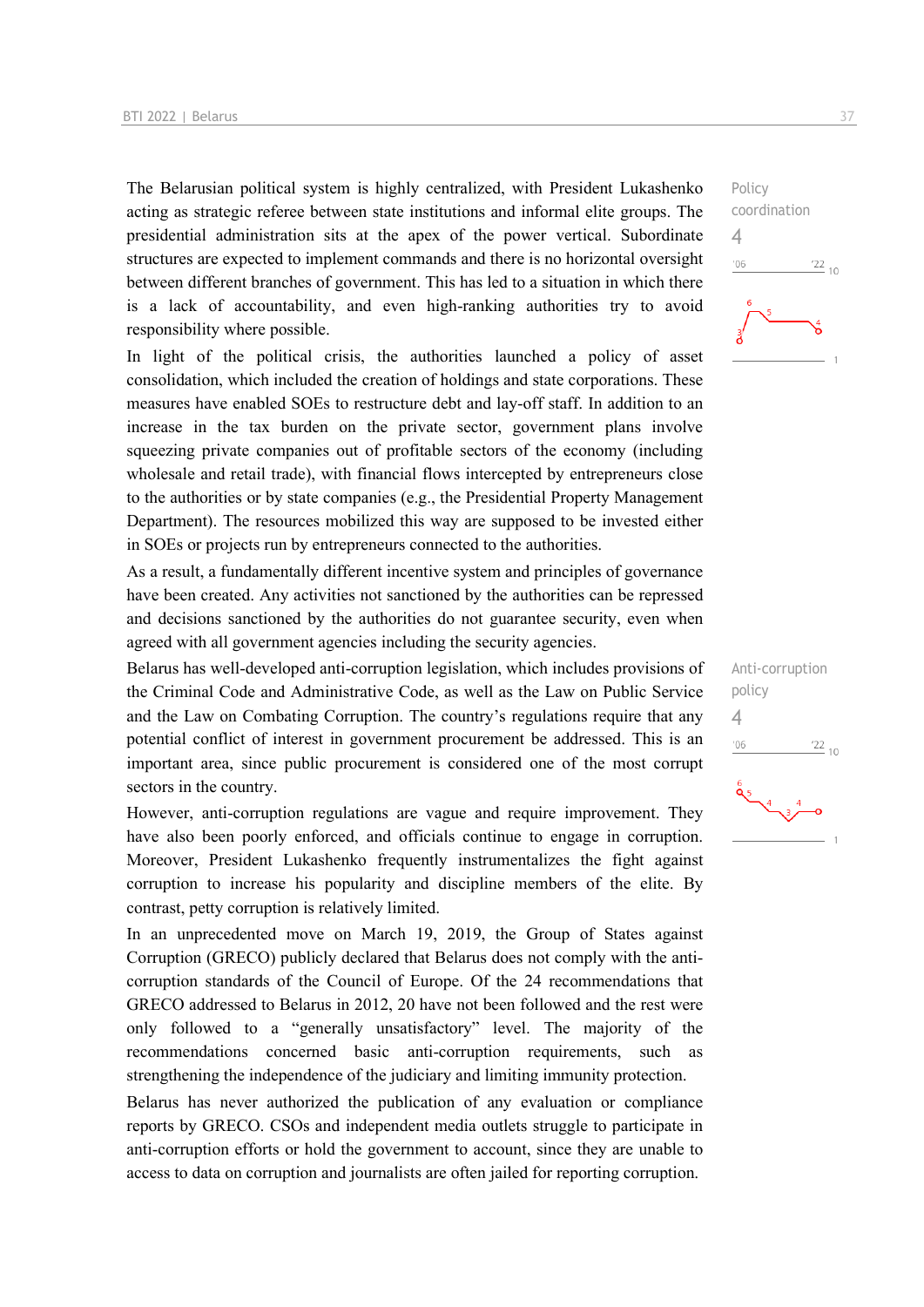### **16 | Consensus-Building**

Consensus on policies and their objectives is enforced from above, with the president at the apex of the power pyramid. The president has only an instrumental relationship with democracy. The 2020 presidential elections were unique from the very beginning due to unexpected candidates and an unprecedented level of electoral mobilization, as well as severe government repression that fueled civil society activism and solidarity. From August 9, 2020, non-stop mass peaceful protests and solidarity actions took place across Belarus, demanding the rule of law, the accountability of the authorities, and democratic and economic reforms. According to the Mobilize project, which surveyed 21,000 Belarusians who participated in protests between August 2018 and August 2020, the three demands that were most popular among protesters were: Lukashenko's departure; large-scale democratic changes; and free and fair elections, even if they would imply Lukashenko's victory. Issues related to corruption, foreign policy and geopolitical orientation (relations with Russia) were not important.

According to the Program of Activities of the Government for the period up to 2025, which was adopted at the end of 2020, creating a favorable business environment for the development of a competitive and adaptive entrepreneurial sector was among the priorities.

However, the post-election crisis has led to an erosion of the institutional environment and the destruction of economic confidence, including trust in the national currency as a means of saving wealth. This has also come about as a result of the repression of the business community. Therefore, it is very likely that this program will suffer the same fate as its predecessors, namely that the most important and ambitious goals will remain only declarations.

Apart from the president, the main anti-democratic actors in Belarus are the lawenforcement and security agencies, the so-called siloviki. This sector is traditionally oriented toward Russia, because in their minds, economic reforms and improved relations with the West will lead to political liberalization and social protests, ultimately threatening their influence.

Another strong anti-democratic actor is the presidential administration, which is the main power broker in Belarus. It has frequently stopped progressive reforms in fields such as youth policy, secondary and higher education, and domestic violence. The administration's main interest is in retaining the status quo; any initiative for change that comes from civil society or the ministries must pass this filter. The presidential administration also drafts most laws, which are later adopted by parliament.

The appointment of Major General Igor Sergeenko, a former KGB officer, as head of the presidential administration on December 5, 2019, came as a surprise to many. Since 2008, no security official of such a high level had been appointed to head this Consensus on goals  $\overline{\phantom{0}}$  $\frac{22}{10}$  $'06$ 

Anti-democratic actors  $\overline{\phantom{0}}$  $'06$  $\frac{22}{10}$ 

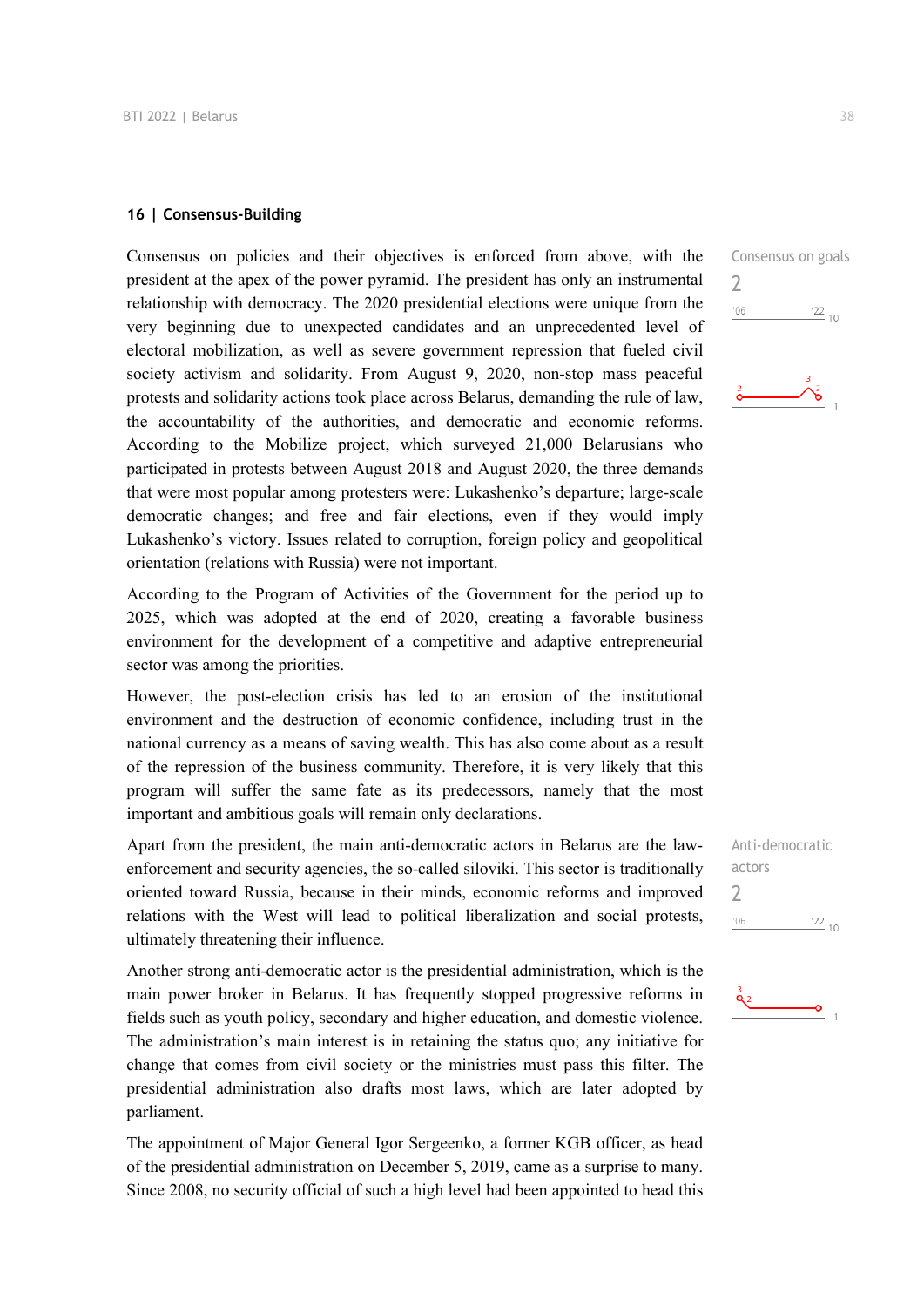structure. Experts interpreted his appointment as an indicator that the authorities were ready to apply all necessary means to ensure victory for the incumbent president in the upcoming elections.

The post-election crisis marked an enormous increase in the influence of the siloviki on domestic and foreign policy. Their brutal and disproportionate use of force against protesters made the siloviki the ultimate guarantors of Lukashenko's political survival. The prominence of the Internal Affairs Ministry coupled with the rhetoric of civil war may soon come to determine the evolution of Belarus's political system and restrict the country's leadership's freedom of action both domestically and internationally.

In 2019, the first signs emerged that President Lukashenko might reform the political system by holding a constitutional reform in response to the crisis of the socioeconomic model and the external geopolitical pressure from Russia. Several authorized public discussions of political reforms took place to discuss its key parameters, including a roundtable dedicated to the 25th Anniversary of the Belarusian constitution.

In 2020, the political reform disappeared from Lukashenko's agenda not least due to his declining popularity because of the negative economic, health and political impacts of COVID-19. However, he was forced to discuss it again after the August 2020 presidential elections and the subsequent crisis.

Initially, Lukashenko's roadmap to solve the political crisis implied a constitutional reform that would partially empower the parliament and government, enable local self-governance and political parties, and facilitate a possible change in electoral legislation. He promised the reform no later than 2022 and new presidential elections (in which he would not compete) no later than 2023–2024. By the end of December 2020, when the street protests significantly slowed down as result of mass repression, Lukashenko's statements regarding the constitutional reform had become more cautious. The draft of a new constitution envisages the preservation of the current political system with a strong role for the president but with some decorative amendments mentioned above. By the end of January 2021, the authorities created so-called dialogue platforms in all regions of the country, during which about 4,500 "proposals" from citizens, public organizations and collectives were submitted. In reality, however, independent civil society and the opposition were not allowed to participate in these discussions, which were perceived as an imitation process.

Cleavage / conflict management 2 $-06$  $\frac{22}{10}$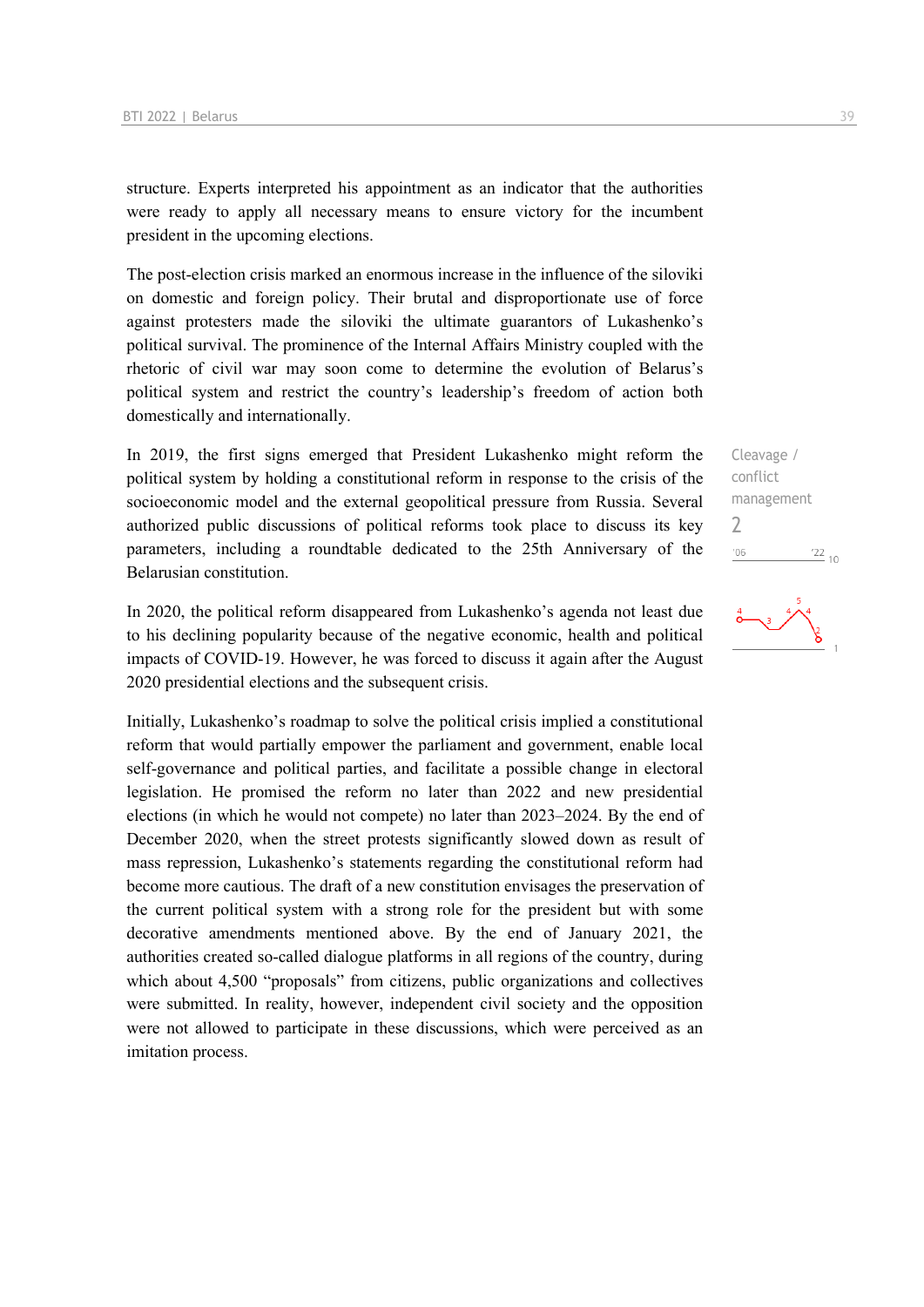In 2019, the authorities periodically invited individual experts to meetings and working groups (the Ministry of Labor and the coalition For Dignified Longevity, the Ministry of Economy and the Kastrychnitski Economci Forum, the Ministry of Foreign Affairs and the Minsk Dialogue). But this was a selective practice. According to CSO Meter 2019, although public councils with the participation of CSOs were listed under almost every government agency, they did not have a unified standard, and the criteria for selecting CSOs were unclear and often biased. The authority of advisory councils is extremely limited and past discussions had no influence over decisions. As a result, while some CSOs (30%) participated in such councils, the rest did not even try to get there.

The general decline in economic activity during the first wave of the COVID-19 pandemic (spring 2020) negatively impacted CSOs' opportunities for obtaining financial resources. However, civil society and volunteer campaigns urged progovernment CSOs (Belaya Rus, Belarusian Republican Youth Union, Belarusian Women's Union and Belarusian Trade Unions Federation) to join public campaigns in support of the national health care system. They monitored the epidemiological situation and provided assistance to doctors.

Confrontation between the authorities and the opposition after the 2020 presidential elections led to the repression of CSOs whose leaders and members were engaged in opposition campaigns or were participants in peaceful protests. Many CSOs moved their activities abroad due to threats made against their leaders and key activists. The advocacy activities of CSOs significantly decreased as a result. Indeed, numerous CSOs, including the Coordination Council, National Anti-Crisis Management, Belarusian Students' Association (BSA), Hrodna Children's Hospice, Press Club, Human Rights Center Viasna, NGO Zviano and other CSOs, were subjected to harsh penalties.

Efforts in recent years toward a soft Belarusization and recognition of the need to find common ground in order to forge a national consensus (thus, diminishing ideological divisions between different parts of society) were curtailed in 2019 by the authorities. Against this background, activity shifted from the capital to the regions, as well as outside of Belarus. The pilgrimage to Vilnius, the capital of Lithuania, for the ceremonial reburial of the remains of participants in the 1863– 1864 uprising against the Russian Empire and the elevation one of the uprising's leaders, Kastus Kalinovsky, to the pantheon of national heroes was the most striking manifestation of this trend.

The brutal and disproportionate application of force against the post-election mass protests of 2020 has divided society into supporters and opponents of Lukashenko. During Lukashenko's "secret inauguration" on September 23, 2020, he mentioned among his domestic policy priorities the need to build a "new society." He also reiterated the need to reform the constitution. Finally, he expressed his confidence that Belarusians would soon be able to reconcile with each other, and ensure the Civil society participation 2  $-06$  $\frac{22}{10}$ 





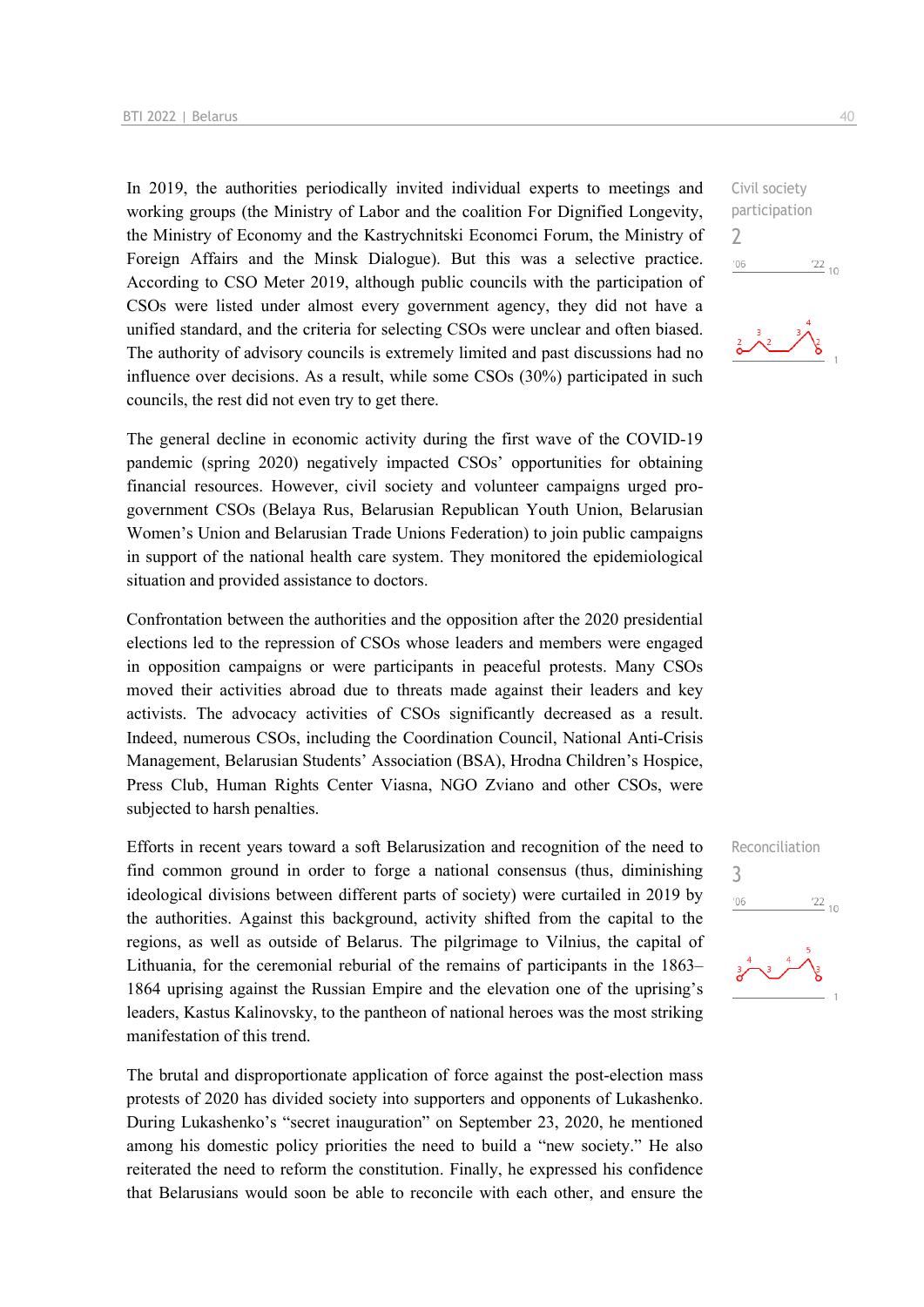rule of law and respect for all strata of society. Despite the almost conciliatory words, subsequent deeds have pointed in a different direction, with an intensification in repression, the continued use of unmarked security forces and the brutal use of force in street operations against civilians, and aggressive propaganda directed against protesters. It fits the picture that the Belarusian authorities have not opened a single criminal case into violence perpetrated against participants during the mass protests as of early 2021.

In response, civil society and human rights activists launched an international advocacy campaign urging Western states and international organizations to investigate crimes by the Belarusian security forces against the Belarusian people under universal jurisdiction. In late November 2020, the Coordination Council in exile, which is headed by ex-presidential candidate Svetlana Tikhanovskaya, published a draft document debating the creation of a truth and reconciliation commission for the purposes of transitional justice.

### **17 | International Cooperation**

In 2019, amid strained relations with Russia over the deeper integration ultimatum, Belarus continued to intensify its engagement with other major partners – the United States, the European Union and China – with a view to receiving technical assistance and financial support. Russia continued reconsidering the terms of the Union State of Russian and Belarus framework, cutting the level of "integration subsidies," and demanding deeper political, military and economic integration from Belarus. The volume of total support via discounts on Russian energy and loans declined from 20% of Belarusian GDP in 2000 to 4% in 2019 and was completely exhausted by 2020 following Lukashenko's refusal to accept the Kremlin's integration ultimatum.

Thus, by 2020, the key foreign policy goals were to achieve a breakthrough in relations with the European Union by concluding a partnership and cooperation agreement; normalize relations with the United States, with the United States restoring full diplomatic relations and lifting all economic sanctions; and strengthen Belarus's strategic partnership with China within the framework of the Belt and Road Initiative, especially through the flagship China-Belarus Great Stone Industrial Park near Minsk.

Although the authorities did not introduce a lockdown, they took steps toward opening new IMF loan programs totaling \$1 billion within the framework of combating the COVID-19 pandemic and medium-term support for structural economic reform. The government also expected to receive \$1 billion in financial aid from the European Bank for Reconstruction and Development (EBRD) to provide loans to state enterprises that faced difficulties. Belarus requested  $€60$ million in aid to support the health care system, as well as to tackle the

Effective use of support 3 $\frac{22}{10}$  $'06$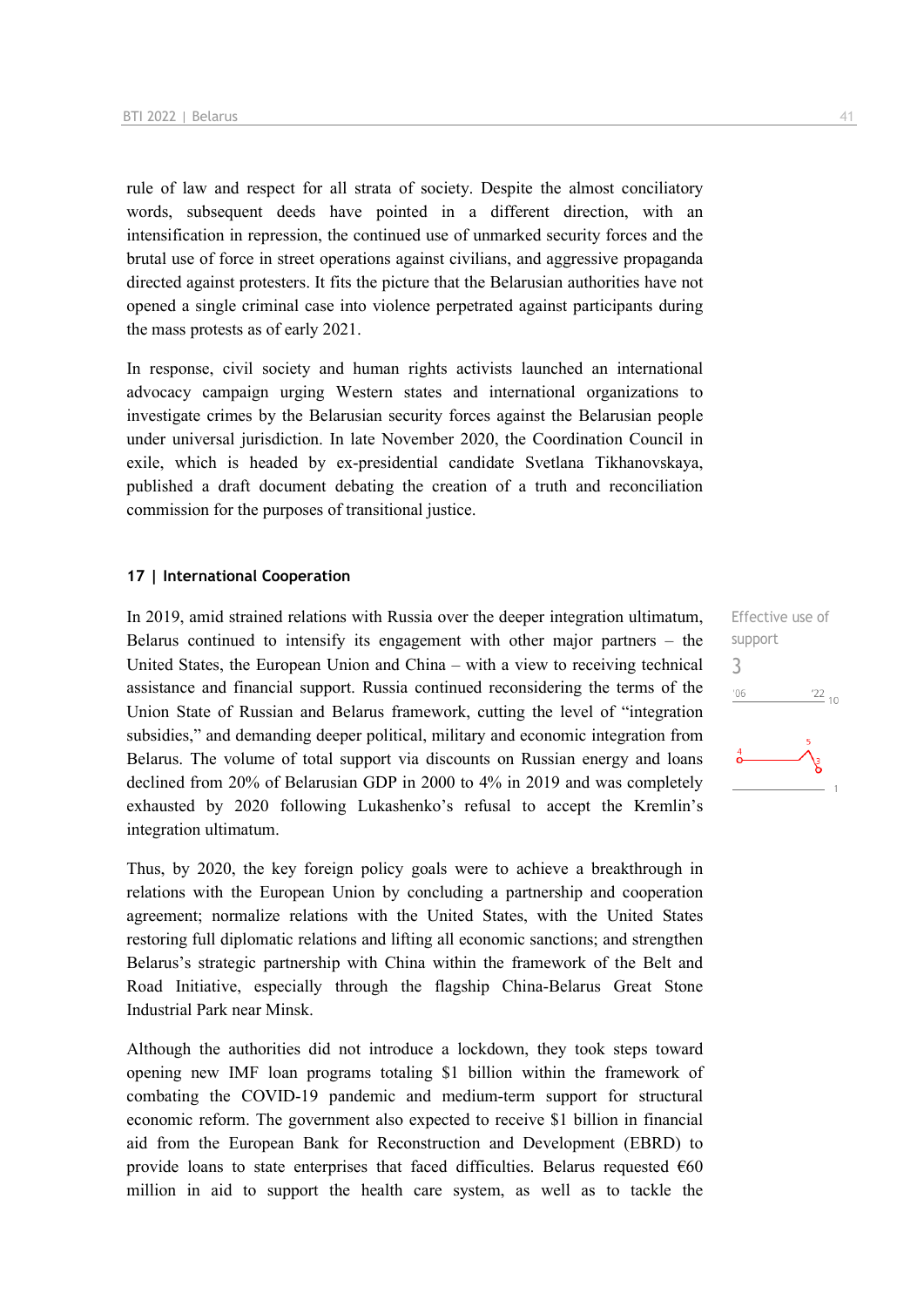macroeconomic and macro-financial implications of the COVID-19 pandemic. However, the authorities failed to receive this support due to the lack of professionalism shown by Belarusian negotiators, the authorities' inconsistent response to the pandemic and the political crisis following the August 2020 presidential elections.

The political crisis has completely eradicated all foreign policy achievements with Western countries. As a result, international financial institutions (e.g., the EBRD, EIB, World Bank and IMF) have frozen their cooperation with the Belarusian authorities, focusing on cooperation with private businesses. This substantially increased Belarus's dependence on Russia's political, diplomatic and economic support (\$1.5 billion for 2020 and 2021). Moscow has sought to capitalize on the crisis and impose its vision for the transfer of power and constitutional reform in Belarus.

Due to the politically high risks, China also reduced its investments to a minimum. The political crisis has called into question Belarus's role as a gateway to European markets for Chinese companies.

Until the beginning of 2020, Belarus had been widely commended for hosting a neutral platform for negotiations on the Russian-Ukrainian war. Its major contribution to regional stability was related to the so-called security guarantees Minsk had formulated toward all neighboring states in the wake of the Russia-Ukraine conflict and Russia's subsequent geopolitical standoff with the West. Belarus tried to leverage the contribution it had made to regional stability to build stronger relations with the West and avoid being pulled into Russia's confrontation with the West.

This strategy led to some tangible results in 2015–2016, when the European Union lifted its sanctions on Belarus and the United States froze some economic restrictions. Yet, this strategy had exhausted its potential by 2019 and Minsk did not achieve any major breakthroughs in overcoming institutional constraints (e.g., lacking cooperation agreements) in its relations with the West.

In 2020, Belarus faced three crises – an epidemiological crisis, an economic crisis and a political crisis – that seriously undermined its reputation. According to the Center for European Transformation (CET), there was distrust in official mortality statistics, falling trust in the state media, and an almost total lack of confidence in the president and the government to take care of the citizens during the coronavirus crisis. This laid the foundation for a dramatic crisis of legitimacy even before the August 2020 presidential elections.

The mass repressions and aggressive anti-Western rhetoric used in official communications by Minsk nullified previous successes in building dialogue with the West and Ukraine on regional security. The fact that Lukashenko turned to

Credibility 3 $\frac{22}{10}$  $'06$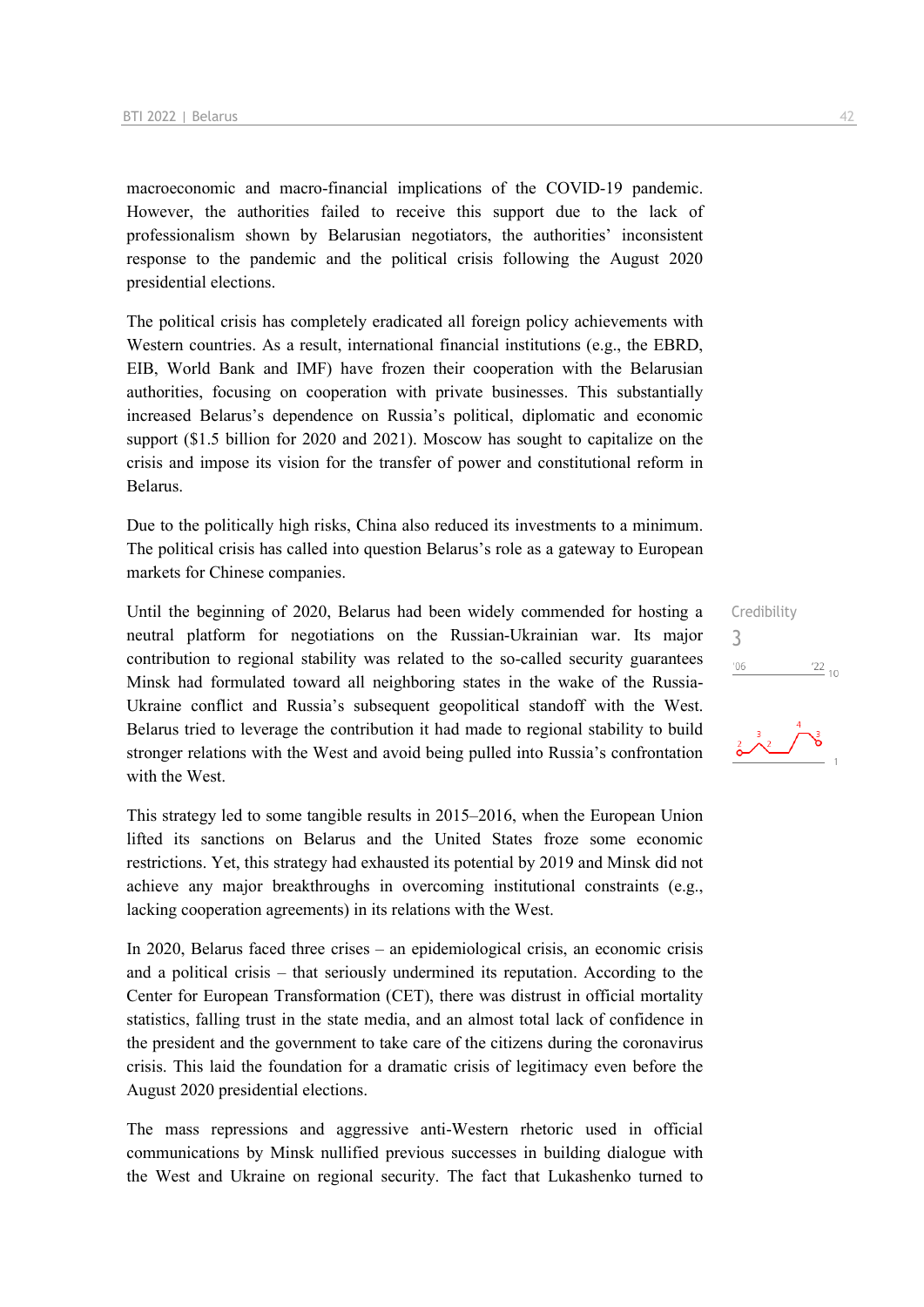Russia for help in suppressing the protests by force and a number of joint military initiatives further contributed to this. As of the beginning of 2021, Belarus fell 98 positions in the security ranking of the international database Numbeo to two positions below Zimbabwe, ranking 114 out of 135 countries. In 2020, Belarus had ranked 16 out of 129.

According to the 2010 Foreign Policy Concept, Belarus considers itself a responsible and predictable partner, as well as a contributor to international and regional security. As a successful, independent and sovereign European state, Belarus does not belong to any of the world's power centers and intends to maintain a neutral status. Furthermore, Belarus seeks to develop a "belt of good neighborliness" along its border.

Against the backdrop of the deteriorating international situation, Belarus has consistently advocated the need to promote a unifying agenda aimed at restoring confidence and strengthening international and regional security. It promoted a multilateral political declaration on non-deployment of short- and intermediaterange missiles, and the formation of the Digital Neighborhood Belt.

Throughout 2019 and the first half of 2020, Belarus pursued this approach, building pragmatic relations with its neighbors – Ukraine, Poland, Latvia and Lithuania. Amid strained relations with Russia, the authorities tried to diversify economic relations with the West, for example, by organizing alternative supplies of energy resources from the United States through Baltic seaports.

Although Minsk expressed a desire to start negotiations to develop a framework agreement on cooperation and partnership with the European Union, Belarus has not taken any practical steps in this direction. Because of the controversy with Lithuania over the construction of the nuclear power plant in Astravets, Minsk failed to fully join the EU Eastern Partnership Priorities and the EaP 20 Deliverables for 2020 agendas. The Poland-Belarus-Ukraine and Latvia-Lithuania-Belarus cross-border cooperation programs continued, and work began on developing new programs in the new EU financial cycle for 2021–2027. But sanctions by the European Union may have frozen these projects.

In 2020, Belarus chaired the Eurasian Economic Union (EAEU). It focused on the implementation of long-term initiatives aimed at creating equal economic conditions and competition in cross-border markets; eliminating barriers to mutual trade and distortions in technical regulations; improving sanitary, veterinary and phytosanitary measures; and accelerating the formation of common industry markets, including energy resources and transport services. Deepening economic integration within the EAEU allowed Belarus to block Russia's attempts to push Belarus into deeper military-political and economic integration within the framework of another geopolitical project – the Union State of Russia and Belarus.

4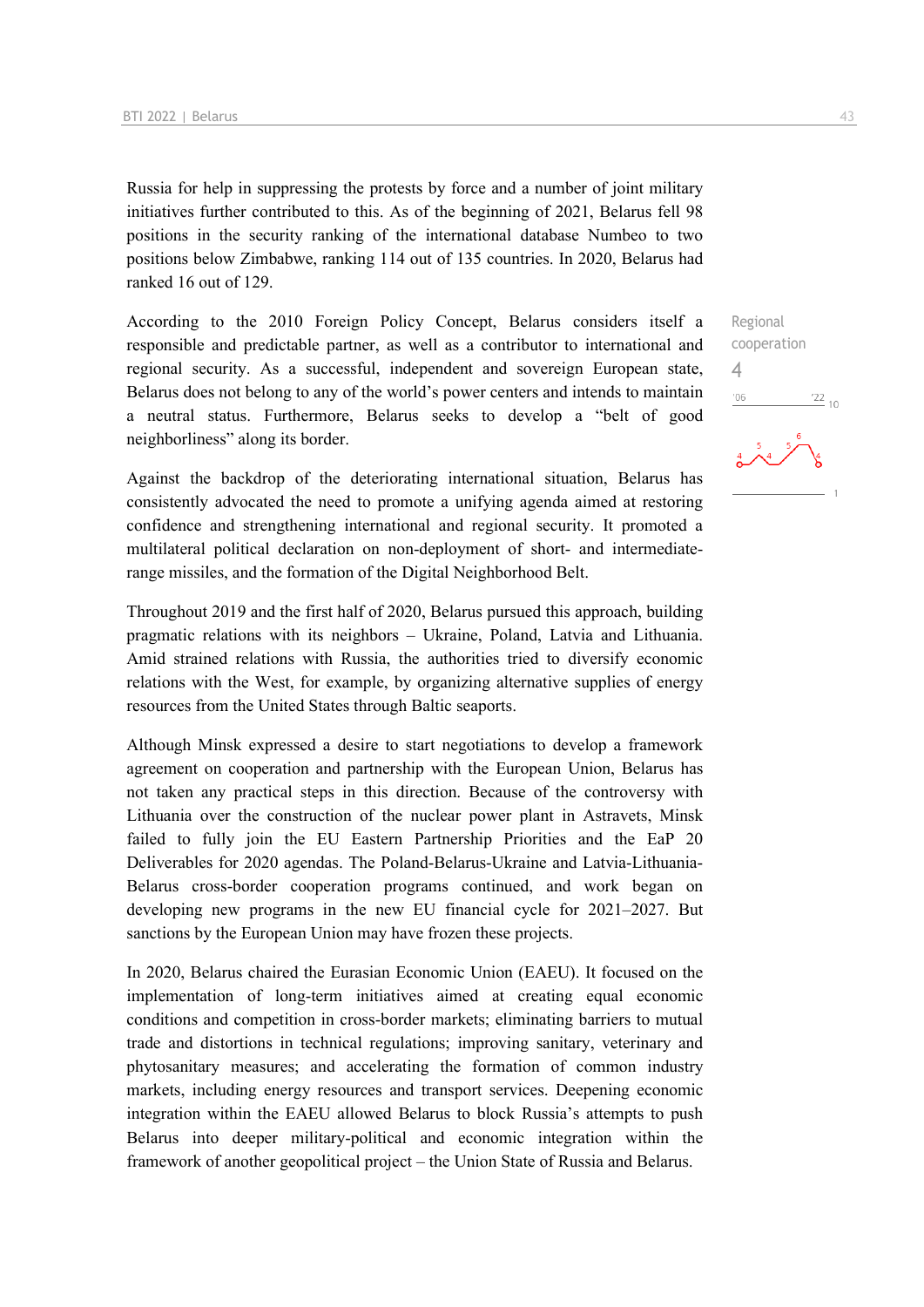After the non-recognition of the results of the presidential election and harsh criticism from Western countries of the widespread use of repression, Minsk accused Poland, the Baltic States, Ukraine and the United States of organizing a color revolution. This, in turn, led to the almost complete freezing of relations with these countries.